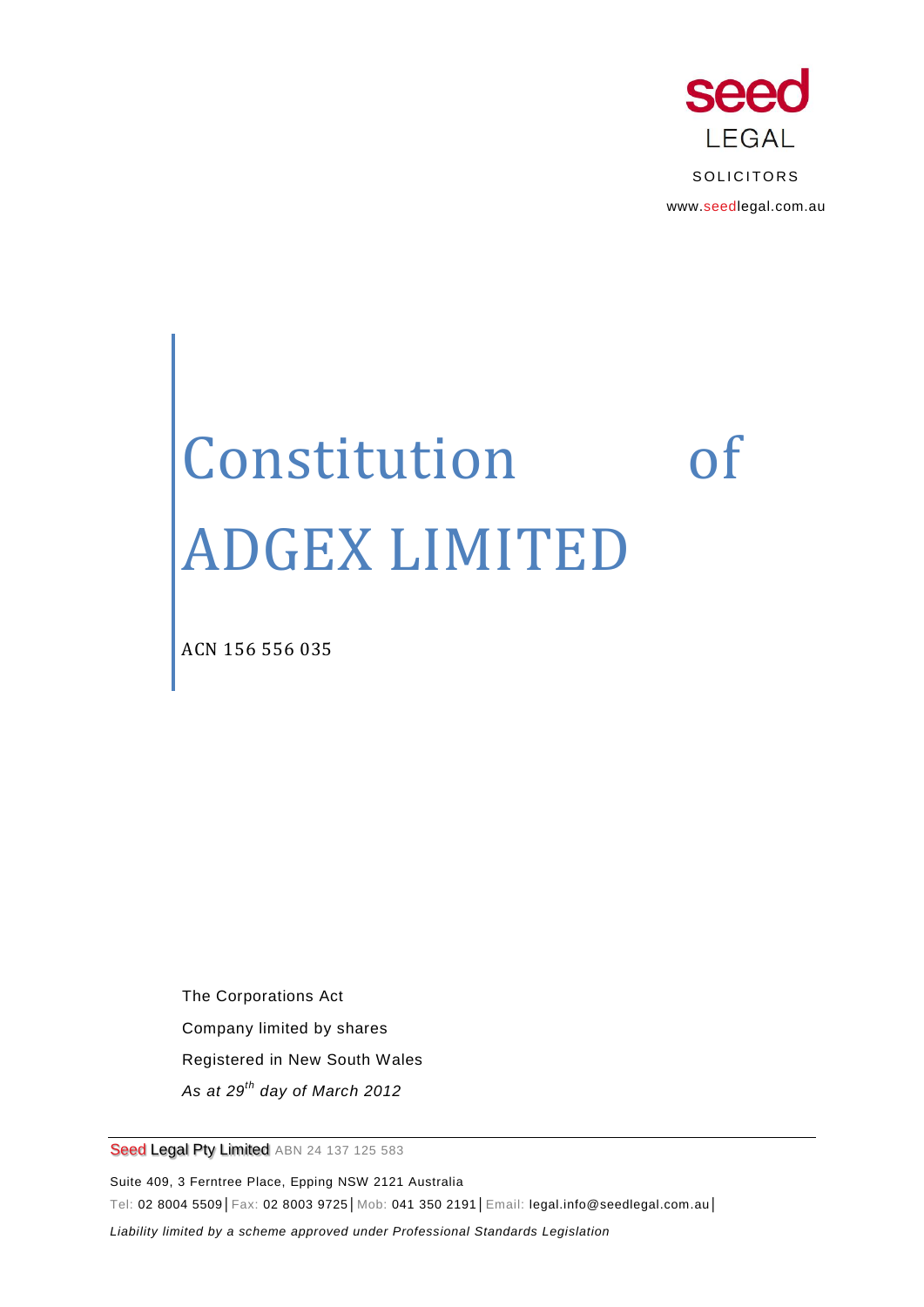# **Table of Contents**

| PART A -        |  |
|-----------------|--|
| 1.              |  |
| 2.              |  |
| 3.              |  |
| <b>PART B-</b>  |  |
| 4.              |  |
| 5 <sub>1</sub>  |  |
| 6.              |  |
| 7.              |  |
| 8.              |  |
| 9.              |  |
| <b>PART C -</b> |  |
| 10.             |  |
| 11.             |  |
| <b>PART D-</b>  |  |
| 12.             |  |
| 13.             |  |
| 14.             |  |
| 15.             |  |
| 16.             |  |
| 17.             |  |
| 18.             |  |
| 19.             |  |
| 20.             |  |
| <b>PART E -</b> |  |
| 21.             |  |
| 22.             |  |
| 23.             |  |
| <b>PART F-</b>  |  |
| 24.             |  |
| 25.             |  |
| 26.             |  |
| <b>PART G -</b> |  |
| 27.             |  |
| 28.             |  |
| PART H -        |  |
| 29.             |  |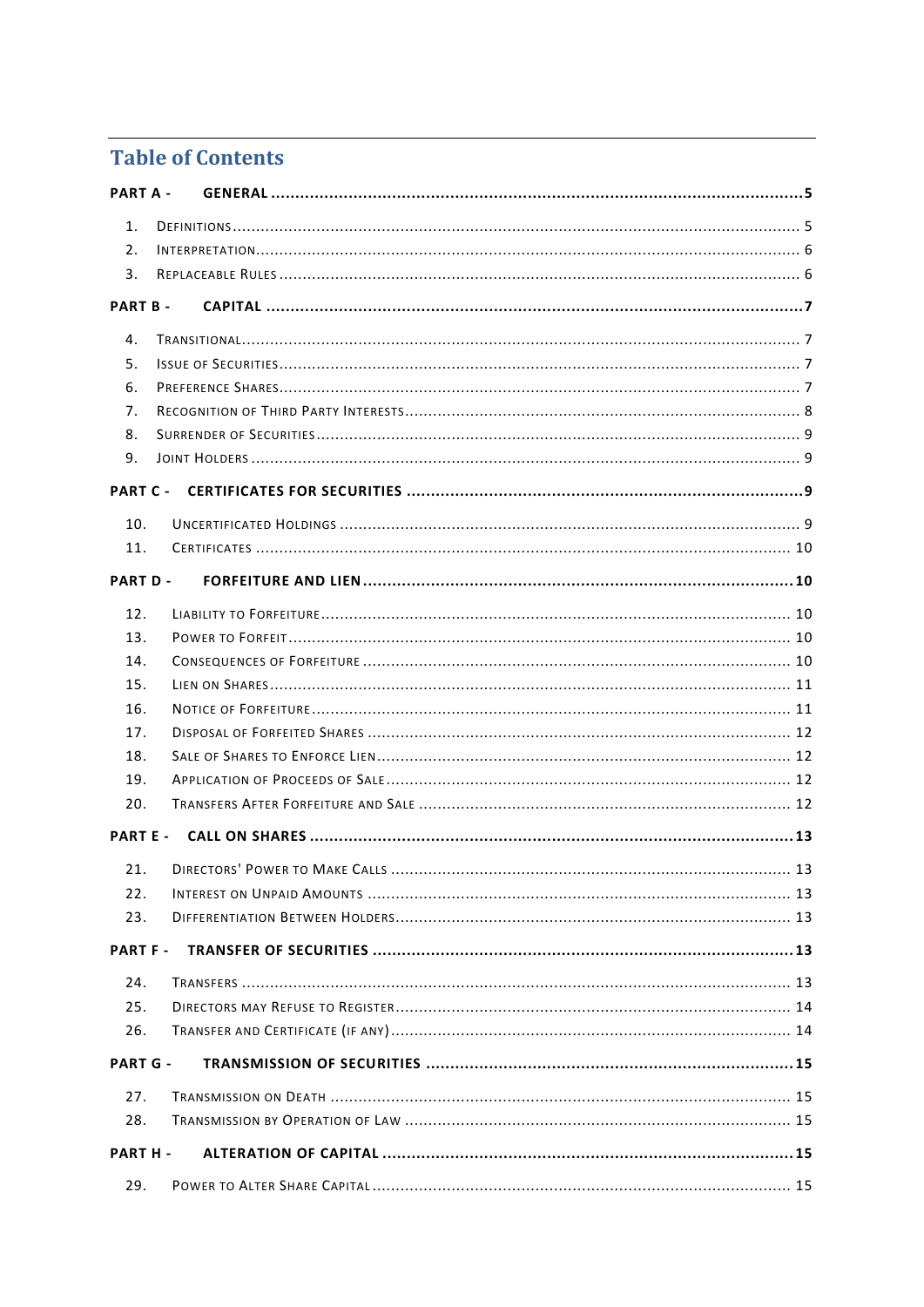| PART I-         |                                                        |  |  |  |  |
|-----------------|--------------------------------------------------------|--|--|--|--|
| 30.             |                                                        |  |  |  |  |
| 31.             |                                                        |  |  |  |  |
| 32.             |                                                        |  |  |  |  |
| 33.             |                                                        |  |  |  |  |
| 34.             |                                                        |  |  |  |  |
| 35.             |                                                        |  |  |  |  |
| 36.             |                                                        |  |  |  |  |
| 37.             |                                                        |  |  |  |  |
| 38.             |                                                        |  |  |  |  |
| 39.             |                                                        |  |  |  |  |
| 40.             |                                                        |  |  |  |  |
| 41.             |                                                        |  |  |  |  |
| 42.             |                                                        |  |  |  |  |
| 43.             |                                                        |  |  |  |  |
| 44.             |                                                        |  |  |  |  |
| PART J-         | APPOINTMENT, REMOVAL AND REMUNERATION OF DIRECTORS  21 |  |  |  |  |
| 45.             |                                                        |  |  |  |  |
| 46.             |                                                        |  |  |  |  |
| 47.             |                                                        |  |  |  |  |
| 48.             |                                                        |  |  |  |  |
| 49.             |                                                        |  |  |  |  |
| 50.             |                                                        |  |  |  |  |
| 51.             |                                                        |  |  |  |  |
| <b>PART K -</b> |                                                        |  |  |  |  |
| 52.             |                                                        |  |  |  |  |
| PART L-         |                                                        |  |  |  |  |
| 53.             |                                                        |  |  |  |  |
| 54.             |                                                        |  |  |  |  |
| <b>PART M-</b>  |                                                        |  |  |  |  |
| 55.             |                                                        |  |  |  |  |
| 56.             |                                                        |  |  |  |  |
| 57.             |                                                        |  |  |  |  |
| 58.             |                                                        |  |  |  |  |
| 59.             |                                                        |  |  |  |  |
| 60.             |                                                        |  |  |  |  |
| 61.             |                                                        |  |  |  |  |
| 62.             |                                                        |  |  |  |  |
| <b>PART N -</b> |                                                        |  |  |  |  |
|                 |                                                        |  |  |  |  |
| 63.             |                                                        |  |  |  |  |
| 64.             |                                                        |  |  |  |  |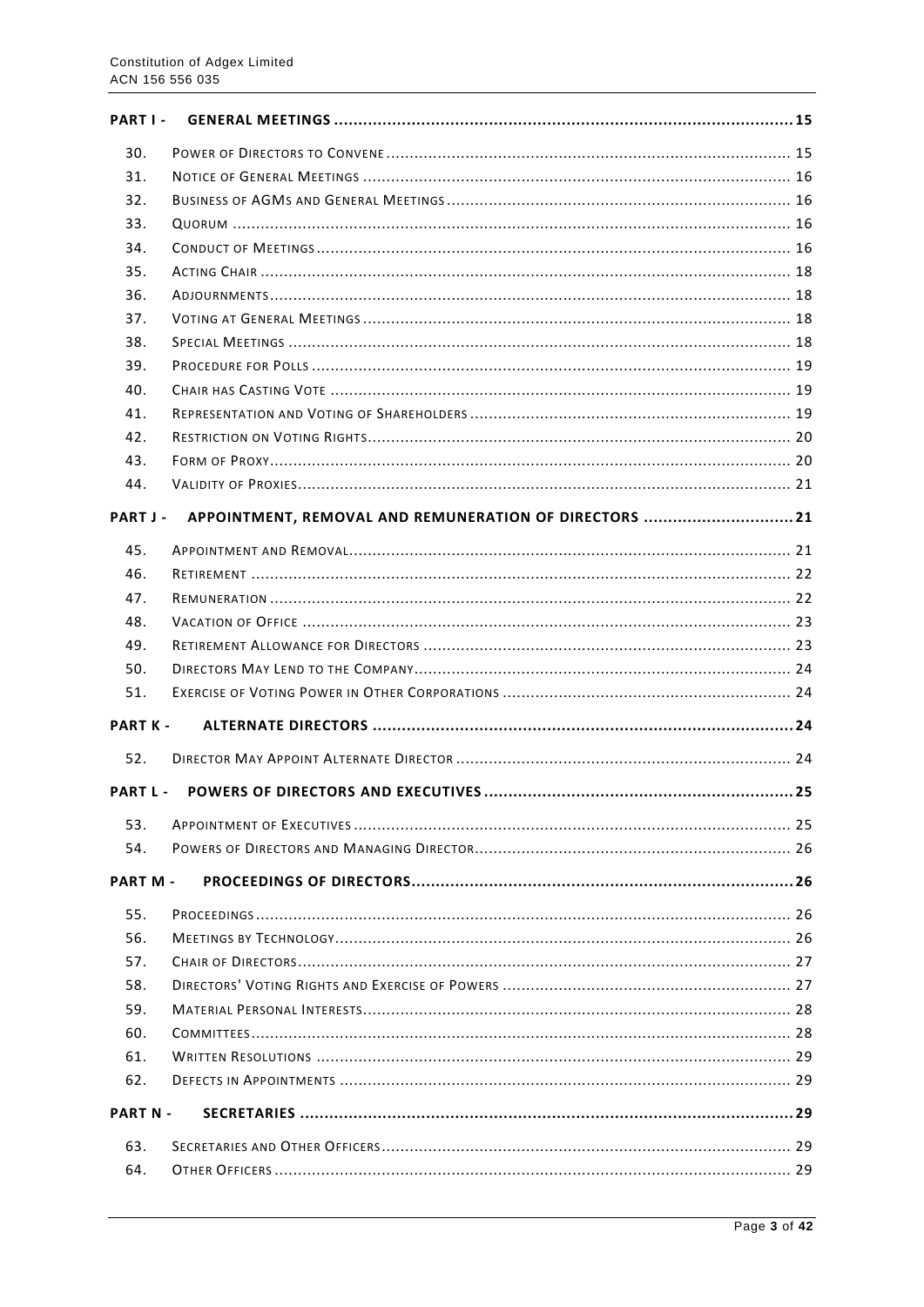| <b>PART O -</b>                 |  |  |  |  |
|---------------------------------|--|--|--|--|
| 65.                             |  |  |  |  |
| <b>PART P-</b>                  |  |  |  |  |
| 66.<br>67.<br>68.<br>69.<br>70. |  |  |  |  |
| <b>PART Q -</b>                 |  |  |  |  |
| 71.                             |  |  |  |  |
| <b>PART R-</b>                  |  |  |  |  |
| 72.                             |  |  |  |  |
| <b>PART S -</b>                 |  |  |  |  |
| 73.                             |  |  |  |  |
| PART T -                        |  |  |  |  |
| 74.                             |  |  |  |  |
| <b>PART U -</b>                 |  |  |  |  |
| 75.                             |  |  |  |  |
| <b>PART V -</b>                 |  |  |  |  |
| 76.                             |  |  |  |  |
| <b>PART W -</b>                 |  |  |  |  |
| 77.                             |  |  |  |  |
| <b>PART X -</b>                 |  |  |  |  |
| 78.                             |  |  |  |  |
| <b>PARTY-</b>                   |  |  |  |  |
| 79.<br>80.                      |  |  |  |  |
| <b>PART Z -</b>                 |  |  |  |  |
| 81.                             |  |  |  |  |
|                                 |  |  |  |  |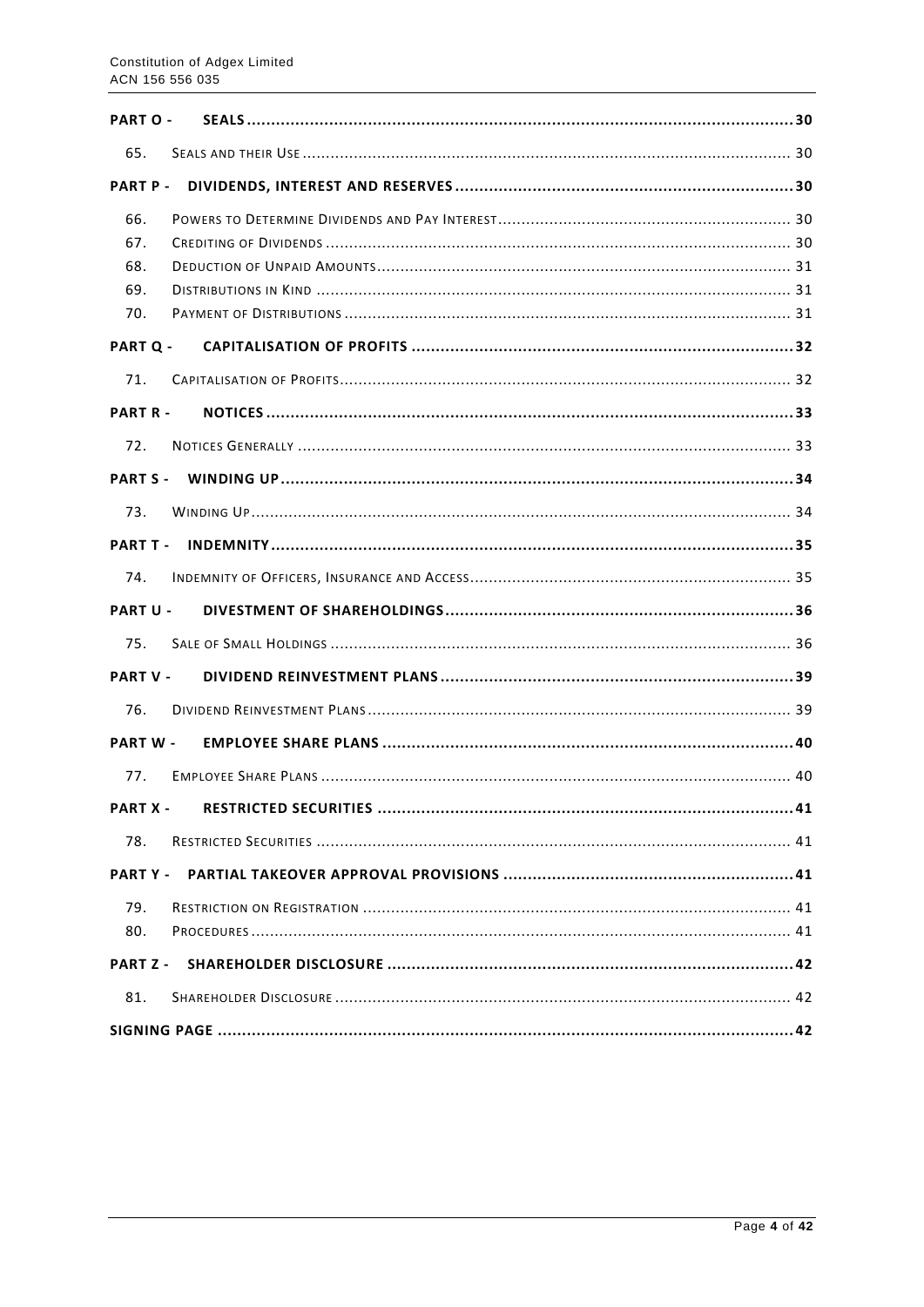Constitution of **ADGEX Limited** ACN 156 556 035, a public company limited by shares.

# <span id="page-4-0"></span>Part A - General

#### <span id="page-4-1"></span>**1. Definitions**

1.1 The following definitions apply in this Constitution unless the context requires otherwise:

*ASTC* means ASX Settlement and Transfer Corporation Pty Ltd (ABN 49 008 504 532).

*ASTC Settlement Rules* means the operating rules of ASTC or of any relevant organisation which is an alternative or successor to, or replacement of, ASTC or of any applicable CS facility licensee.

*Business Day* has the meaning given in the Listing Rules.

*Chair* means the person occupying the position of Chair or acting Chair of the Directors under rule [34](#page-15-3) or rule [35.](#page-17-0)

*Corporations Act* means the *Corporations Act 2001* (Cth) and the Corporations Regulations.

*CS facility licensee* means a person who holds a licence under the Corporations Act which authorises the person to operate a clearing and settlement facility.

*Director* means a person appointed or elected to the office of director of the company in accordance with this Constitution and where appropriate includes an alternate Director.

*Dividend* includes an interim dividend.

*Exchange* means Australian Stock Exchange Limited and includes any successor body.

*Listing Rules* means the Listing Rules of the Exchange and any other rules of the Exchange which are applicable while the company is admitted to the Official List of the Exchange, each as amended or replaced from time to time.

*Managing Director* means a person appointed as managing director in accordance with rule [53.](#page-24-1)

*Marketable Parcel* has the meaning given in the Listing Rules.

*person* and words importing persons means any person including partnerships, associations and bodies corporate, unincorporated bodies and all other entities or associations recognised by law as well as individuals.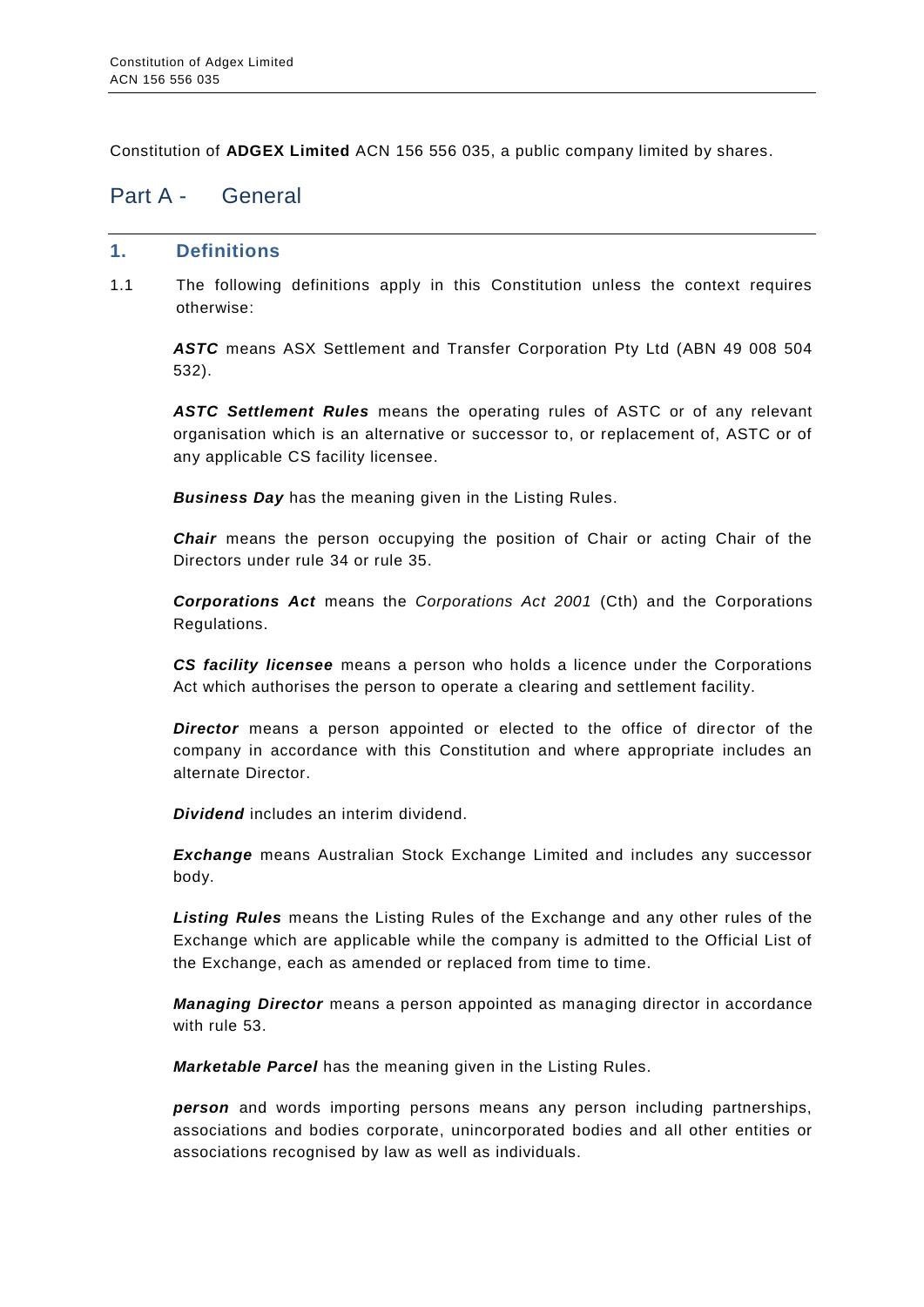*proper ASTC transfer* has the meaning given in the Corporations Regulations.

**Secretary** means a person appointed as, or to perform the duties of, secretary of the company.

*Securities* includes shares, rights to shares, options to acquire shares and other securities with rights of conversion to equity.

*Shareholder Present* means, in connection with a meeting, the shareholder present at the venue or venues for the meeting, in person or by proxy, by attorney or, where the shareholder is a body corporate, by representative.

*Uncertificated Securities Holding* means Securities of the company which under the Corporations Act, the Listing Rules or any Uncertificated Transfer System may be held in uncertificated form.

*Uncertificated Transfer System* means any system operated under the Corporations Act, the Listing Rules or the ASTC Settlement Rules which regulates the transfer or registration of, or the settlement of transactions affecting, Securities of the company in uncertificated form and includes CHESS (as defined in the ASTC Settlement Rules) as it applies to Securities in certificated and uncertificated form.

#### <span id="page-5-0"></span>**2. Interpretation**

- 2.1 Headings are for convenience only and do not affect interpretation. The following rules of interpretation apply unless any contrary intention appears in this Constitution or the context requires otherwise.
	- (a) The singular includes the plural and conversely.
	- (b) Where a word or phrase is defined, its other grammatical forms have a corresponding meaning.
	- (c) A reference to any legislation or to any provision of any legislation includes any modification or re-enactment of it, any legislative provision substituted for it, and all regulations and statutory instruments issued under it.
	- (d) A word or phrase given a meaning in the Corporations Act has the same meaning in this Constitution.
	- (e) A reference to the Listing Rules or the ASTC Settlement Rules is to the Listing Rules or the ASTC Settlement Rules in force in relation to the company after taking into account any waiver or exemption which is in force either generally or in relation to the company.

#### <span id="page-5-1"></span>**3. Replaceable Rules**

3.1 The replaceable rules contained in the Corporations Act do not apply to the company.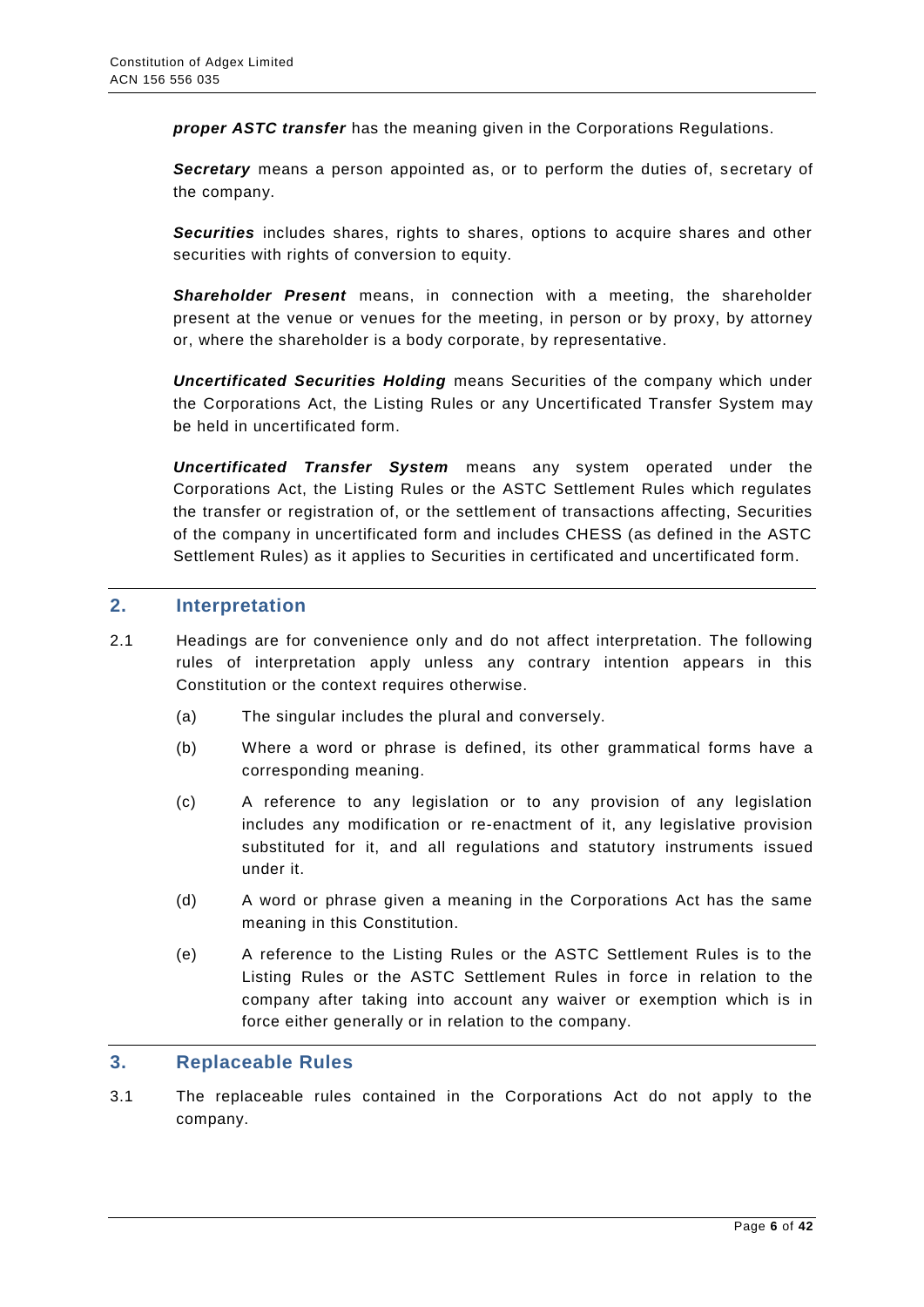# <span id="page-6-0"></span>Part B - Capital

#### <span id="page-6-1"></span>**4. Transitional**

- 4.1 This Constitution supersedes the constitution in force immediately before the adoption of this Constitution.
- 4.2 Everything done under any previous constitution of the company continues to have the same operation and effect after the adoption of this Constitution as if properly done under this Constitution. In particular (without limitation) every Director, alternate Director and Secretary in office immediately before the adoption of this Constitution is taken to have been appointed and continues in force under this Constitution.

#### <span id="page-6-2"></span>**5. Issue of Securities**

- 5.1 Without affecting any special rights conferred on the holders of any Securities, any Securities may be issued with preferred, deferred or other special rights, obligations or restrictions, whether in regard to dividends, voting, return of share capital, payment of calls or otherwise, as the Directors may determine and on any terms the Directors consider appropriate.
- 5.2 Unless otherwise provided by the terms of issue, the issue of any new Securities ranking equally with existing Securities is not a variation of the rights conferred on the holders of the existing Securities.

#### <span id="page-6-3"></span>**6. Preference Shares**

- 6.1 If the company at any time proposes to create and issue any preference shares:
	- (a) the preference shares may be issued on the terms that they are, or at the option of either or both the company and the holder are, liable to be redeemed, whether out of share capital, profits or otherwise;
	- (b) the preference shares are to confer on the holders the right to convert the preference shares into ordinary shares if and on the basis the Directors decide at the time of issue of the preference shares;
	- (c) the preference shares are to confer on the holders:
		- (i) a right to receive out of the profits of the company available for Dividend a preferential Dividend at the rate or of the amount (which may be subject to an index) and on the basis decided by the Directors at the time of issue of the preference shares;
		- (ii) in addition to the preferential Dividend, the preference shares may participate with the ordinary shares in Dividends determined by the Directors if and to the extent the Directors decide at the time of issue of the preference shares; and
		- (iii) the preferential Dividend may be cumulative if and to the extent the Directors decide at the time of issue of the preference shares;
	- (d) the preference shares are to confer on the holders the right on redemption and in a winding up to payment in cash in priority to any other class of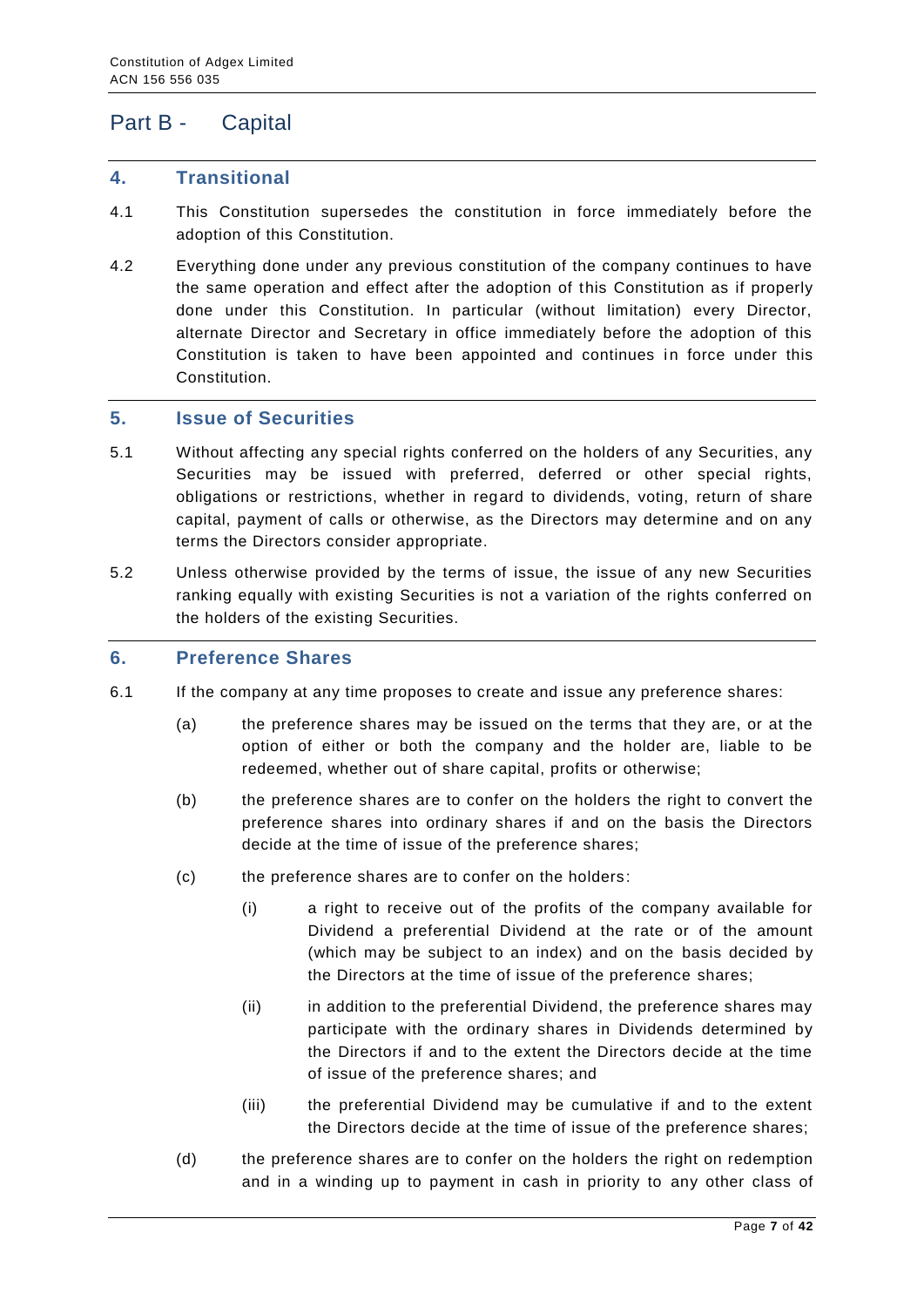shares of:

- (i) the amount paid or agreed to be considered as paid on each of the preference shares; and
- (ii) the amount (if any) equal to the aggregate of any Dividends accrued (whether determined or not) but unpaid and of any arrears of Dividends; and
- (iii) the right, in priority to any payment of Dividend on any other class of shares, to the preferential Dividend;
- (e) the preference shares do not confer on the holders any further rights to participate in assets or profits of the company;
- (f) the holders of the preference shares have the same rights as the holders of ordinary shares to receive notices, reports and accounts and to attend and be heard at all general meetings, but are not to have the right to vote at general meetings except as follows:
	- (i) on any question considered at a meeting if, at the date of the meeting, the Dividend on the preference shares is in arrears;
	- (ii) on a proposal:
	- (iii) to reduce the share capital of the company;
	- (iv) that affects rights attached to the preference shares;
	- (v) to wind up the company;
	- (vi) for the disposal of the whole of the property, business and undertaking of the company;
	- (vii) on a resolution to approve the terms of a buy-back agreement; and
	- (viii) on any question considered at a meeting held during the winding up of the company; and
- (g) the company may issue further preference shares ranking *pari passu* in all respects with (but not in priority to) other preference shares already issued and the rights of the issued preference shares are not to be taken to have been varied by the further issue.

#### <span id="page-7-0"></span>**7. Recognition of Third Party Interests**

- 7.1 Except as required by law, the company is not bound to recognise a person as holding a Security on any trust.
- 7.2 Whether or not it has notice of the rights or interests concerned, the company is not bound to recognise:
	- (a) any equitable, contingent, future or partial claim to, or interest in, any Security or unit of a Security; or
	- (b) any other right in respect of a Security, except an absolute right of ownership of the Security holder or as otherwise provided by this Constitution or by law.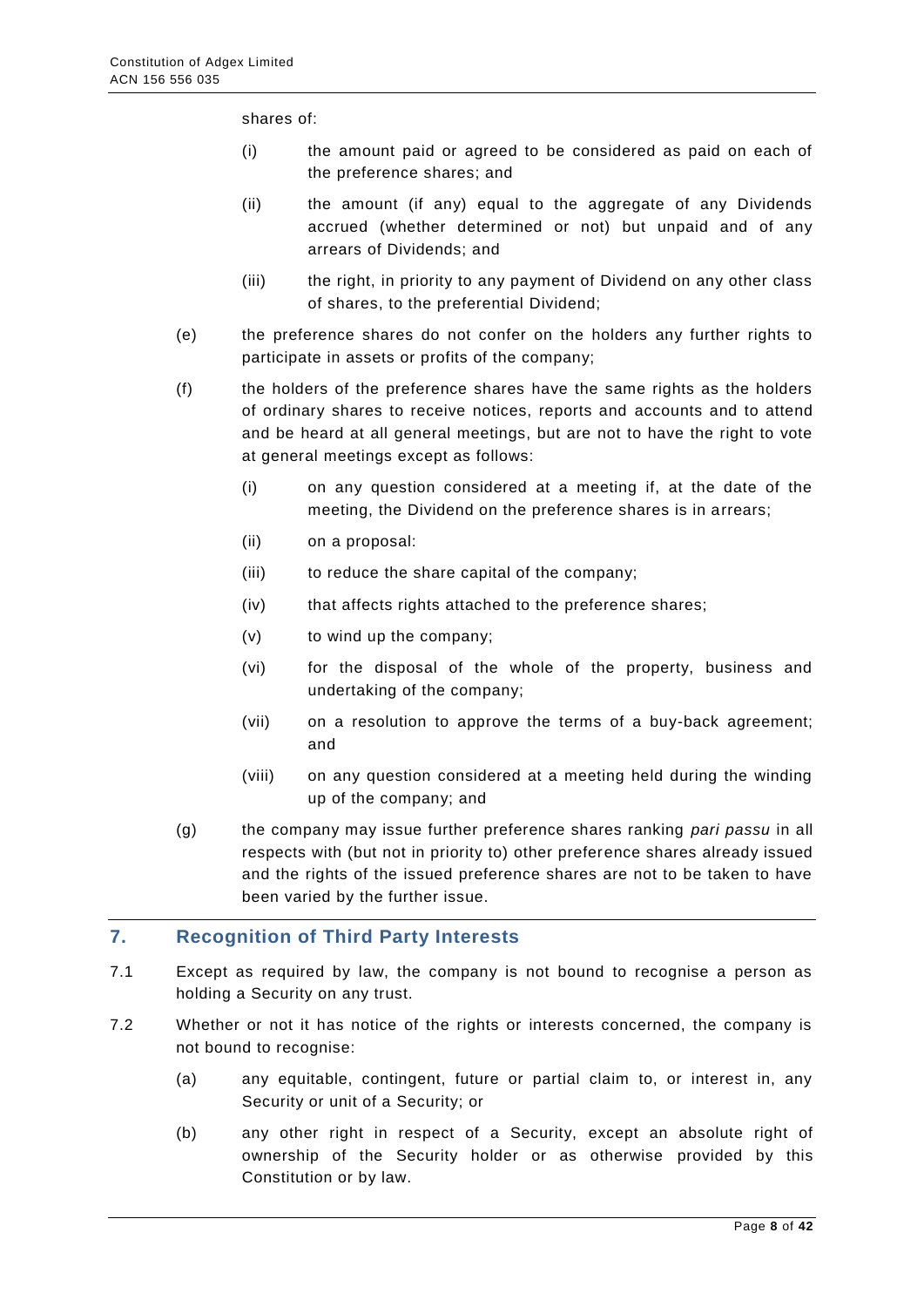#### <span id="page-8-0"></span>**8. Surrender of Securities**

8.1 In their discretion, the Directors may accept a surrender of Securities by way of compromise of any question as to whether or not those Securities have been validly issued or in any other case where the surrender is within the powers of the company. Any Securities surrendered may be sold or re-issued in the same manner as forfeited shares.

#### <span id="page-8-1"></span>**9. Joint Holders**

- 9.1 Where two or more persons are registered as the holders of any Securities, they are considered to hold the Securities as joint tenants with benefits of survivorship subject to the following provisions:
	- (a) the company is not bound to register more than three persons as the holders of the Securities;
	- (b) the joint holders of the Securities are liable severally as well as jointly in respect of all payments which ought to be made in respect of the Securities;
	- (c) on the death of any one of the joint holders, the remaining joint holders are the only persons recognised by the company as having any title to the Securities but the Directors may require evidence of death and the estate of the deceased joint holder is not released from any liability in respect of the Securities;
	- (d) any one of the joint holders may give a receipt for any Dividend, bonus or return of capital payable to the joint holders in respect of the Securities;
	- (e) only the person whose name stands first in the Securities register as one of the joint holders of the Securities is entitled, if the company determines to issue certificates for Securities, to delivery of a certificate relating to the Securities or to receive notices from the company and any notice given to that person is considered notice to all the joint holders; and
	- (f) any one of the joint holders may vote at any meeting of the company either personally or by properly authorised representative, proxy or attorney, in respect of the Securities as if that joint holder was solely entitled to the Securities. If more than one of the joint holders are present personally or by properly authorised representative, proxy or attorney, only the vote of the joint holder whose name appears first in the Securities register counts.

## <span id="page-8-2"></span>Part C - Certificates for Securities

#### <span id="page-8-3"></span>**10. Uncertificated Holdings**

- 10.1 If and for so long as dealings in Securities of, the company take place under an Uncertificated Transfer System:
	- (a) the company need not issue any certificate in respect of Securities held as an Uncertificated Securities Holding; and
	- (b) the Securities register may distinguish between shares or other Securities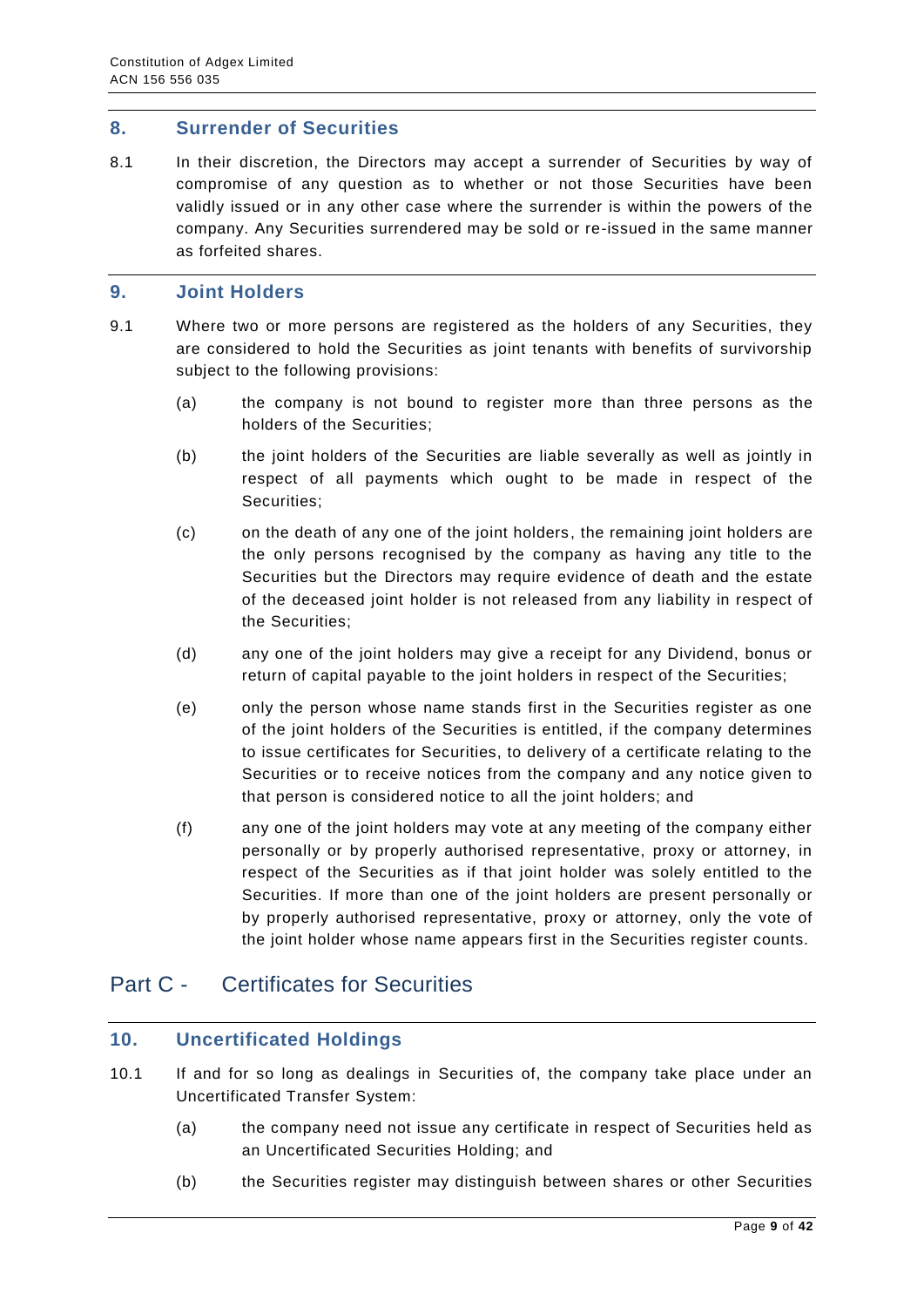held in certificated form and Securities held as an Uncertificated Securities Holding.

#### <span id="page-9-0"></span>**11. Certificates**

11.1 Directors may determine to issue certificates for Securities of the company and to cancel any certificates on issue and to replace lost, destroyed or defaced certificates on issue on the basis and in the form they determine from time to time.

## <span id="page-9-1"></span>Part D - Forfeiture and Lien

#### <span id="page-9-2"></span>**12. Liability to Forfeiture**

- 12.1 If a shareholder fails to pay any sum payable in respect of any shares, either for money payable on issue, calls or instalments, on or before the day for payment, the Directors may serve a notice on the shareholder requiring payment of the unpaid sum, together with interest accrued and all expenses of the company incurred by reason of the non-payment.
- 12.2 The notice must:
	- (a) specify a day (not earlier than 14 days after the date of service of the notice) on or before which and a place where the payment required by the notice is to be made; and
	- (b) state that, if payment is not made by the time and at the place specified, the shares in respect of which the call was made are liable to be forfeited.

#### <span id="page-9-3"></span>**13. Power to Forfeit**

13.1 If the requirements of a notice served under rule 12 are not complied with, any share in respect of which the notice has been given may at any time afterwards, but before the payment required by the notice has been made, be forfeited by a resolution of the Directors in their discretion to that effect. The forfeiture includes all Dividends, interest and other money payable by the company in respect of the forfeited shares and not paid before the forfeiture.

#### <span id="page-9-4"></span>**14. Consequences of Forfeiture**

- 14.1 A person whose shares have been forfeited:
	- (a) ceases to be a shareholder in respect of the forfeited shares at the time and on the date of the passing of the Directors' resolution approving the forfeiture;
	- (b) has no claims or demands against the company in respect of those shares;
	- (c) has no other rights incident to the shares except the rights that are provided by the Corporations Act or saved by this Constitution; and
	- (d) remains liable to pay to the company all money that, at the date of forfeiture, was payable by the person to the company in respect of the shares (including, if the Directors determine, interest from the date of forfeiture at the rate the Directors determine). The Directors may enforce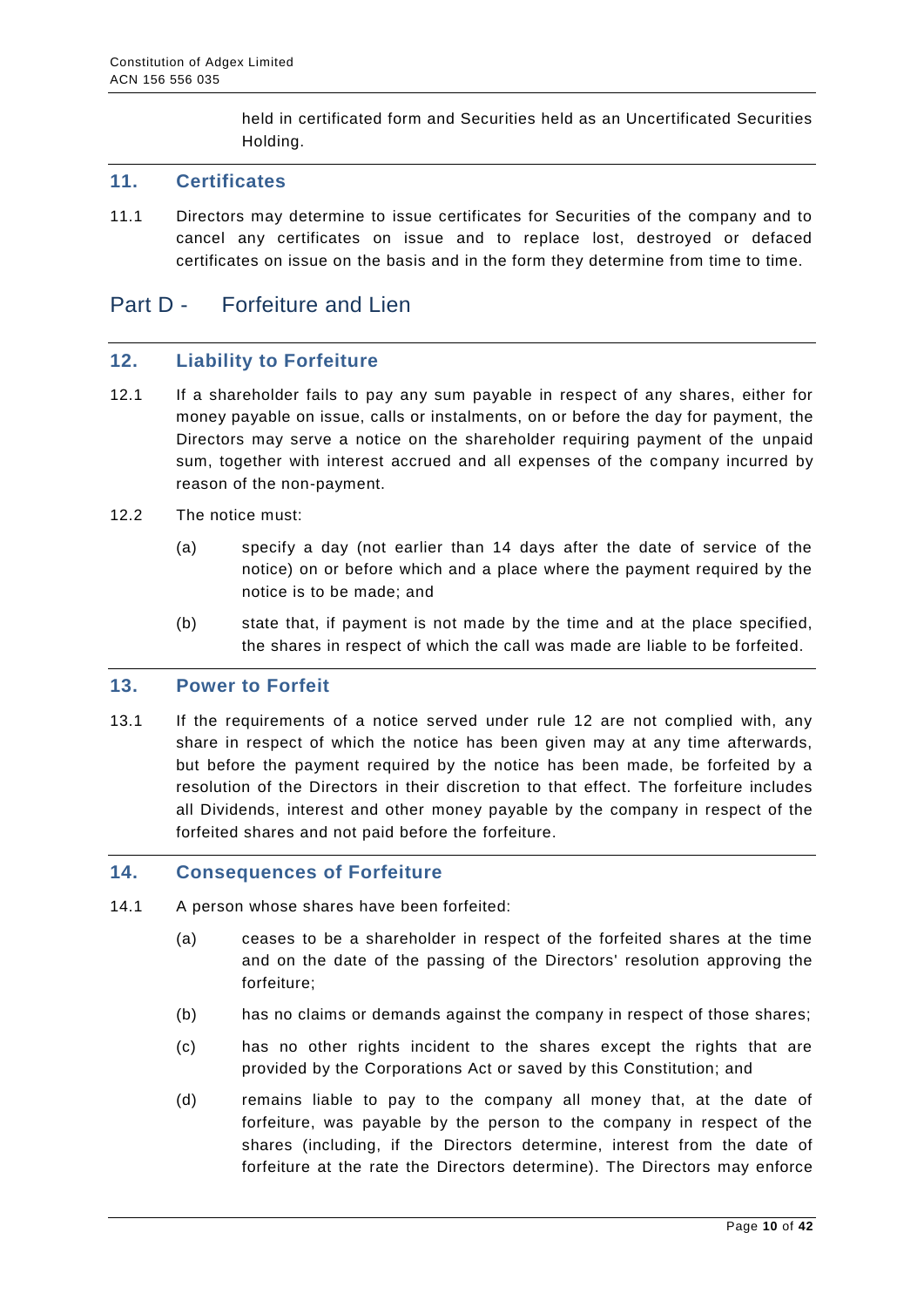the payment of the money or any part of the money for which the shareholder is liable as they determine.

#### <span id="page-10-0"></span>**15. Lien on Shares**

- 15.1 The company has a first and paramount lien on every share and on the proceeds of sale of every share for:
	- (a) any amount due and unpaid in respect of the share which has been called or is payable at a fixed time;
	- (b) any amounts which remain outstanding on loans made by the company to acquire the share under an employee incentive scheme;
	- (c) all amounts that the company may be called on by law to pay (and has paid) in respect of the share; and
	- (d) reasonable interest and expenses incurred by the company in respect of the unpaid amounts.
- 15.2 The Directors may at any time exempt a share wholly or in part from the provisions of this rule.
- 15.3 The lien extends to all Dividends and entitlements determined in respect of the shares but, if the company registers a transfer of any shares on which it has a lien or charge without giving the transferee notice of any claim it may have at that time, the shares are freed and discharged from the lien or charge of the company in respect of that claim. The Directors may retain those Dividends or entitlements and may apply them in or towards satisfaction of all amounts due to the company in respect of which the lien exists.
- 15.4 No person is entitled to exercise any rights or privileges as a shareholder until the shareholder has paid all calls and instalments of calls and other moneys (including interest) for the time being payable in respect of every share held by the shareholder.
- 15.5 Except in the case of a proper ASTC transfer, if any money is paid or payable by the company under any law, the company may refuse to register a transfer of any Securities by the shareholder or the shareholder's personal representative until the money and interest is set off or deducted or, in case the money and interest exceeds the amount of any Dividend, bonus or other money then due or payable by the company to the shareholder, until the excess is paid to the company. The power to refuse to register a transfer does not extend to a proper ASTC transfer which is purported to be effected while a holding lock is in place as referred to in rule 24.
- 15.6 Nothing in this rule affects any right or remedy which any law confers on the company and any right or remedy is enforceable by the company whether against the shareholder or the shareholder's personal representative. The company may do all things necessary or appropriate under the ASTC Settlement Rules and the Listing Rules in order to protect or enforce any lien or charge.

#### <span id="page-10-1"></span>**16. Notice of Forfeiture**

16.1 When any share is forfeited, notice of the resolution of the Directors must be given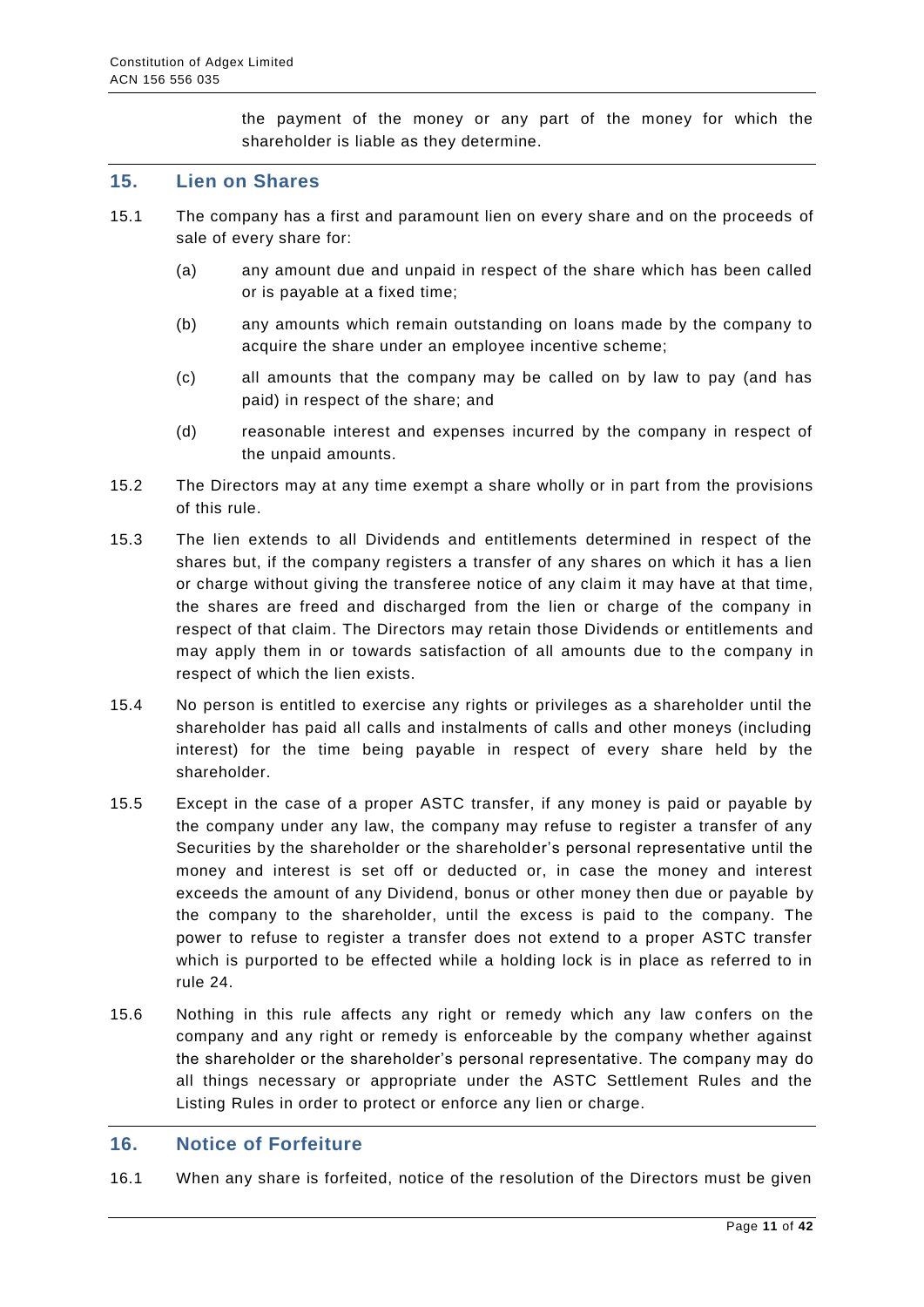to the shareholder in whose name the share was registered immediately prior to the forfeiture, and an entry of the forfeiture and the date of forfeiture must be made in the Securities register. Failure to give notice or make the entry as required by this rule does not invalidate the forfeiture. At any time before any forfeited share is sold or otherwise disposed of, the Directors may annul the forfeiture of the share on any condition they determine.

#### <span id="page-11-0"></span>**17. Disposal of Forfeited Shares**

17.1 Any forfeited share is considered the property of the company and the Directors may sell or otherwise dispose of or deal with the share in any manner they determine and with or without any money paid on the share by any former holder being credited as paid up.

#### <span id="page-11-1"></span>**18. Sale of Shares to Enforce Lien**

- 18.1 For the purpose of enforcing a lien, the Directors may sell the shares which are subject to the lien in any manner they determine and with or without giving any notice to the shareholder in whose names the shares are registered. The Directors may authorise a person to do everything necessary to transfer the shares sold to the purchaser of the shares.
- 18.2 The validity of the sale of the shares may not be impeached by any person after the transfer has been registered, and the purchaser is not bound to see to the application of the purchase money.
- 18.3 The title of the purchaser to the shares is not affected by any irregularity or invalidity in connection with the sale.
- 18.4 The purchaser is discharged from liability for any calls which may have been due before the purchase of those shares, unless otherwise agreed.
- 18.5 The remedy of any person aggrieved by the sale is in damages only and against the company exclusively.

#### <span id="page-11-2"></span>**19. Application of Proceeds of Sale**

- 19.1 The proceeds of a sale made under a lien may be applied by the company in payment of:
	- (a) first, the expenses of the sale; and
	- (b) second, that part of the amount in respect of which the lien exists as is presently payable.
- 19.2 Any residue is to be paid to the person entitled to the shares immediately prior to the sale, on delivery by that person of the certificate, if any, for the shares that have been sold.

#### <span id="page-11-3"></span>**20. Transfers After Forfeiture and Sale**

- 20.1 The company may:
	- (a) receive the consideration (if any) given for a forfeited share on any sale or disposition of the share; and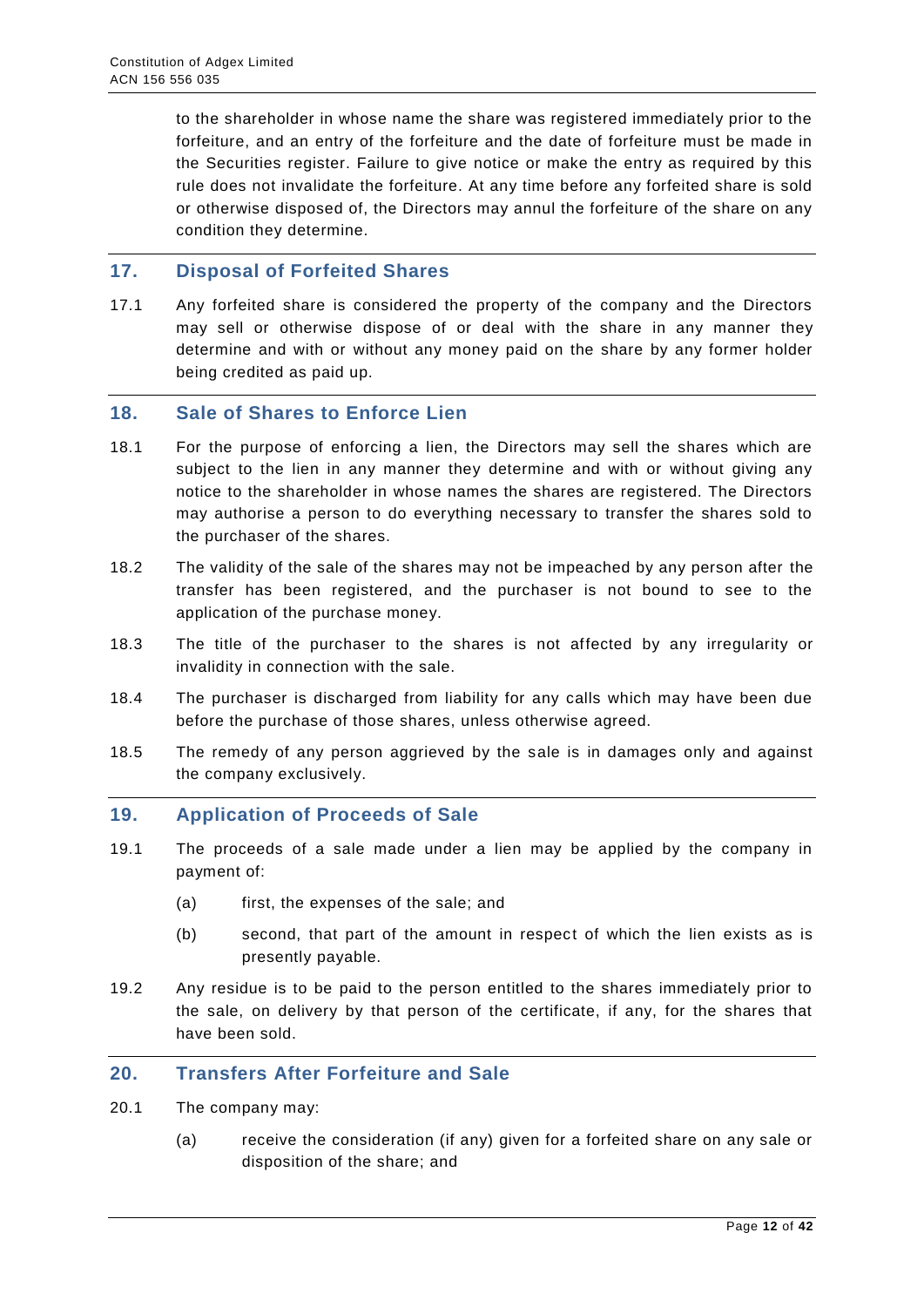- (b) effect a transfer of the share in favour of the person to whom the share is sold or disposed of.
- 20.2 On the completion of the transfer, the transferee is to be registered as the holder of the share and is not bound to see to the application of any money paid as consideration.

## <span id="page-12-0"></span>Part E - Call on Shares

#### <span id="page-12-1"></span>**21. Directors' Power to Make Calls**

- 21.1 Subject to the terms of issue of any shares, the Directors may make calls on the shareholders in respect of any money unpaid on the shares.
- 21.2 Each shareholder is liable to pay the amount of each call in the manner, at the time and at the place specified by the Board.
- 21.3 The Directors may revoke or postpone a call.
- 21.4 A call may be required to be paid by instalments.
- 21.5 A call is made at the time of or as specified in the resolution of the Directors authorising the call.
- 21.6 The non-receipt of a notice of a call by, or the accidental omission to give notice of a call to, any shareholder does not invalidate the call.

#### <span id="page-12-2"></span>**22. Interest on Unpaid Amounts**

- 22.1 If a sum called or otherwise payable to the company in respect of a share is not paid before or on the day for payment, the person from whom the sum is due must pay:
	- (a) interest on the sum from the due date to the time of actual payment at the rate determined by the Directors; and
	- (b) any costs and expenses incurred by the company by reason of nonpayment or late payment of the sum.
- 22.2 The Directors may waive payment of some or all of the interest, costs and expenses under rule 22.1.

#### <span id="page-12-3"></span>**23. Differentiation Between Holders**

23.1 The Directors may differentiate on the issue of shares between the holders as to the amount of calls to be paid and the times of payment.

# <span id="page-12-4"></span>Part F - Transfer of Securities

#### <span id="page-12-5"></span>**24. Transfers**

- 24.1 A transfer of any Securities may be effected by:
	- (a) a written transfer in the usual or common form or in any form the Directors may prescribe or in a particular case accept, properly stamped (if necessary) being delivered to the company;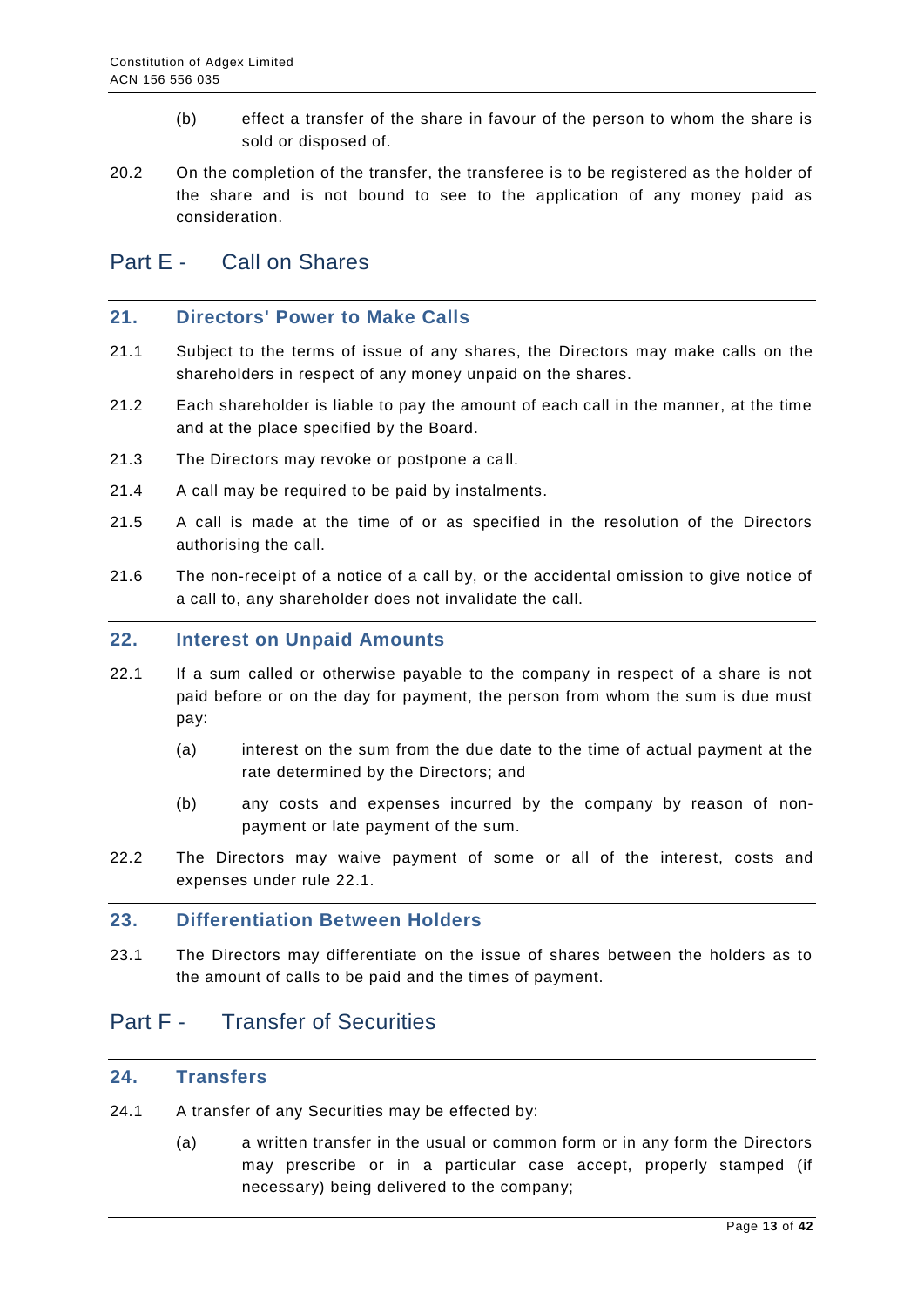- (b) a proper ASTC transfer, which is to be in the form required or permitted by the Corporations Act or the ASTC Settlement Rules; or
- (c) any other electronic system established or recognised by the Listing Rules in which the company participates in accordance with the rules of that system.
- 24.2 Except in the case of a proper ASTC transfer, the transferor is considered to remain the holder of the Securities transferred until the name of the transferee is entered on the Securities register. A proper ASTC transfer is considered recorded in the Securities register and the name of the transferee to be registered as the holder of the Securities comprised in the proper ASTC transfer, as provided in the ASTC Settlement Rules.
- 24.3 The Directors may take any action they determine to comply with the ASTC Settlement Rules and may request the ASTC to apply a holding lock to prevent a transfer of Securities the subject of the ASTC Settlement Rules if the Directors determine.
- 24.4 The company may do anything necessary or desirable to facilitate participation by the company in any Uncertificated Transfer System.

#### <span id="page-13-0"></span>**25. Directors may Refuse to Register**

- 25.1 The Directors may refuse to register any transfer of Securities:
	- (a) if the registration of the transfer would result in a contravention of or failure to observe the provisions of any applicable law or the Listing Rules;
	- (b) on which the company has a lien or which are subject to forfeiture; or
	- (c) if permitted to do so under the Listing Rules.
- 25.2 The decision of the Directors relating to the registration of a transfer is absolute. Failure to give notice of refusal to register any transfer as may be required under the Corporations Act or the Listing Rules does not invalidate the decision of the Directors.

#### <span id="page-13-1"></span>**26. Transfer and Certificate (if any)**

- 26.1 Every transfer must be left for registration at the registered office of the company or any other place the Directors determine. Unless the Directors otherwise determine either generally or in a particular case, the transfer is to be accompanied by the certificate (if any) for the Securities to be transferred. In addition, the transfer is to be accompanied by any other evidence which the Directors may require to prove the title of the transferor, the transferor's right to transfer the Securities, execution of the transfer or compliance with the provisions of any law relating to stamp duty. The requirements of this rule do not apply in respect of a proper ASTC transfer.
- 26.2 Subject to rule 26.1, on each application to register the transfer of any Securities or to register any person as the holder in respect of any Securities trans mitted to that person by operation of law or otherwise, the certificate (if any) specifying the Securities in respect of which registration is required must be delivered to the company for cancellation and on registration the certificate is considered to h ave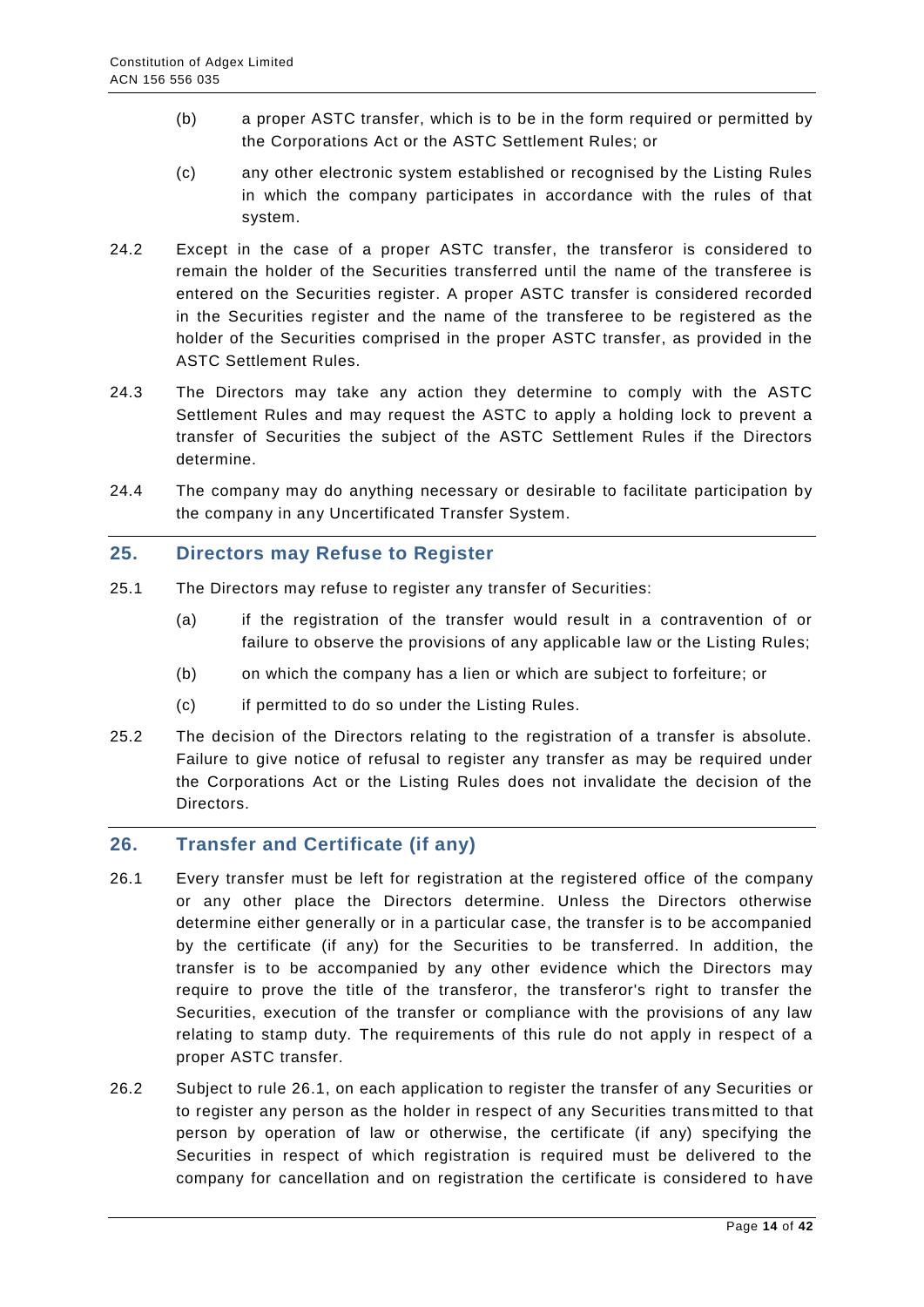been cancelled.

26.3 Each transfer which is registered may be retained by the company for any period determined by the Directors after which the company may destroy it.

## <span id="page-14-0"></span>Part G - Transmission of Securities

#### <span id="page-14-1"></span>**27. Transmission on Death**

- 27.1 Where a Security holder dies:
	- (a) the legal personal representatives of the deceased, where the Security holder was a sole holder or a joint holder holding as a tenant in common; and
	- (b) the survivor or survivors, where the Security holder was a joint holder, are the only persons recognised by the company as having any title to the Security holder's interest in the Securities of the company (as the case may be).
- 27.2 Subject to the Corporations Act, the Directors may require evidence of a Security holder's death as they determine.
- 27.3 This rule does not release the estate of a deceased joint holder from any liability in respect of any Security that had been jointly held by the holder with other persons.

#### <span id="page-14-2"></span>**28. Transmission by Operation of Law**

28.1 A person (a transmittee) who establishes to the satisfaction of the Directors that the right to any Securities has devolved on the transmittee by will or by operation of law may be registered as a holder in respect of the Securities or may (subject to the provisions in this Constitution relating to transfers) transfer the Securities . The Directors have the same right to refuse to register the transmittee as if the transmittee was the transferee named in a transfer presented for registration.

## <span id="page-14-3"></span>Part H - Alteration of Capital

#### <span id="page-14-4"></span>**29. Power to Alter Share Capital**

29.1 The company may reduce or alter its share capital in any manner provided for by the Corporations Act. The Directors may do anything which is required to give effect to any resolution authorising reduction or alteration of the share capital of the company and, without limitation, may make provision for the issue of fractional certificates or the sale of fractions of shares and the distribution of net proceeds as they think fit.

## <span id="page-14-5"></span>Part I - General Meetings

#### <span id="page-14-6"></span>**30. Power of Directors to Convene**

30.1 By a resolution of the Directors, the company may call a general meeting of the company to be convened at the time and place or places (including at two or more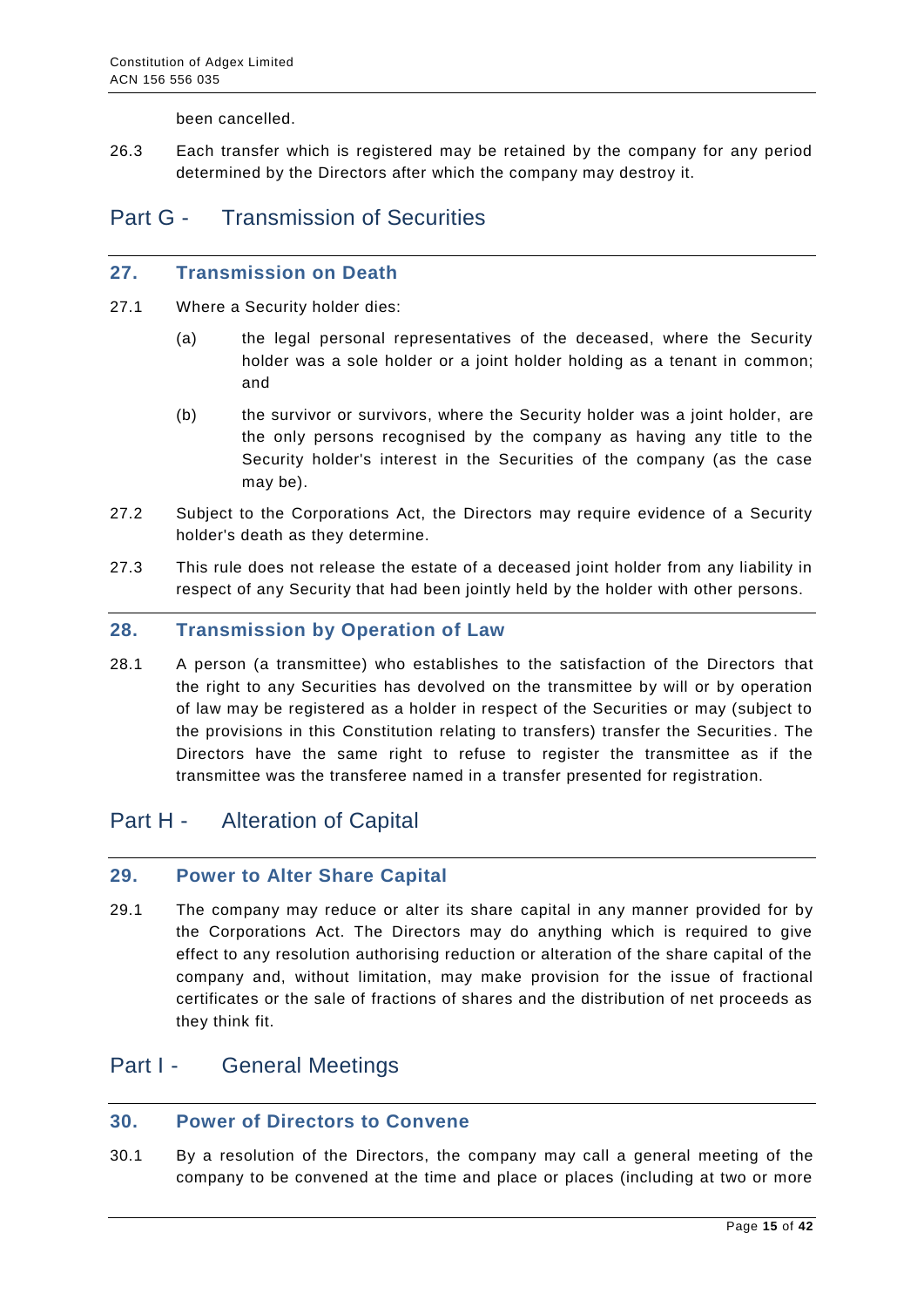venues using technology that gives shareholders a reasonable opportunity to participate) and in the manner determined by the Directors. No shareholder may convene a general meeting of the company except where entitled under the Corporations Act to do so. By resolution of the Directors any general meeting may be cancelled or postponed prior to the date on which it is to be held, except where the cancellation or postponement would be contrary to the Corporations Act. The Directors may give notice of cancellation or postponement as they determine, but any failure to give notice of cancellation or postponement does not invalidate the cancellation or postponement or any resolution passed at a postponed meeting.

#### <span id="page-15-0"></span>**31. Notice of General Meetings**

31.1 Where the company has called a general meeting, notice of the meeting may be given in the form and manner in which the Directors determine. The non-receipt of a notice convening a general meeting by, or the accidental omission to give notice to, any person entitled to receive notice does not invalidate the proceedings at or any resolution passed at the meeting.

#### <span id="page-15-1"></span>**32. Business of AGMs and General Meetings**

- 32.1 The business of an annual general meeting of the company is to receive and consider the accounts and reports required by the Corporations Act to be laid before each annual general meeting, to elect Directors, when relevant to appoint an auditor and fix the auditor's remuneration, and to transact any other business which, under this Constitution, is required to be transacted at any annual general meeting.
- 32.2 Except with the approval of the Directors, with the permission of the Chair or under the Corporations Act, no person may move at any meeting either any resolution (except in the form set out in the notice of meeting given under rule 31) or any amendment of any resolution.

#### <span id="page-15-2"></span>**33. Quorum**

- 33.1 No business may be transacted at any general meeting except, subject to rule 34, the election of the Chair unless a quorum of shareholders is present at the time when the meeting proceeds to business.
- 33.2 Except as otherwise provided in this Constitution, three Shareholders Present constitutes a quorum.
- 33.3 If there is not a quorum at a general meeting within 15 minutes after the time specified in the notice of the meeting, the meeting is dissolved unless the Chair or the Directors adjourn the meeting to a date, time and place determined by the Chair or the Directors, and unless the meeting is adjourned for one month or more no notice of any such adjournment is required to be given to the shareholders. If no quorum is present at any adjourned meeting within 15 minutes after the time for the meeting, the meeting is dissolved.

#### <span id="page-15-3"></span>**34. Conduct of Meetings**

34.1 Subject to rule 34.2, the Chair of Directors or, in the Chair's absence, the deputy Chair is entitled to preside as Chair at every general meeting.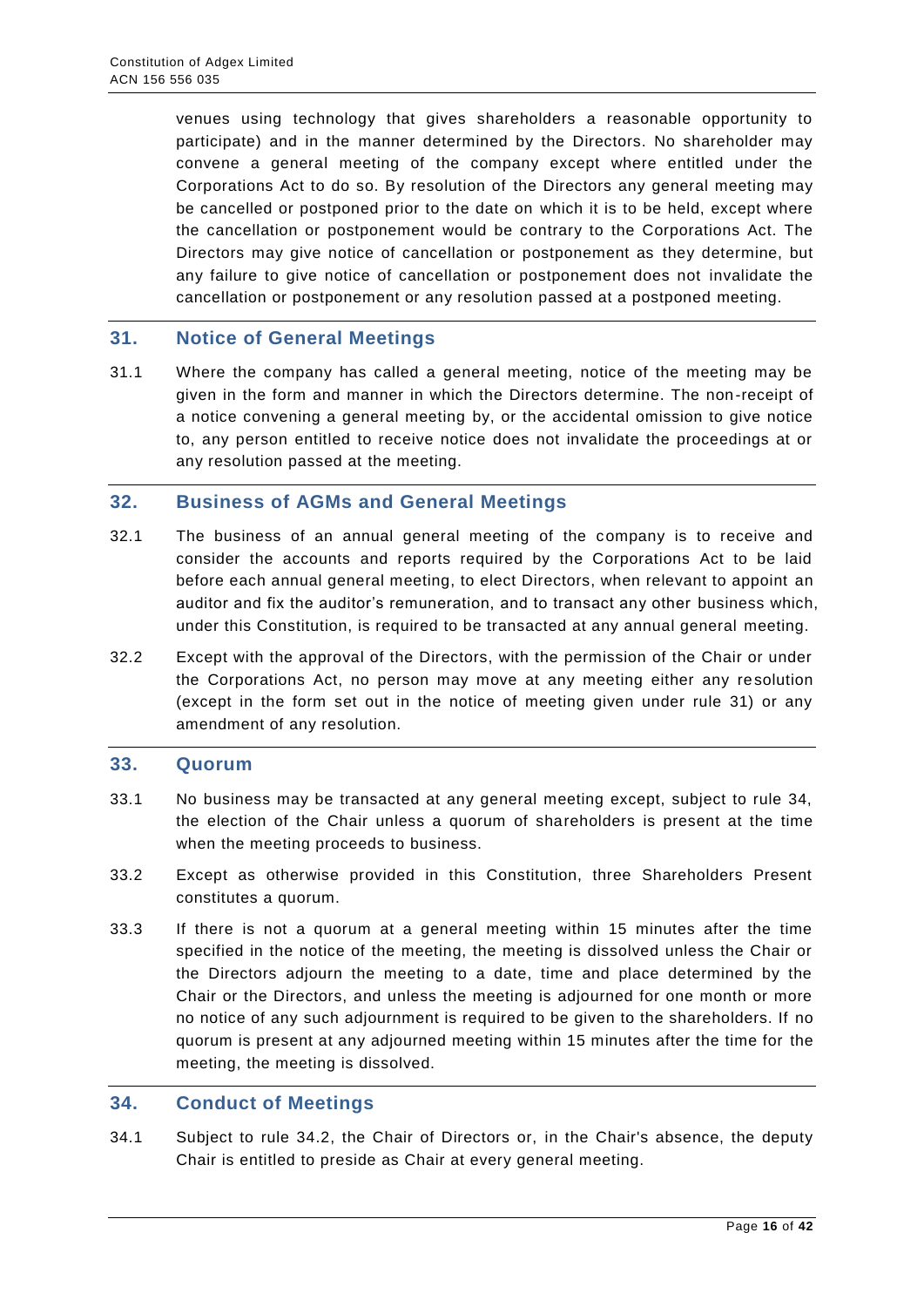- 34.2 Where a general meeting is held and:
	- (a) there is no Chair or deputy Chair; or
	- (b) the Chair or deputy Chair is not present within 15 minutes after the time appointed for the meeting or does not wish to act as Chair of the meeting, the Directors present may choose one of their number or, in the absence of all Directors or if none of the Directors present wish to act, the Shareholders Present may elect one of their number to be Chair of the meeting.
- 34.3 The general conduct of each general meeting of the company and the procedures to be adopted at the meeting are as determined at, during or prior to the meeting by the Chair.
- 34.4 The Chair may make rulings without putting the question (or any question) to the vote if the Chair considers action is required to ensure the orderly conduct of the meeting.
- 34.5 The Chair may require the adoption of any procedures which are in the Chair's opinion necessary or desirable for the proper and orderly casting or recording of votes at any general meeting of the company, whether on a show of hands or on a poll.
- 34.6 The Chair or a person acting with the Chair's authority may require any person who wishes to attend the meeting to comply with searches, restrictions or other security arrangements the Chair or a person acting with the Chair's authority considers appropriate. The Chair or a person acting with the Chair's authority may refuse entry to any person who does not comply with the arrangements, any person who possesses a recording or broadcasting device without the consent of the Chair or a person acting with the Chair's authority, or any person who possesses an article which the Chair or person acting with the Chair's authority considers to be dangerous, offensive or liable to cause disruption. At any time the Chair considers it necessary or desirable for the proper and orderly conduct of the meeting, the Chair may demand the cessation of debate or discussion on any business, question, motion or resolution being considered by the meeting and require the business, question, motion or resolution to be put to a vote of the Shareholders Present.
- 34.7 Any determination by the Chair in relation to matters of procedure (including any procedural motions moved at, or put to, any meeting) or any other matter arising directly or indirectly from the business is final (including any procedural motions moved at, or put to, any meeting). Any challenge to a right to vote (whether on a show of hands or on a poll) or to a determination to allow or disregard the vote may only be made at the meeting and may be determined by the Chair whose decision is final.
- 34.8 If a person purports to cast a vote in contravention of the Corporations Act or Listing Rules, the Chair may determine that the vote be disregarded and treated as not having been cast.
- 34.9 Nothing contained in this rule limits the powers conferred on a Chair by law.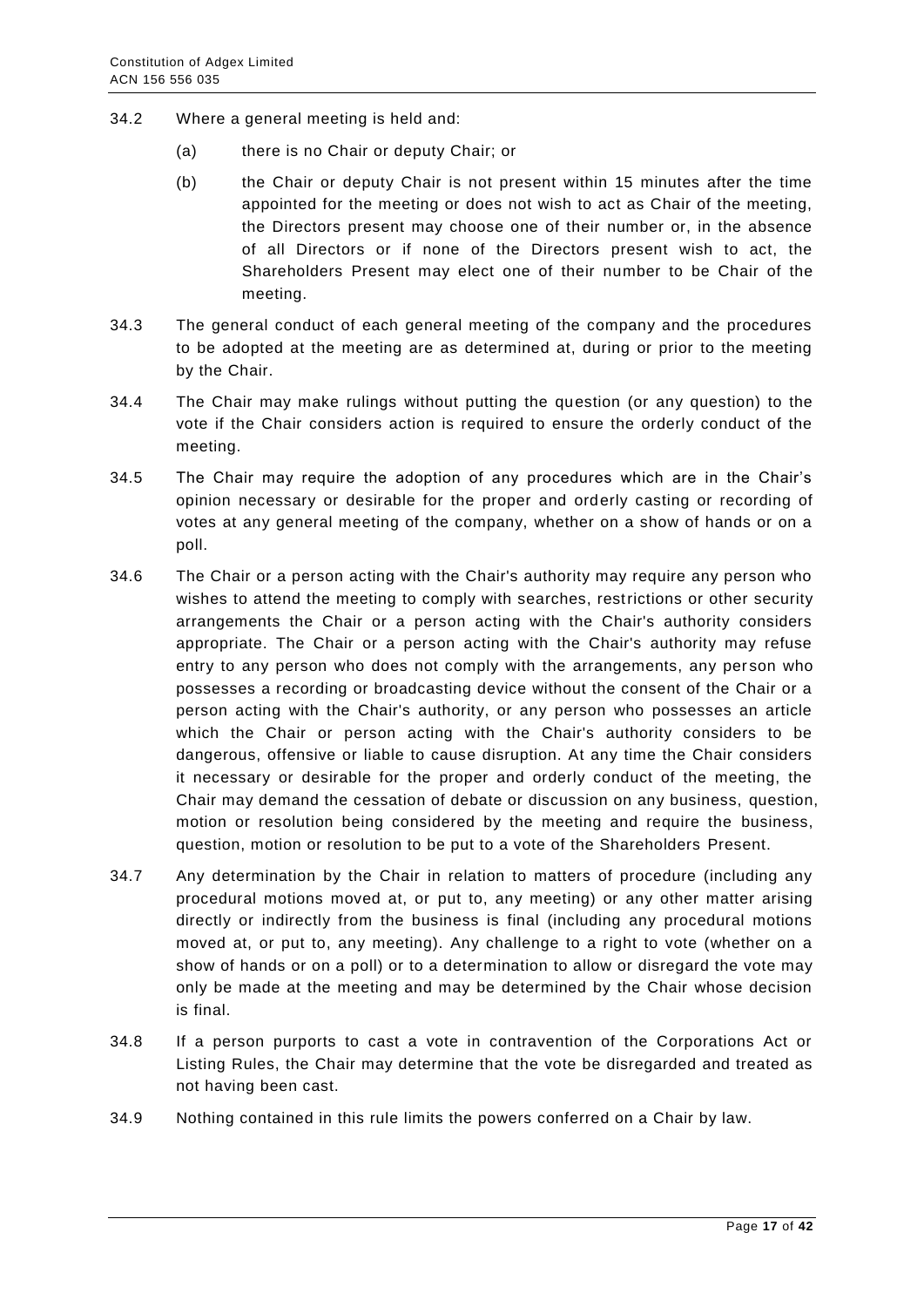#### <span id="page-17-0"></span>**35. Acting Chair**

- 35.1 If during any general meeting the Chair acting under rule 34 is unwilling to Chair any part of the proceedings, the Chair may withdraw during the relevant part of the proceedings and may nominate any person who immediately before the general meeting was a Director or who has been nominated for election as a Director at the meeting to be acting Chair of the meeting during the relevant part of the proceedings. On the conclusion of the relevant part of the proceedings the acting Chair is to withdraw and the Chair is to resume to Chair the meeting.
- 35.2 Where an instrument of proxy appoints the Chair as proxy for the part of the proceedings for which an acting Chair has been nominated, the instrument of proxy is taken to be in favour of the acting Chair for the relevant part of the proceedings.

#### <span id="page-17-1"></span>**36. Adjournments**

36.1 During the course of the meeting the Chair may adjourn the meeting or any business, motion, question or resolution being considered or remaining to be considered by the meeting or any debate or discussion either to a later time at the same meeting or to an adjourned meeting to be held at the time and place determined by the Chair. If the Chair exercises a right of adjournment of a meeting under this rule, the Chair has the sole discretion to decide whether to seek the approval of the Shareholders Present to the adjournment and, unless the Chair exercises that discretion, no vote may be taken by the Shareholders Present in respect of the adjournment. No business may be transacted at any adjourned meeting other than the business left unfinished at the meeting from which the adjournment took place.

#### <span id="page-17-2"></span>**37. Voting at General Meetings**

- 37.1 The Chair may determine that any question to be submitted to a general meeting be determined by a poll without first submitting the question to the meeting to be decided by a show of hands.
- 37.2 Unless the Chair makes the determination referred to in rule 37.1 each question submitted to a general meeting is to be decided in the first instance by a show of hands.
- 37.3 Unless a poll is demanded, a declaration by the Chair following a vote on a show of hands that a resolution has been passed or lost is conclusive, without proof of the number or proportion of the votes recorded in favour of or against the resolution.
- 37.4 A poll may be demanded by a shareholder in accordance with the Corporations Act (and not otherwise) or by the Chair. No poll may be demanded on the election of a Chair of a meeting or, unless the Chair otherwise determines, the adjournment of a meeting. A demand for a poll may be withdrawn.

#### <span id="page-17-3"></span>**38. Special Meetings**

38.1 All the provisions of this Constitution as to general meetings apply to any special meeting of any class of shareholders which may be held under the operation of this Constitution or the Corporations Act.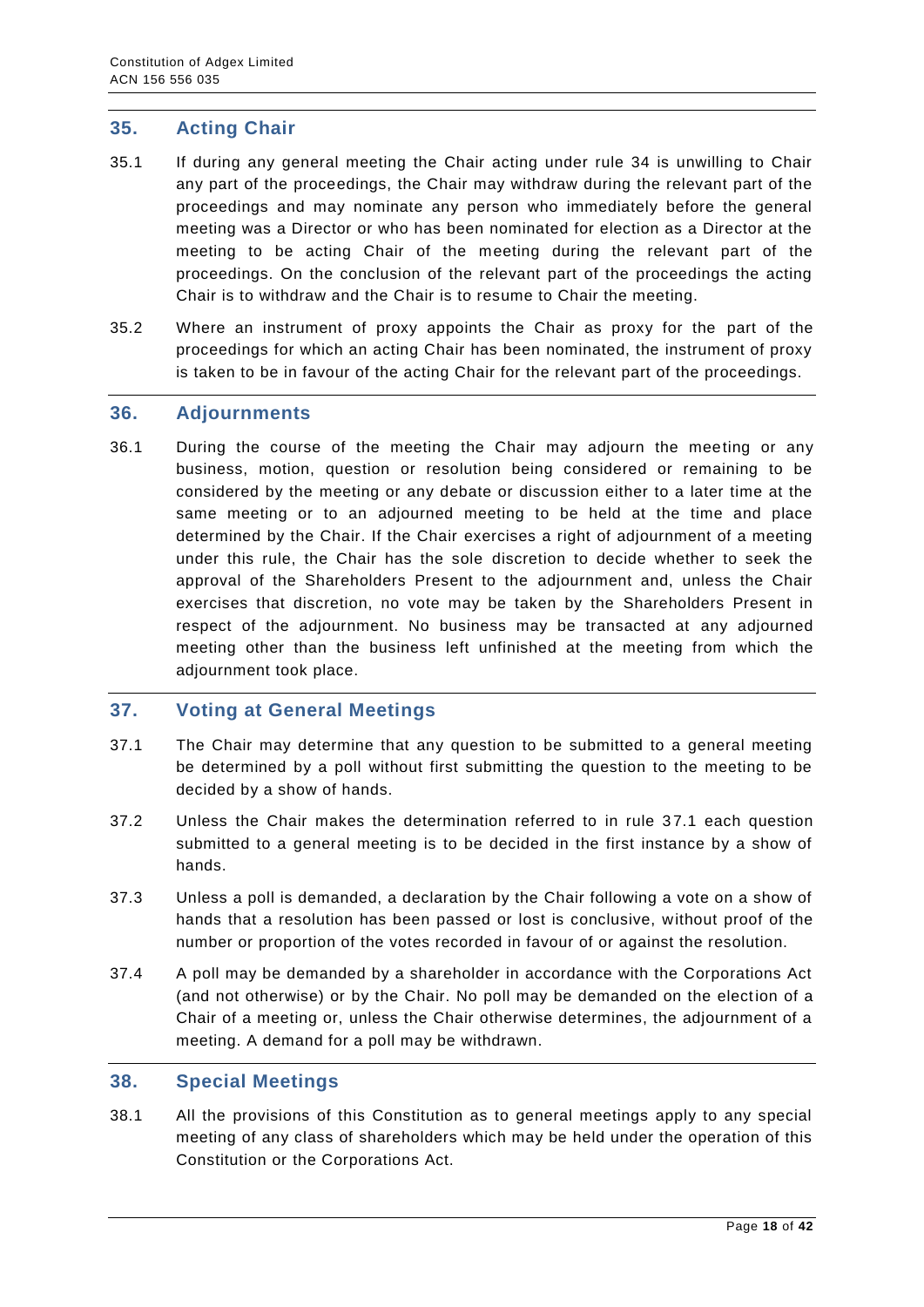#### <span id="page-18-0"></span>**39. Procedure for Polls**

- 39.1 When demanded, a poll may be taken in the manner and at the time the Chair directs.
- 39.2 The result of a poll may be announced in the manner and at the time (whether during the relevant meeting or afterwards) as the Chair considers appropriate.
- 39.3 The result of the poll is the resolution of the meeting at which the poll was demanded.
- 39.4 The demand for a poll does not prevent a meeting from continuing for the transaction of any business other than that on which a poll has been demanded. A poll demanded on any question of adjournment is to be taken at the meeting and without adjournment.

#### <span id="page-18-1"></span>**40. Chair has Casting Vote**

40.1 In the case of an equality of votes on a show of hands or on a poll the Chair of the meeting has a casting vote in addition to any vote to which the Chair may be entitled as a shareholder or as a proxy, attorney or properly appointed representative of a shareholder.

#### <span id="page-18-2"></span>**41. Representation and Voting of Shareholders**

- 41.1 Subject to this Constitution and any rights or restrictions for the time being attached to any class or classes of shares:
	- (a) at meetings of shareholders or classes of shareholders each shareholder entitled to attend and vote may attend and vote in person or by proxy, by attorney or (where the shareholder is a body corporate) by representative;
	- (b) on a show of hands:
		- (i) subject to rule 41.1(b)(ii) and (iii)), each Shareholder Present has one vote;
		- (ii) where a shareholder has appointed more than one person as representative, proxy or attorney for the shareholder, none of the representatives, proxies or attorneys is entitled to vote; and
		- (iii) where a person is entitled to vote because of rule 41.1(b)(i) in more than one capacity, that person is entitled only to one vote;
	- (c) on a poll, subject to rule 41.1(d), only Shareholders Present may vote and every Shareholder Present having the right to vote on the resolution has:
		- (i) one vote for each fully paid share they hold; and
		- (ii) in the case of a partly paid share, that fraction of a vote equivalent to the proportion which the amount paid up (not credited) on that shareholder's share bears to the total amount paid and payable for that share (excluding amounts credited). Amounts paid in advance of a call are ignored when calculating the proportion;
	- (d) where the Directors have approved, consistently with the Corporations Act,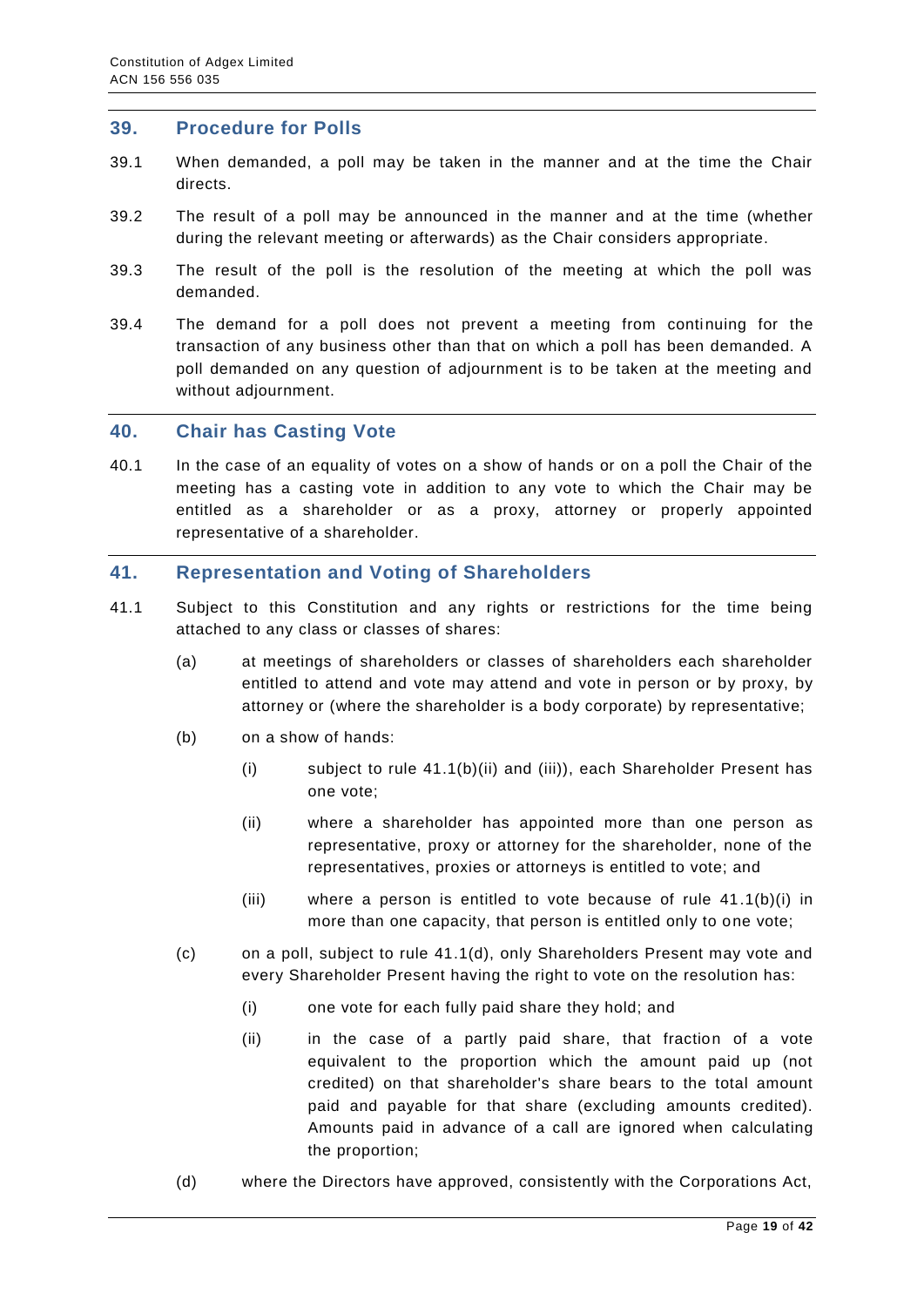other means (including electronic) for the casting and recording of votes by shareholders on any resolution to be put to a general meeting, every shareholder having the right to vote on the resolution has:

- (i) one vote for each fully paid share they hold; and
- (ii) in the case of a partly paid share, that fraction of a vote equivalent to the proportion which the amount paid up (not credited) on that shareholder's share bears to the total amount paid and payable for that share (excluding amounts credited). Amounts paid in advance of a call are ignored when calculating the proportion; and
- (e) the Directors may, subject to law, determine that, at any general meeting or class meeting, a member who is entitled to attend and vote at that meeting is entitled to give their vote by a valid notice of their voting intention (a Direct Vote). A Direct Vote includes a vote delivered to the company by post, fax, electronic or other means approved by the Directors. The Directors may specify the form, method and timing of giving a Direct Vote at a meeting in order for the vote to be valid.
- 41.2 A meeting of shareholders makes a decision by passing a resolution. A resolution is passed if more than 50 % of the votes cast by the shareholders entitled to vote are in favour of the resolution (unless the law requires a special resolution).
- 41.3 A special resolution is passed if:
	- (a) the notice of the meeting sets out an intention to propose the special resolution and states the resolution; and
	- (b) it is passed by at least 75% of the votes cast by shareholders entitled to vote on the resolution.

#### <span id="page-19-0"></span>**42. Restriction on Voting Rights**

42.1 A shareholder is not entitled to vote at a general meeting or to be counted for the purpose of constituting a quorum unless all calls and other sums presently payable by the shareholder in respect of shares have been paid.

#### <span id="page-19-1"></span>**43. Form of Proxy**

- 43.1 A shareholder who is entitled to attend and vote at a meeting of the company may appoint a person as a proxy to attend and vote for the shareholder in accordance with the Corporations Act but not otherwise. A proxy appointed in accordance with the Corporations Act to attend and vote may exercise the rights of the shareholder on the basis and subject to the restrictions provided in the Corporations Act but not otherwise.
- 43.2 A form of appointment of a proxy is valid if it is in accordance with the Corporations Act or in any form (including electronic) which the Directors may prescribe or accept.
- 43.3 Any appointment of proxy under this rule 43 which is incomplete may be completed by the Secretary on the authority of the Directors and the Directors may authorise completion of the proxy by the insertion of the name of any Director as the person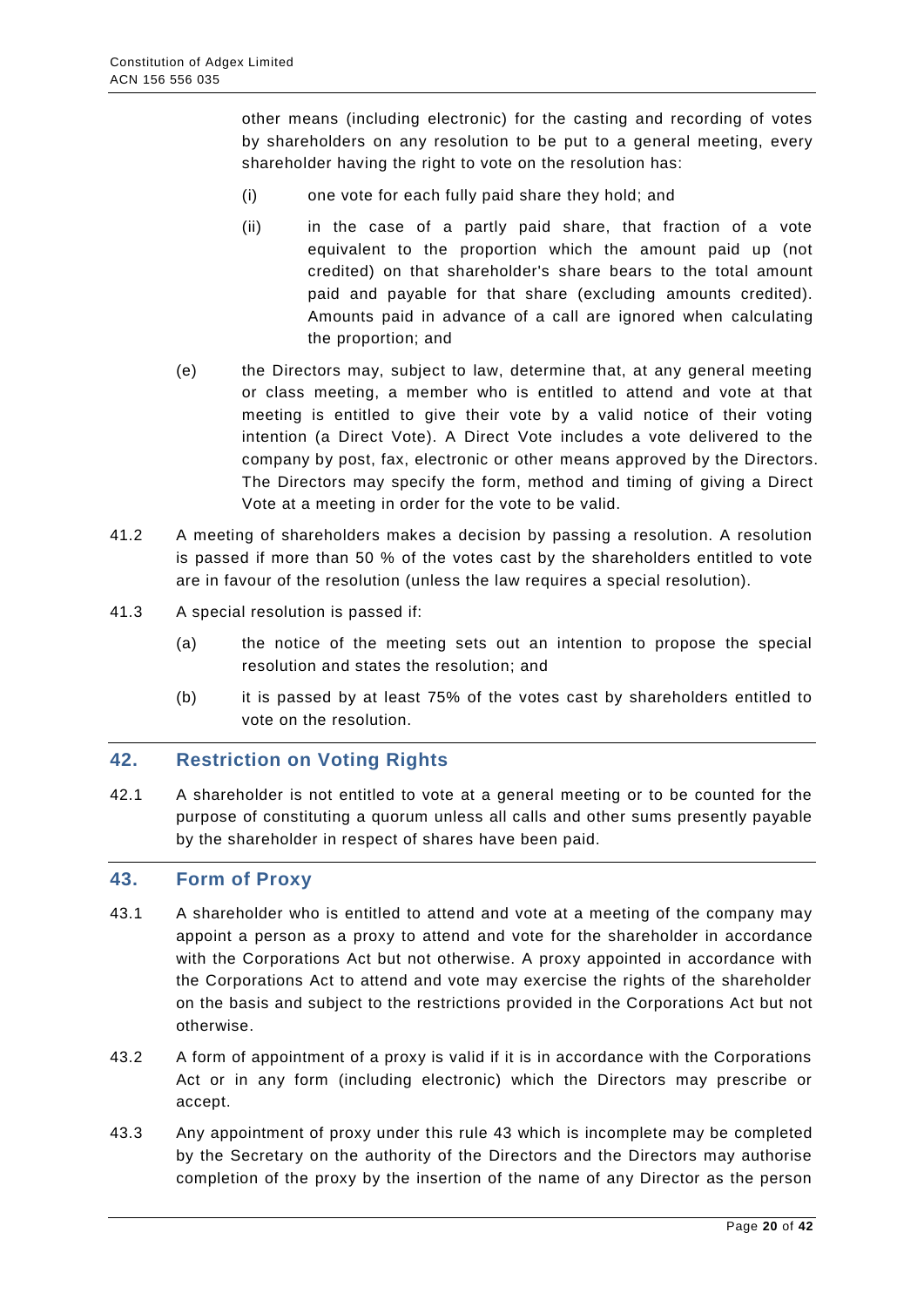in whose favour the proxy is given.

43.4 Where a notice of meeting provides for electronic lodgement of proxies, a proxy lodged at the electronic address specified in the notice is taken to have been received at the registered office and validated by the shareholder if there is compliance with the requirements set out in the notice.

#### <span id="page-20-0"></span>**44. Validity of Proxies**

- 44.1 A vote exercised in accordance with the terms of an instrument of proxy, a power of attorney or other relevant instrument of appointment is valid despite:
	- (a) the previous death or unsoundness of mind of the principal;
	- (b) the revocation of the instrument (or of the authority under which the instrument was executed) or the power; or
	- (c) the transfer of the share in respect of which the instrument or power is given, if no notice in writing of the death, unsoundness of mind, revocation or transfer (as the case may be) has been received by the company at its registered office at least 48 hours (or any shorter period as the Directors may permit or specified by the Corporations Act) before the commencement of the meeting, or adjourned meeting, at which the instrument is used or the power is exercised.
- 44.2 A proxy is not revoked by the principal attending and taking part in the meeting unless the principal actually votes at the meeting on a resolution for which the proxy is proposed to be used.
- 44.3 Voting instructions given by a shareholder to a Director or employee of the company who is held out by the company in material sent to shareholders as willing to act as proxy who is appointed as proxy (Company Proxy) are valid only if contained in the form of appointment of the Company Proxy. If a shareholder wishes to give a Company Proxy appointed by the shareholder new instructions or variations to earlier instructions, the new or varied instructions are only valid if either they are received at the registered office of the company at least 48 hours before the meeting or adjourned meeting by a notice in writing signed by the shareholder or they are otherwise validated by the shareholder in a manner acceptable to the Directors in their discretion prior to the commencement of the meeting.

## <span id="page-20-1"></span>Part J - Appointment, Removal and Remuneration Of Directors

#### <span id="page-20-2"></span>**45. Appointment and Removal**

- 45.1 The shareholders in general meeting may appoint any person as a Director by resolution.
- 45.2 No person other than a retiring Director or a Director vacating office under rule 45.4 is eligible to be elected a Director at any general meeting unless a notice of the Director's candidature is given to the company at least 40 Business Days (or, in the case of a meeting that the shareholders have requested Directors to call, 30 Business Days) before the meeting. In the case where the candidate has been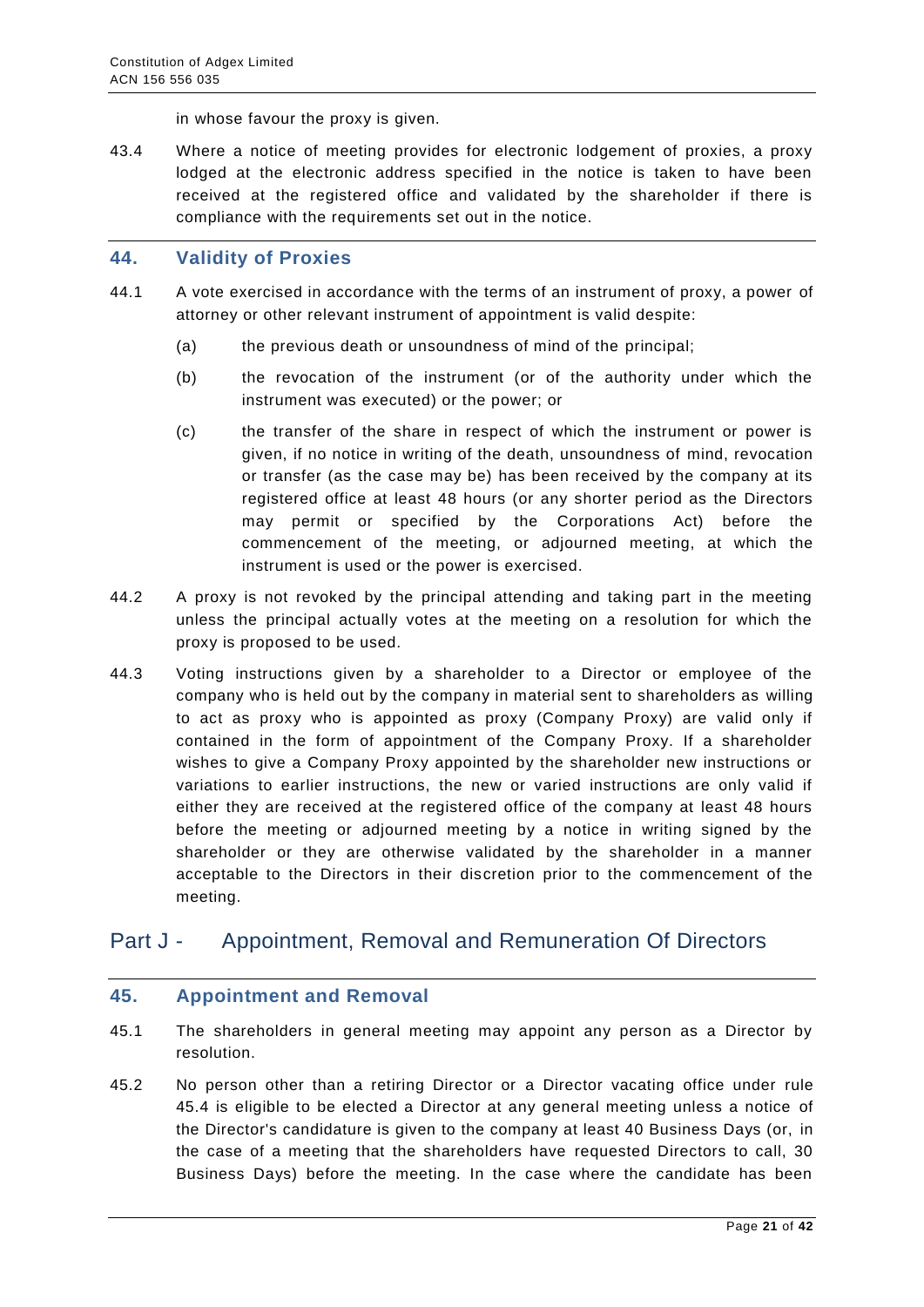recommended by the Directors for election, notice is required to be given to the company at least 28 days before the meeting.

- 45.3 The number of Directors (not including alternate Directors) must be the number, not being less than 3 nor more than 7, which the Directors may determine but the Directors may not reduce the number below the number of Directors in office at the time of the reduction. All Directors are to be natural persons.
- 45.4 The Directors may at any time appoint any person as a Director either to fill a casual vacancy or as an addition to the board of Directors. Any Director appointed under this rule 45.4 (other than an exempt Managing Director) may hold office only until the next annual general meeting of the company and is then eligible for election at that meeting.

#### <span id="page-21-0"></span>**46. Retirement**

- 46.1 Subject to rule 53, a Director may not hold office for a continuous period in excess of three years or past the third annual general meeting following the Director's appointment, whichever is the longer, without submitting for election or re -election. If no Director would otherwise be required to submit for election or re-election but the Listing Rules require that an election of Directors be held, the Director to retire at the annual general meeting is the Director who has been longest in office since their last election, but, as between persons who became Directors on the same day, the one to retire is (unless they otherwise agree among themselves) determined by ballot.
- 46.2 A retiring Director under rule 46.1 is eligible for re-election without needing to give any prior notice of an intention to submit for re-election and holds office as a Director until the end of the meeting at which the Director retires.

#### <span id="page-21-1"></span>**47. Remuneration**

- 47.1 The Directors are to be paid for their services as Directors.
- 47.2 Each non-executive Director is to be paid or provided remuneration for services, determined by the Directors, at the time and in the manner determined by the Directors, the total amount or value of which in any year may not exceed an amount approved by the company in general meeting from time to time. The expression remuneration in this rule does not include any amount which may be paid by the company under any of rules 47.5, 47.6, 49 (excluding superannuation contributions), and 74.
- 47.3 The remuneration to be paid or provided under rule 47.2 is to be divided among the Directors in the proportions as they may agree or, if they cannot agree, equally among them.
- 47.4 The remuneration to which a Director is entitled may be provided to a Director in cash or in any other form as is agreed between the company and the Director. A Director may elect to forgo some or all of the Director's entitlement to cash remuneration in favour of another agreed form of remuneration and vice versa, provided the total cost to the company of that Director's remuneration is not increased above the maximum for that Director under rule 47.3.
- 47.5 The Directors are also entitled to be paid or reimbursed for all travelling and other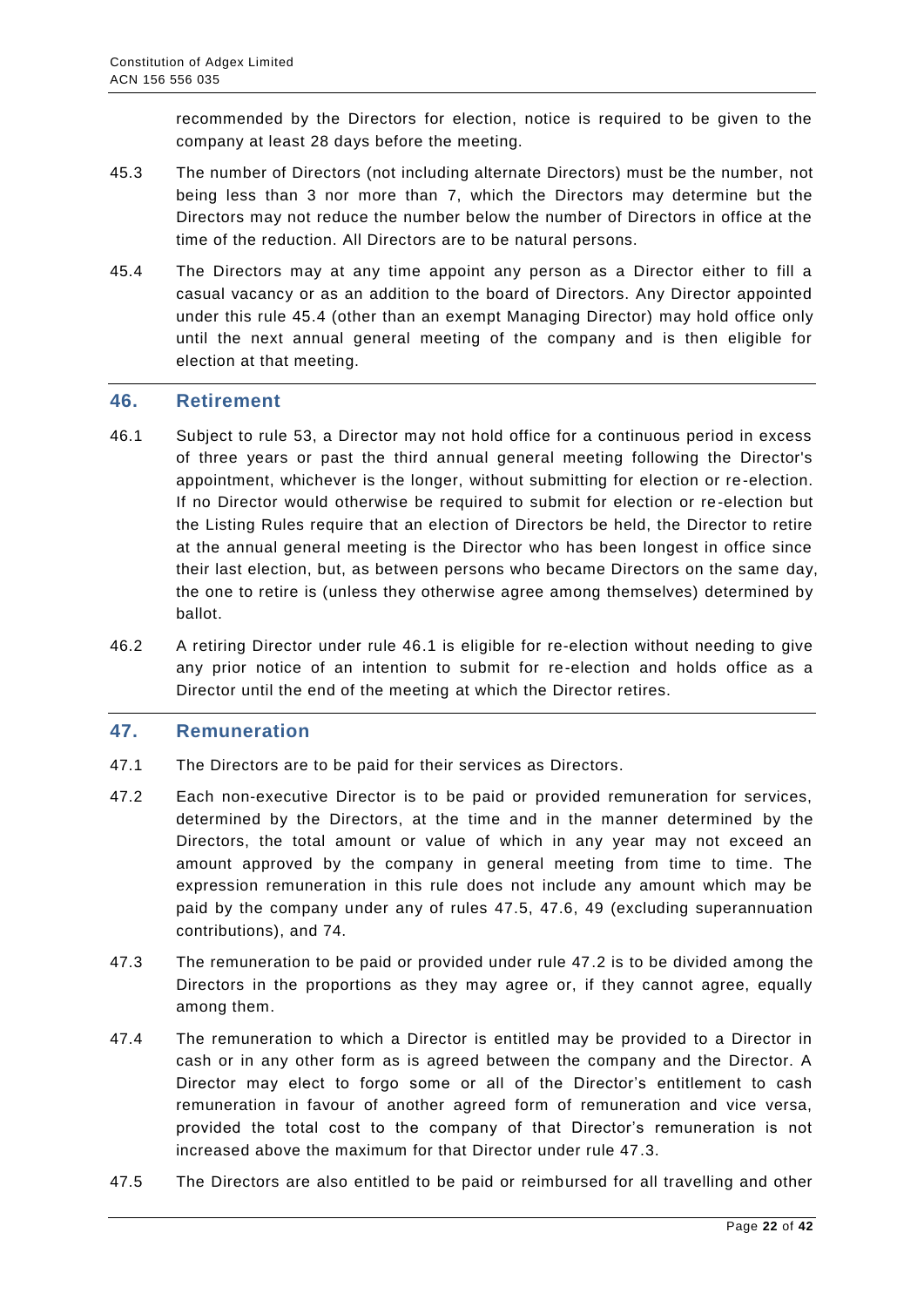expenses properly incurred by them in attending and returning from any meeting of the Directors, committee of the Directors, general meeting of the company or otherwise in connection with the business or affairs of the company.

- 47.6 If any Director, with the approval of the Directors, performs extra services or makes any special exertions for the benefit of the company which in the opinion of the Directors are outside the scope of the ordinary duties of a Director, the Director s may approve the payment to that Director of special and additional remuneration as the Directors determine having regard to the value to the company of the extra services or special exertions. Any special or additional remuneration must not include a commission on or percentage of profits or operating revenue or turnover.
- 47.7 An executive Director may be appointed on terms as to remuneration, tenure of office and otherwise as may be agreed by the Directors.
- 47.8 Subject to the Corporations Act, a Director may be engaged by the company in any other capacity (other than auditor) and may be appointed on terms as to remuneration, tenure of office and otherwise as may be agreed by the Directors.

#### <span id="page-22-0"></span>**48. Vacation of Office**

- 48.1 In addition to the circumstances in which the office of a Director becomes vacant:
	- (a) under the Corporations Act;
	- (b) under rule 46,the office of a Director becomes vacant if the Director:
	- (c) becomes of unsound mind or a person whose person or estate is liable to be dealt with in any way under the law relating to mental health;
	- (d) resigns by notice in writing to the company;
	- (e) is absent without the consent of the Directors from meetings of the Directors held during a continuous period of three months; or
	- (f) dies.
- 48.2 The office of a Director who is an employee of the company or any of its subsidiaries is terminated on the Director ceasing to be employed but the person concerned is eligible for reappointment or re-election as a Director of the company.

#### <span id="page-22-1"></span>**49. Retirement Allowance for Directors**

- 49.1 The company may pay, provide or make any payment, pension, retiring allowance or other benefit (whether in the form of shares in the company, shares in any other corporations or otherwise) to any Director of the company or of a subsidiary or any other person in connection with the Director's retirement, resignation from or loss of office or death while in office.
- 49.2 Subject to rule 49.1 the Directors may:
	- (a) make contracts or arrangements with a Director or a person about to become a Director of the company or a subsidiary under which the Director or any person nominated by the Director is paid or provided with a payment, pension, retiring allowance or other benefit (whether in the form of shares in the company, shares in any other corporation or otherwise) on or after the Director or person about to become a Director ceases to hold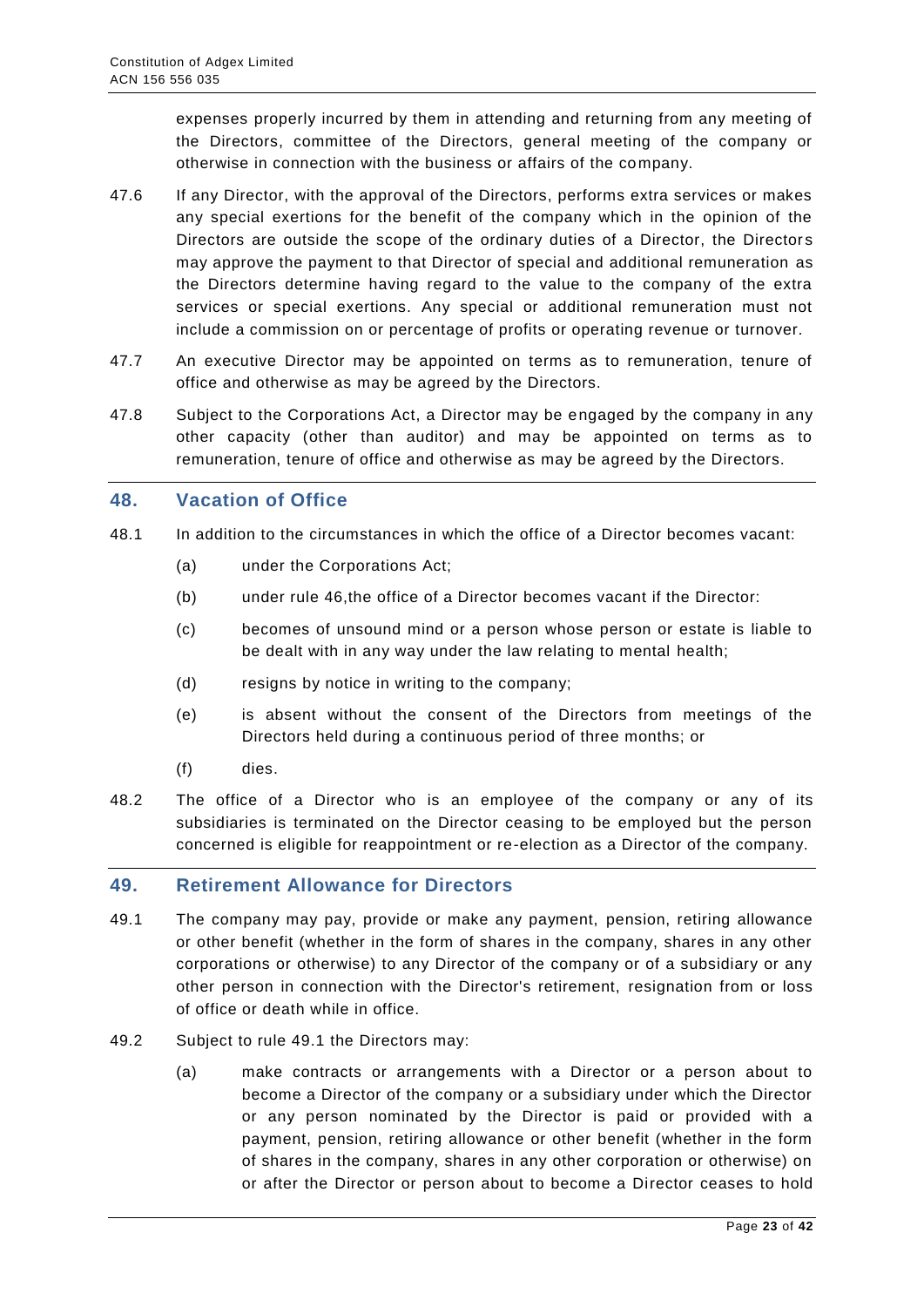office for any reason; and

- (b) establish any fund or scheme to provide payments, pensions, retiring allowances or other benefits (whether in the form of shares in the company, shares in any other corporation or otherwise) for:
	- (i) Directors, on them ceasing to hold office; or
	- (ii) any person including a person nominated by the Director, in the event of the Director's death while in office,
	- (iii) and from time to time pay to the fund or scheme any sum as the company considers necessary to provide those benefits.
- (c) Without limiting rules 49.1 and 49.2, the company may pay superannuation contributions for each Director to the extent necessary for the avoidance or minimisation of any penalty, charge, tax, or other impost on the company under any applicable legislation which imposes a penalty, charge, tax or other impost on employers if a minimum level of superannuation contributions is not paid for an employee (within the meaning of the legislation).

#### <span id="page-23-0"></span>**50. Directors May Lend to the Company**

50.1 Any Director may lend money to the company at interest with or without security or may, for a commission or profit, guarantee the repayment of any money borrowed by the company or underwrite or guarantee the subscription of Securities of the company or of any corporation in which the company may be interested without being disqualified in respect of the office of Director and without being liable to account to the company for the commission or profit.

#### <span id="page-23-1"></span>**51. Exercise of Voting Power in Other Corporations**

51.1 The Directors may exercise the voting power conferred by the shares in any corporation held or owned by the company as the Directors determine (including the exercise of the voting power in favour of any resolution appointing the Directors or any of them directors of that corporation or voting or providing for the payment of remuneration to the directors of that corporation) and a Director of the company may vote in favour of the exercise of those voting rights, despite the fact that the Director is, or may be about to be appointed, a director of that other corporation and may be interested in the exercise of those voting rights.

## <span id="page-23-2"></span>Part K - Alternate Directors

#### <span id="page-23-3"></span>**52. Director May Appoint Alternate Director**

52.1 Subject to this constitution, each Director may appoint any person approved by a majority of the other Directors to act as an alternate Director in the Director's place, either for a stated period or until the happening of a specified event, whenever by absence or illness or otherwise the Director is unable to attend to duties as a Director. The appointment must be in writing and signed by the Director and a copy of the appointment must be given to the registered office or to a meeting of the Directors. The appointment takes effect on approval by a majority of the other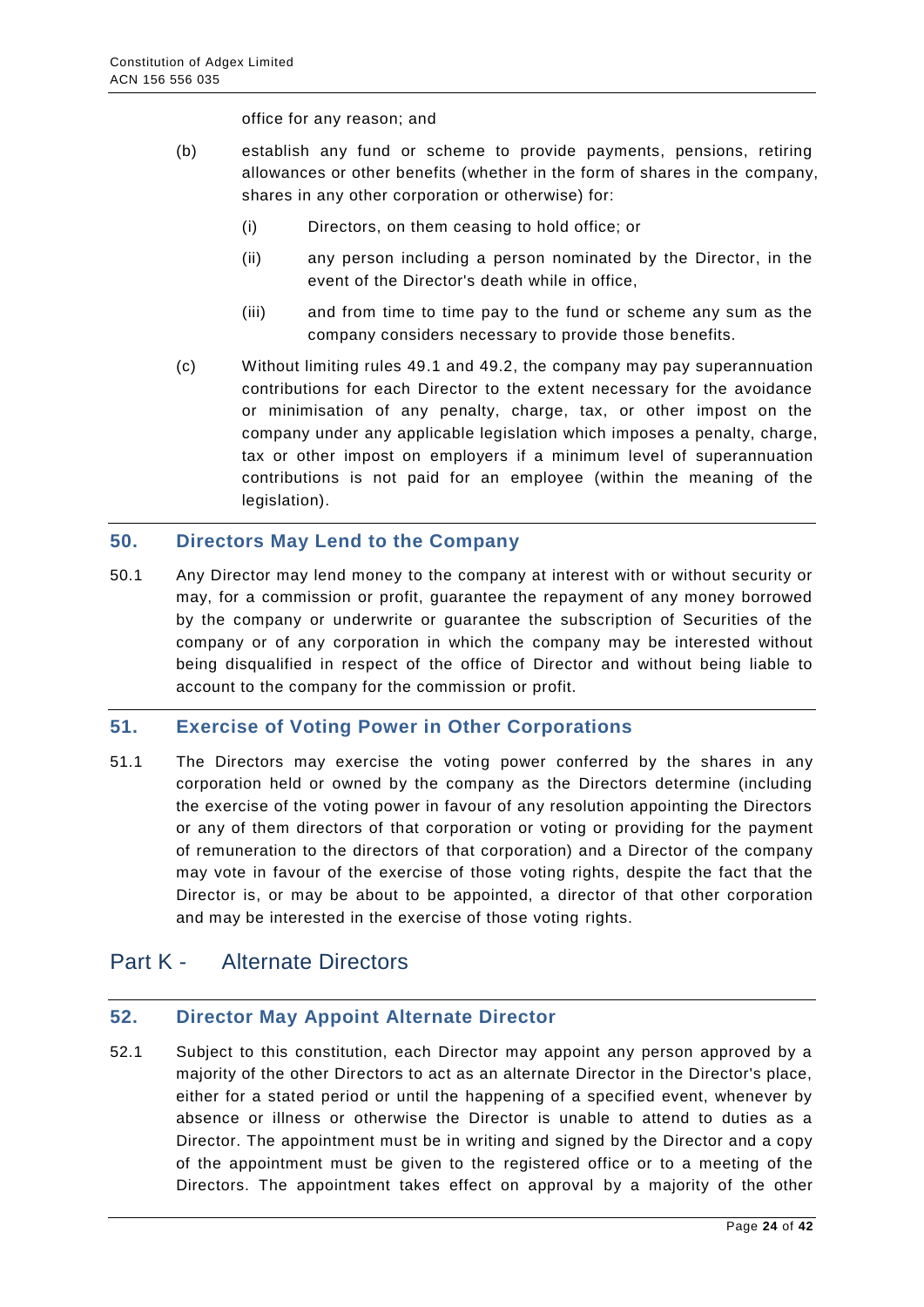Directors or, where the approval has been granted, at any later time specified in the appointment. The following provisions apply to any alternate Director:

- (a) the appointment of the alternate Director is terminated or suspended on receipt at the registered office of notice in writing from the Director by whom the alternate Director was appointed;
- (b) the alternate Director is entitled to receive notice of meetings of the Directors and to attend and vote at the meetings if the Director by whom the alternate Director was appointed is not present;
- (c) the alternate Director is entitled to exercise all the powers (except the power to appoint an alternate Director) and perform all the duties of a Director, to the extent the Director by whom the alternate Director was appointed has not exercised or performed them or they have not been limited by the instrument appointing the alternate Director;
- (d) the alternate Director is not, unless the Directors otherwise determine, (without affecting the right to reimbursement for expenses under rule 47.5) entitled to receive any remuneration as a Director from the company, and any remuneration (not including remuneration authorised by the Directors or reimbursement for expenses) paid to the alternate Director by the company is to be deducted from the remuneration of the Director by whom the alternate Director was appointed;
- (e) the office of the alternate Director is terminated on the death of, or termination of office by, the Director by whom the alternate Director was appointed;
- (f) the alternate Director is not to be taken into account in determining the number of Directors; and
- (g) the alternate Director is, while acting as a Director, responsible to the company for the alternate Director's own acts and defaults and is not the agent of the Director by whom the alternate Director was appointed.

## <span id="page-24-0"></span>Part L - Powers of Directors and Executives

#### <span id="page-24-1"></span>**53. Appointment of Executives**

- 53.1 The Directors may appoint one or more:
	- (a) executives of the company to be Directors (subject to the provisions of this Constitution dealing with the appointment of person as Directors); or
	- (b) Directors as executives of the company and determine the terms of such executive appointments; or
	- (c) persons to be both executives and Directors (subject to the provisions of this Constitution dealing with the appointment of Directors) and determine the terms of such executive appointments.
- 53.2 Subject to the terms of any agreement entered into in a particular case, the Directors may at any time revoke any appointment made pursuant to this rule 53, with or without cause.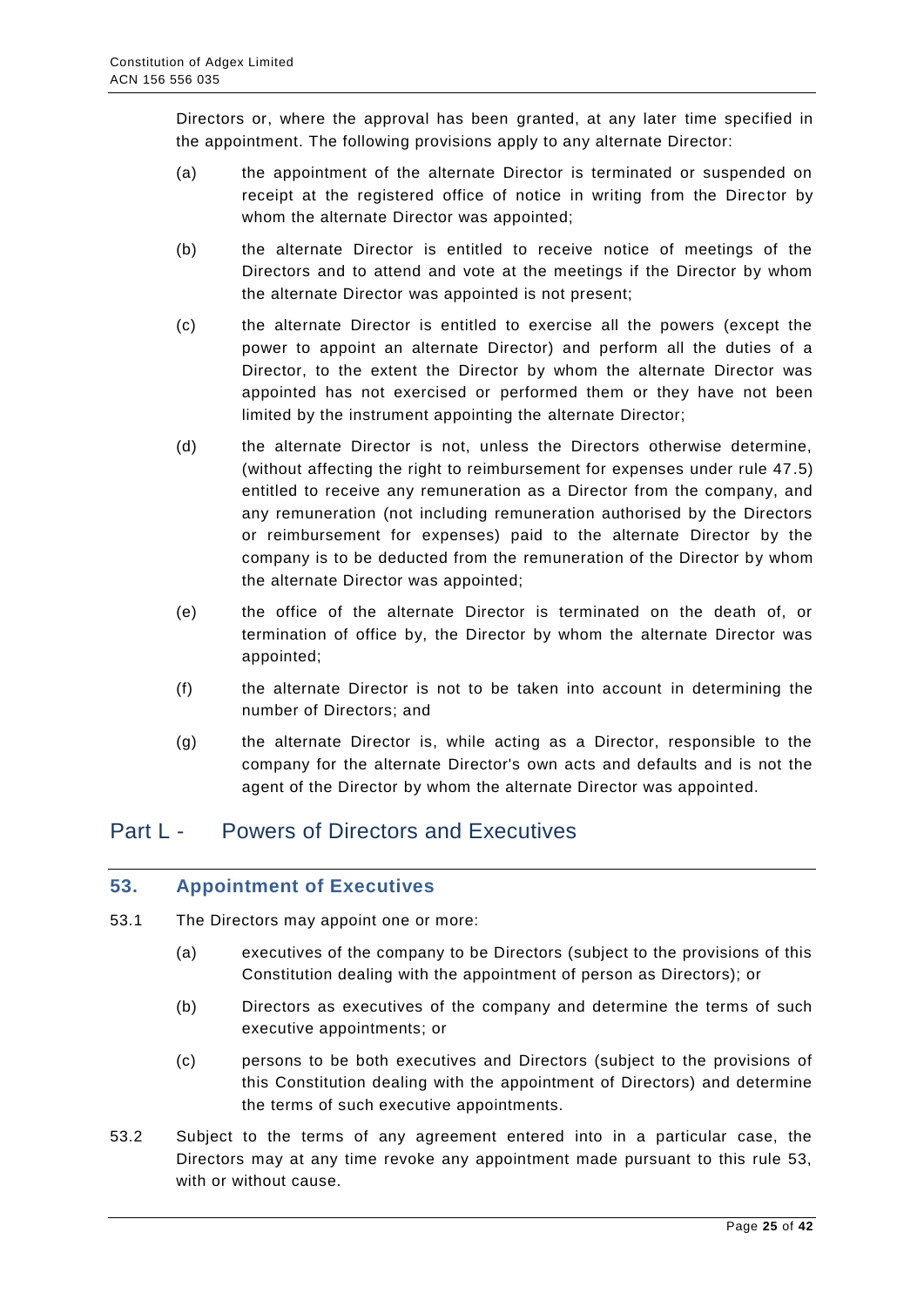- 53.3 The Directors may determine that anyone so appointed bears the title Managing Director or any other title the Directors determine.
- 53.4 An exempt Managing Director is not subject to election and re-election. An exempt Managing Director is the Managing Director or, if there is more than one Managing Director, the Managing Director designated by the Directors to be an exempt Managing Director.
- 53.5 If a person appointed as an executive or a Director under this rule 53 ceases to be a Director, then the executive appointment automatically terminates, subject to any contrary determination by the Directors (and without prejudice to any rights of any party under any relevant service agreement).
- 53.6 If a person appointed as an executive or a Director under this rule 53 ceases to be an executive, then the person automatically ceases to be a Director unless the other Directors resolve that the person should remain a Director until the next annual general meeting, in which case that Director is treated as a retiring Director at that annual general meeting.

#### <span id="page-25-0"></span>**54. Powers of Directors and Managing Director**

- 54.1 The business of the company is managed by the Directors, who may exercise all powers of the company which are not, by the law or this Constitution, required to be exercised by the company in general meeting.
- 54.2 The Directors may, on the terms and conditions and with any restrictions as they determine, delegate to a Managing Director any of the powers exercisable by them and may at any time withdraw, suspend or vary any of those powers conferred on the Managing Director.

## <span id="page-25-1"></span>Part M - Proceedings of Directors

#### <span id="page-25-2"></span>**55. Proceedings**

- 55.1 The Directors may meet together for the dispatch of business and adjourn and otherwise regulate their meetings as they determine.
- 55.2 Until otherwise determined by the Directors, the Managing Director and any other Director forms a quorum. Notice of meeting of the Directors may be given by mail (electronic or otherwise), personal delivery or facsimile transmission to the usual place of business or residence of the Director or at any other address given to the Secretary by the Director or by any technology agreed by all the Directors.

#### <span id="page-25-3"></span>**56. Meetings by Technology**

- 56.1 For the purposes of the Corporations Act, each Director, by consenting to be a Director (or by reason of the adoption of this Constitution), consents to the use of each of the following technologies for holding a Directors meeting:
	- (a) video;
	- (b) telephone;
	- (c) electronic mail;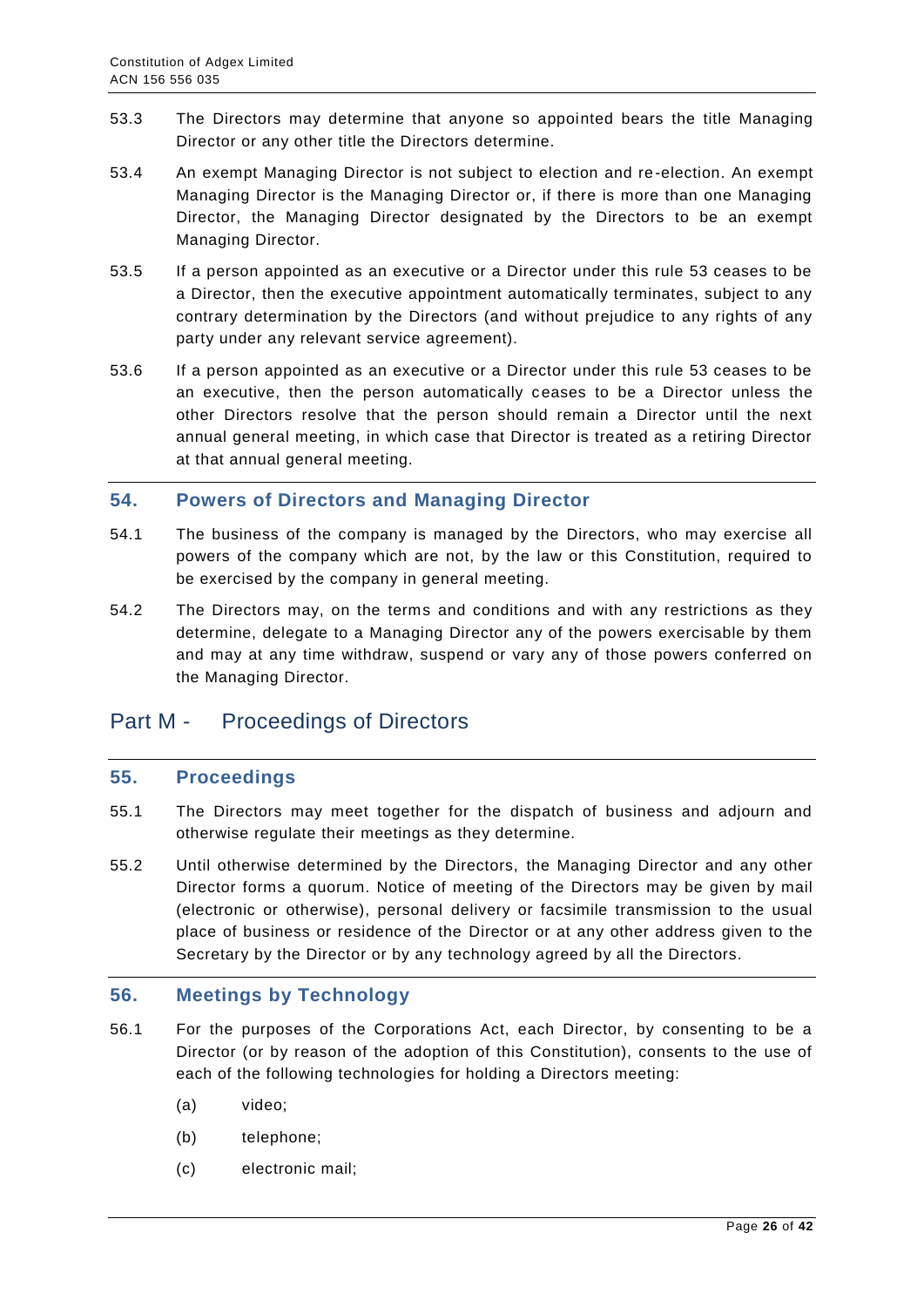- (d) any other technology which permits each Director to communicate with every other Director; or
- (e) any combination of these technologies.
- 56.2 A Director may withdraw the consent given under this rule in accordance with the Corporations Act.
- 56.3 Where the Directors are not all in attendance at one place and are holding a meeting using technology and each Director can communicate with the other Directors:
	- (a) the participating Directors are, for the purpose of every provision of this Constitution concerning meetings of the Directors, taken to be assembled together at a meeting and to be present at that meeting; and
	- (b) all proceedings of those Directors conducted in that manner are as valid and effective as if conducted at a meeting at which all of them were physically present in the one location.

#### <span id="page-26-0"></span>**57. Chair of Directors**

- 57.1 The Directors may elect one of their number as their Chair and may decide the period for which the Chair is to hold office as Chair.
- 57.2 Where a meeting of Directors is held and:
	- (a) a Chair has not been elected as provided by rule 57.1; or
	- (b) the Chair is not present at the time appointed for the holding of the meeting or does not wish to Chair the meeting, or, if rule 57.2(a) or (b) applies, the Directors present may elect one of their number to be Chair of the meeting.

#### <span id="page-26-1"></span>**58. Directors' Voting Rights and Exercise of Powers**

- 58.1 Subject to this Constitution, questions arising at a meeting of Directors are decided by a majority of votes of Directors present and voting.
- 58.2 Each Director has one vote.
- 58.3 In the case of an equality of votes at a meeting of Directors, the Chair of the meeting has a casting vote in addition to the Chair's deliberative vote except that the Chair of the meeting must not exercise a casting vote at any meeting at which only two of the Directors who are present are entitled to vote.
- 58.4 Subject to the Corporations Act and the Listing Rules, a Director:
	- (a) who has an interest in a matter may vote in respect of that matter if it comes before the Directors and be counted as part of the quorum;
	- (b) may enter into contracts with, or otherwise have dealings with, the company; and
	- (c) may hold other offices in the company.
- 58.5 A Director is not disqualified from the Director's office by contracting with the company or any related body corporate of the company in any capacity by reason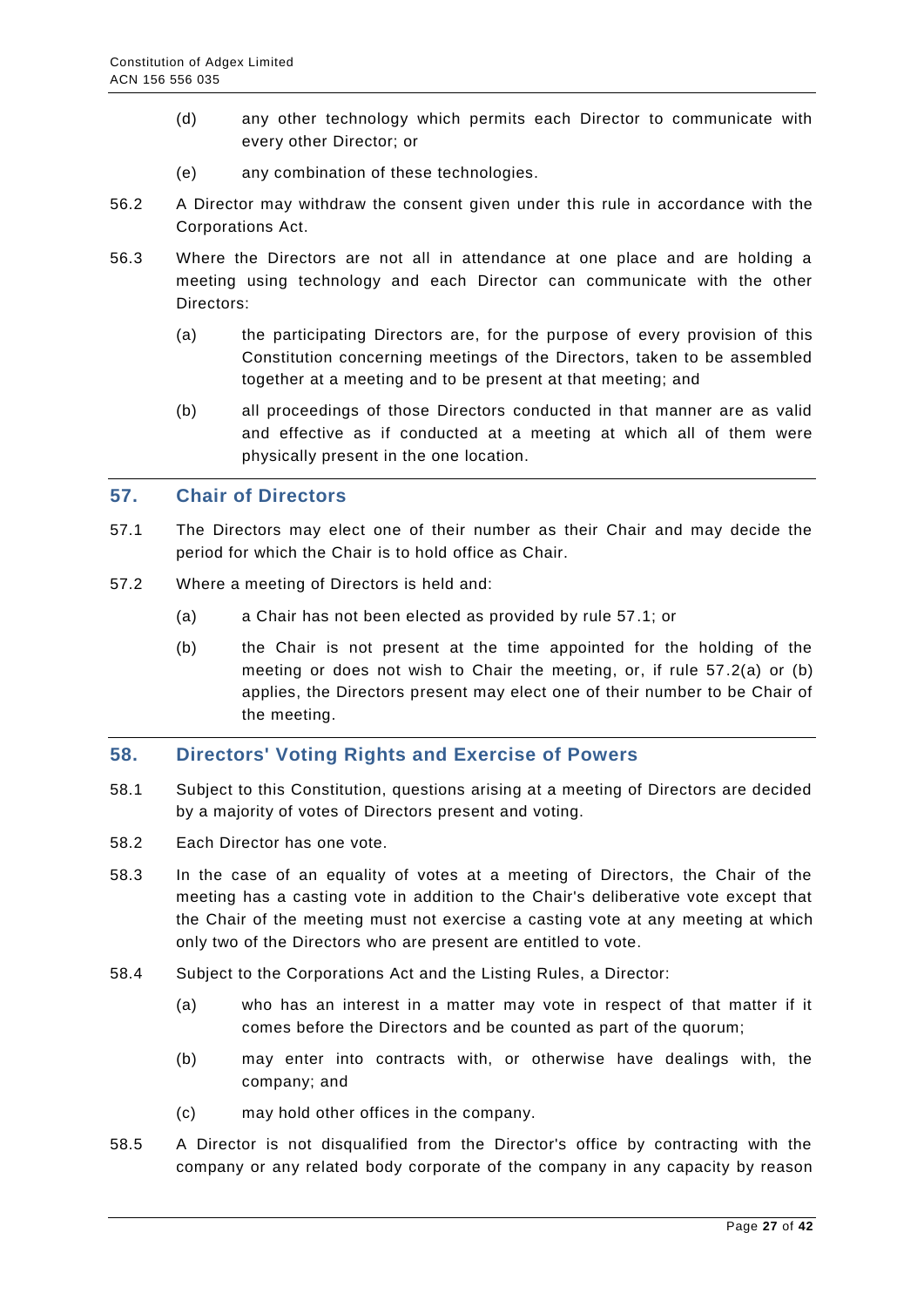of holding the office of Director.

- 58.6 A Director is not liable to account to the company for any profit realised by any contract or arrangement, by reason only of holding the office of Director or of the fiduciary relationship established by the office.
- 58.7 Subject to the Corporations Act and the Listing Rules, a Director or any person who is an associate of a Director may participate in any issue by the company of financial products.
- 58.8 Despite having an interest in any contract or arrangement a Director may participate in the execution of any document evidencing or connected with the contract or arrangement, whether by signing, sealing or otherwise.

#### <span id="page-27-0"></span>**59. Material Personal Interests**

- 59.1 In relation to a contract or arrangement in which a Director has a material personal interest:
	- (a) the fact that the Director signed the document evidencing the contract or arrangement will not in any way affect its validity;
	- (b) a contract or arrangement made by the company or any related body corporate with a Director may not be avoided merely because the Director is a party to the contract or arrangement or otherwise interested in it; and
	- (c) the Director will not be liable to account to the company for any profit derived in respect of the contract or arrangement merely because of the Director's office or the fiduciary relationship it entails.
	- (d) Nothing in this clause affects the duty of a Director:
		- (i) who holds any office or possesses any property whereby, directly or indirectly, duties or interests might be created in conflict with the Directors' duties or interests as a Director, to declare at a meeting of Directors, the fact and the nature, character and extent of the conflict; or
		- (ii) to comply with the Corporations Act.

#### <span id="page-27-1"></span>**60. Committees**

- 60.1 The Directors may delegate any of their powers to committees consisting of any one or more Directors or any other person or persons as the Directors think fit. In the exercise of delegated powers, any committee formed or person or persons appointed to the committee must conform to any regulations that may be imposed by the Directors. A delegate of the Directors may be authorised to sub-delegate any of the powers for the time being vested in the delegate.
- 60.2 The meetings and proceedings of any committee are to be governed by the provisions of this Constitution for regulating the meetings and proceedings of the Directors so far as they are applicable and are not in conflict with or superseded by, any regulations made by the Directors under rule 60.1.
- 60.3 Nothing in this rule 60 limits the power of the Directors to delegate.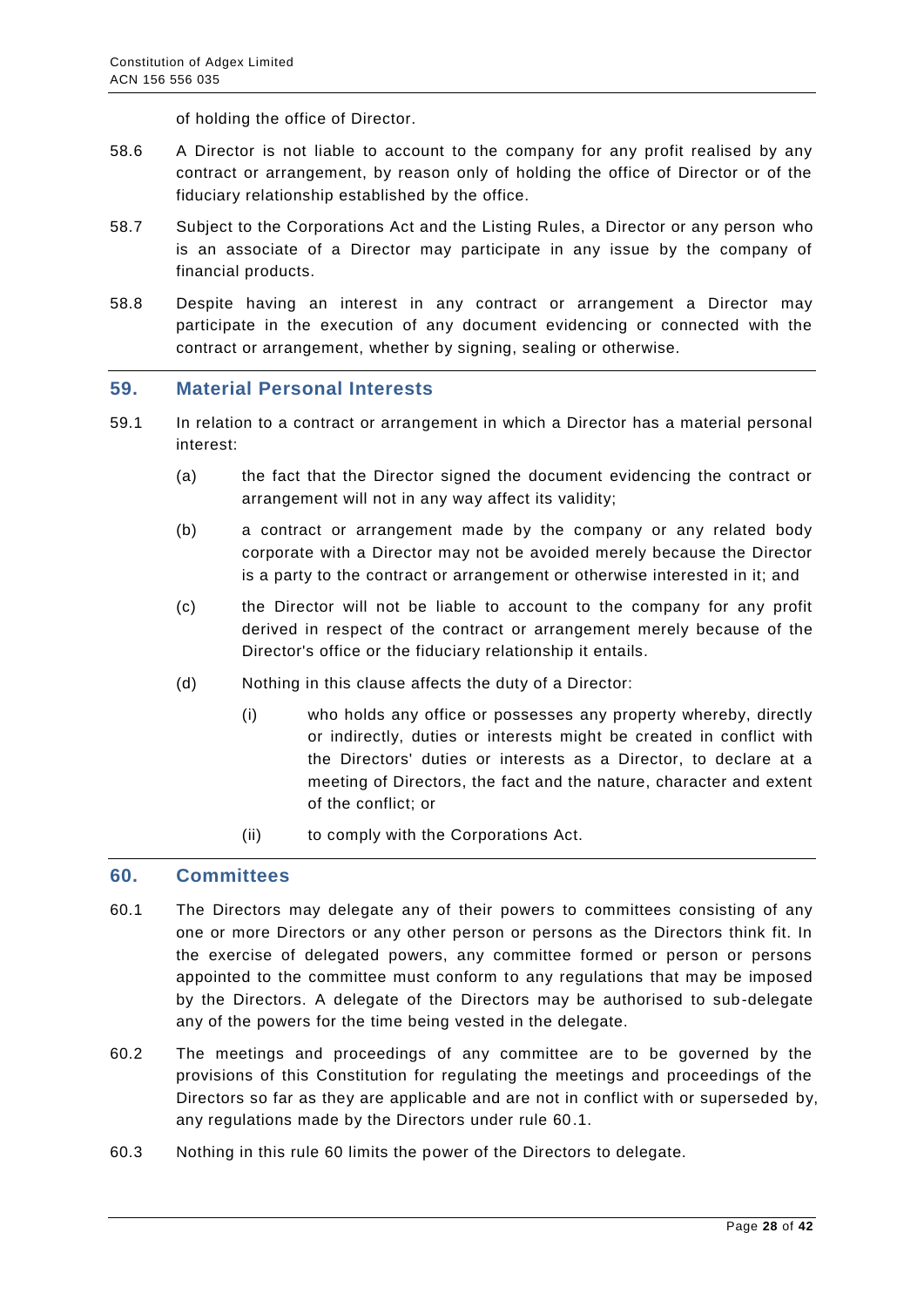#### <span id="page-28-0"></span>**61. Written Resolutions**

61.1 A resolution in writing of which notice has been given to all Directors and which is signed by a majority of the Directors entitled to vote on the resolution (not being less than the number required for a quorum at a meeting of the Directors) is a valid resolution of the Directors and is effectual as a resolution duly passed at a meeting of the Directors. The resolution may consist of several documents in the same form each signed by one or more of the Directors. A facsimile transmission or other document produced by mechanical or electronic means under the name of a Director with the Director's authority is considered a document in writing signed by the Director and is deemed to be signed when received in legible form. For the purpose of this rule, the references to Directors include any alternate Director for the time being present in Australia who is appointed by a Director for the time being not present in Australia but do not include any other alternate Directors.

#### <span id="page-28-1"></span>**62. Defects in Appointments**

- 62.1 All actions at any meeting of the Directors or by a committee or by any person acting as a Director are, despite the fact that it is afterwards discovered that there was some defect in the appointment of any of the Directors or the committee or the person acting as a Director or that any of them were disqualified, as valid as if every person had been properly appointed and was qualified and continued to be a Director or a member of the committee.
- 62.2 If the number of Directors is reduced below the minimum number fixed under this Constitution, the continuing Directors may act for the purpose of increasing the number of Directors to that number or of calling a general meeting of the Company but for no other purpose.

## <span id="page-28-2"></span>Part N - Secretaries

#### <span id="page-28-3"></span>**63. Secretaries and Other Officers**

- 63.1 A Secretary of the company holds office on the terms and conditions as to remuneration and otherwise, as the Directors decide.
- 63.2 The Directors may at any time terminate the appointment of a Secretary.

#### <span id="page-28-4"></span>**64. Other Officers**

- 64.1 The Directors may from time to time:
	- (a) create any other position or positions in the company with the powers and responsibilities as the Directors may from time to time confer; and
	- (b) appoint any person, whether or not a Director, to any position or positions created under rule 64.1(a).
- 64.2 The Directors may at any time terminate the appointment of a person holding a position created under rule 64.1(a) and may abolish the position.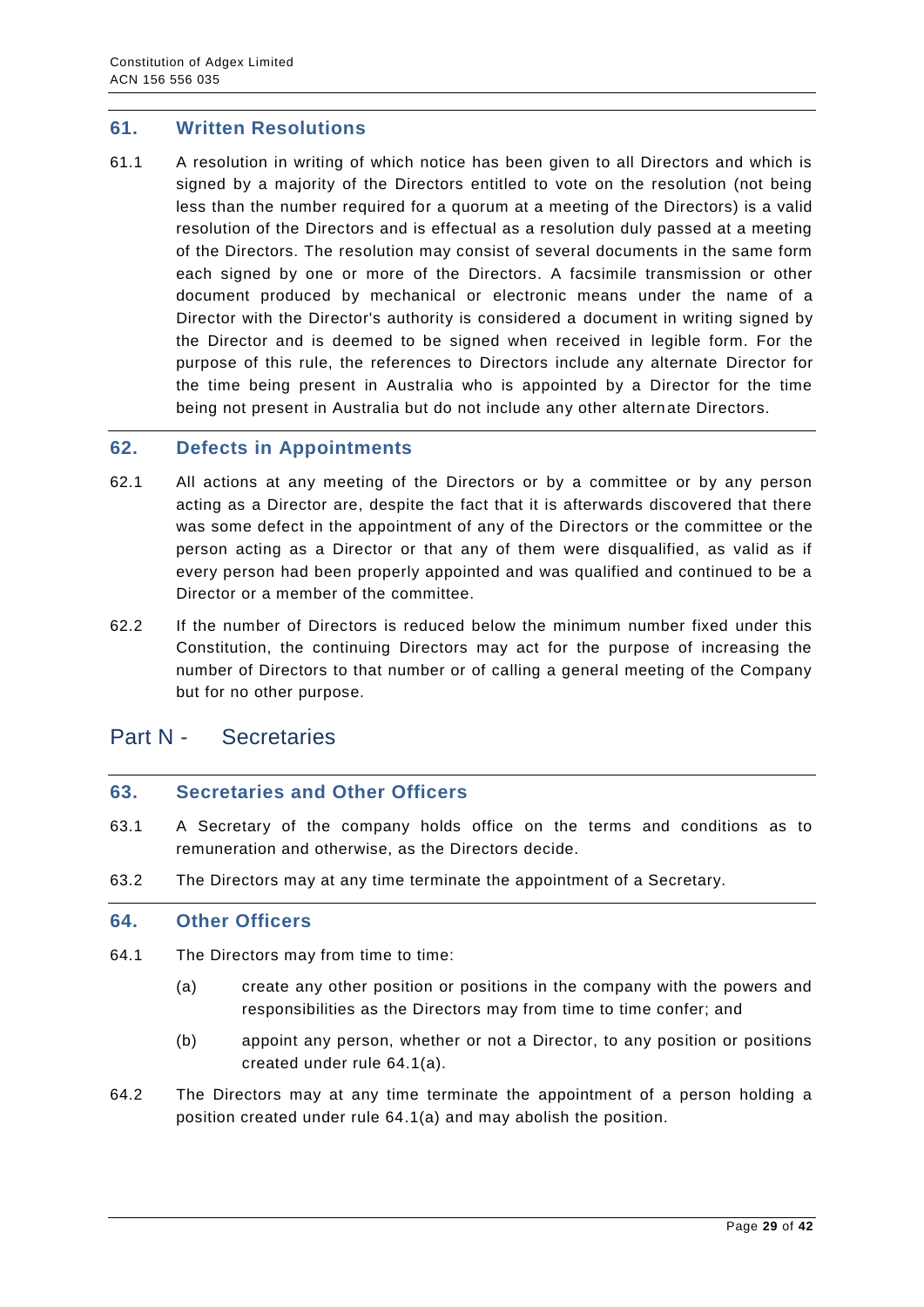# <span id="page-29-0"></span>Part O - Seals

#### <span id="page-29-1"></span>**65. Seals and their Use**

65.1 The company may have a common seal and a duplicate common seal which are to be used by the company as determined by the Directors.

## <span id="page-29-2"></span>Part P - Dividends, Interest and Reserves

#### <span id="page-29-3"></span>**66. Powers to Determine Dividends and Pay Interest**

- 66.1 The Directors may from time to time determine that a Dividend is payable. The Directors may fix the amount, the time for payment and the method of payment of a Dividend. The method of payment may include the payment of cash, the issue of shares, the grant of options and the transfer of assets, including shares or other Securities in another body corporate (or any combination of them).
- 66.2 No Dividend bears interest against the company.

#### <span id="page-29-4"></span>**67. Crediting of Dividends**

- 67.1 Subject to any special rights or restrictions attached to any shares, every Dividend on a share in the company is to be paid as follows, unless otherwise determined by the Directors:
	- (a) if the share to which a particular Dividend relates is fully paid and was fully paid during the whole period in respect of which the Dividend is to be paid, that Dividend is equal to the Dividend paid on each other share which was fully paid during the whole period in respect of which the Dividend is to be fully paid; and
	- (b) if the share to which a particular Dividend relates is partly paid, or is fully paid but was not fully paid during the whole of the period in respect of which the Dividend is to be paid, that Dividend is apportioned, and paid proportionately to the amounts paid (not credited) on the share in respect of which the Dividend is to be paid with respect to the issue price of the share (excluding amounts credited) during any part or parts of the period in respect of which the Dividend is to be paid.
- 67.2 An amount paid on a share in advance of a call is not taken for the purposes of rule 67.1(b) to be paid on the share.
- 67.3 Subject to any special rights or restrictions attached to any shares, the Directors may from time to time resolve that Dividends are to be paid out of a particular source or particular sources, and in those circumstances the Directors may in their absolute discretion:
	- (a) allow each or any shareholder to elect from which specified sources that particular shareholder's Dividend may be paid by the company; and
	- (b) where elections are permitted and any shareholder fails to make an election, identify the particular source from which Dividends are payable.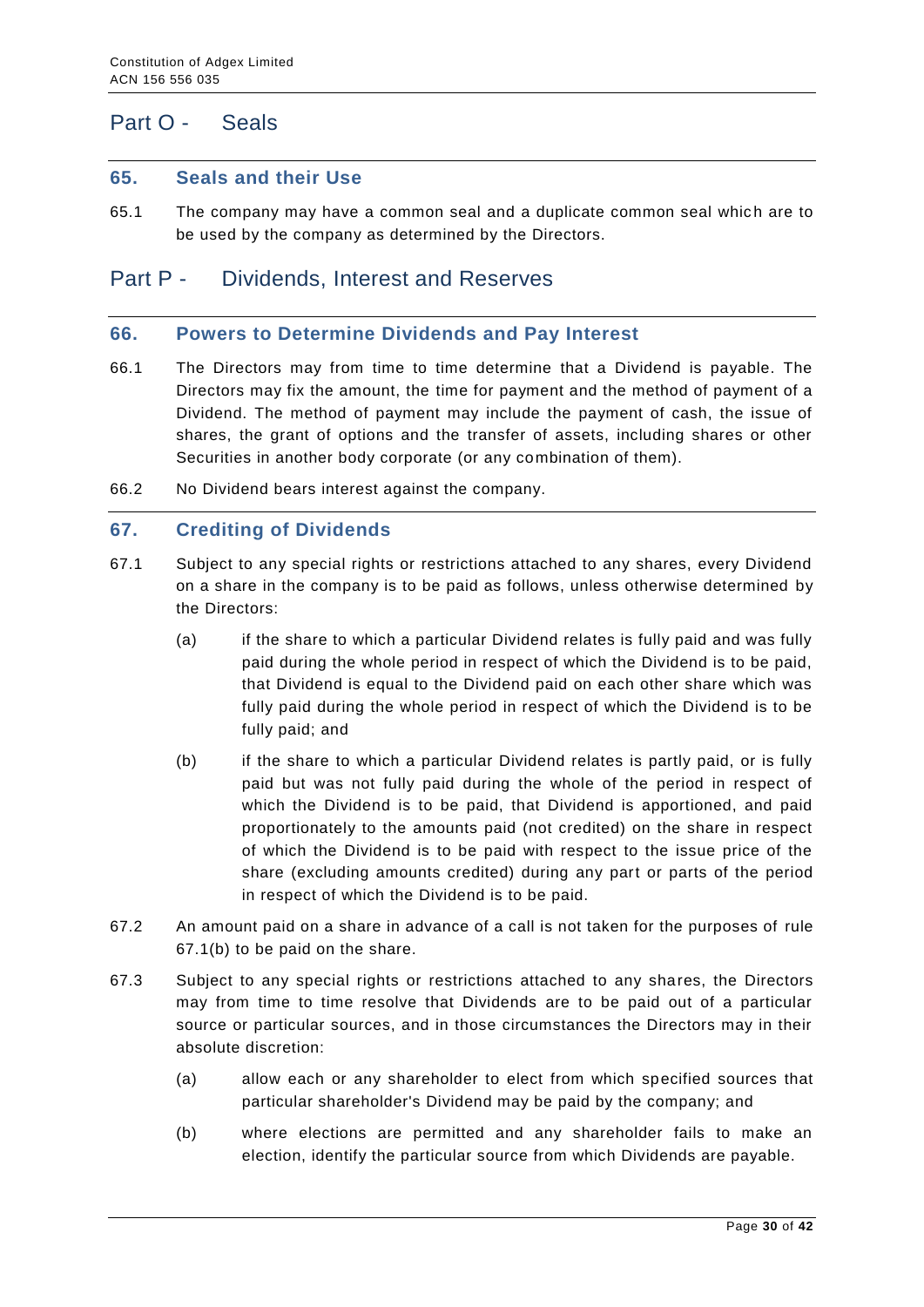#### <span id="page-30-0"></span>**68. Deduction of Unpaid Amounts**

68.1 The Directors may apply any part of any Dividend otherwise payable to a shareholder towards satisfaction of all sums of money presently payable by the shareholder to the company on account of calls or otherwise in relation to shares in the company.

#### <span id="page-30-1"></span>**69. Distributions in Kind**

- 69.1 If the Directors have determined to pay a Dividend or to return capital by a reduction of capital, a buy-back or otherwise, wholly or partly by the distribution of specific assets (including by the issue of shares or other financial products or by the transfer of shares or financial products), the Directors may do one or more of the following:
	- (a) if a difficulty arises in regard to that distribution, settle the matter as they determine and fix the value for distribution of the specific assets or any part of those assets;
	- (b) decide that cash payments may be made, and make the payments to any shareholders on the basis of the value fixed by them in order to appropriately adjust the rights of all shareholders as the Directors determine in their discretion;
	- (c) vest any specific assets in trustees; and
	- (d) authorise any person to make, on behalf of all the shareholders entitled to any financial products, an agreement with the company (or other relevant body corporate) providing for the issue or transfer to them of any further financial products and, in executing the document, the officer acts as agent and attorney for the shareholders.

#### <span id="page-30-2"></span>**70. Payment of Distributions**

- 70.1 Any Dividend, interest or other money payable in cash in respect of Securities may be paid in any manner and by any means determined by the Directors, at the sole risk of the intended recipient. Without limiting any other means of payment which the Directors may adopt, any payment may be made:
	- (a) by cheque sent through the post directed to:
		- (i) the address of the Security holder as shown in the Securities register or, in the case of joint holders, to the address shown in the Securities register as the address of the joint holder first named in that Securities register; or
		- (ii) any other address as the Security holder or joint holders in writing directs or direct; or
	- (b) by electronic funds transfer to an account with a bank or other financial institution nominated by the Security holder or joint holders in writing and acceptable to the company.
- 70.2 Without limiting rule 70.4, if the Directors decide to make a payment by electronic funds transfer under rule 70.1 and an account is not nominated by the shareholder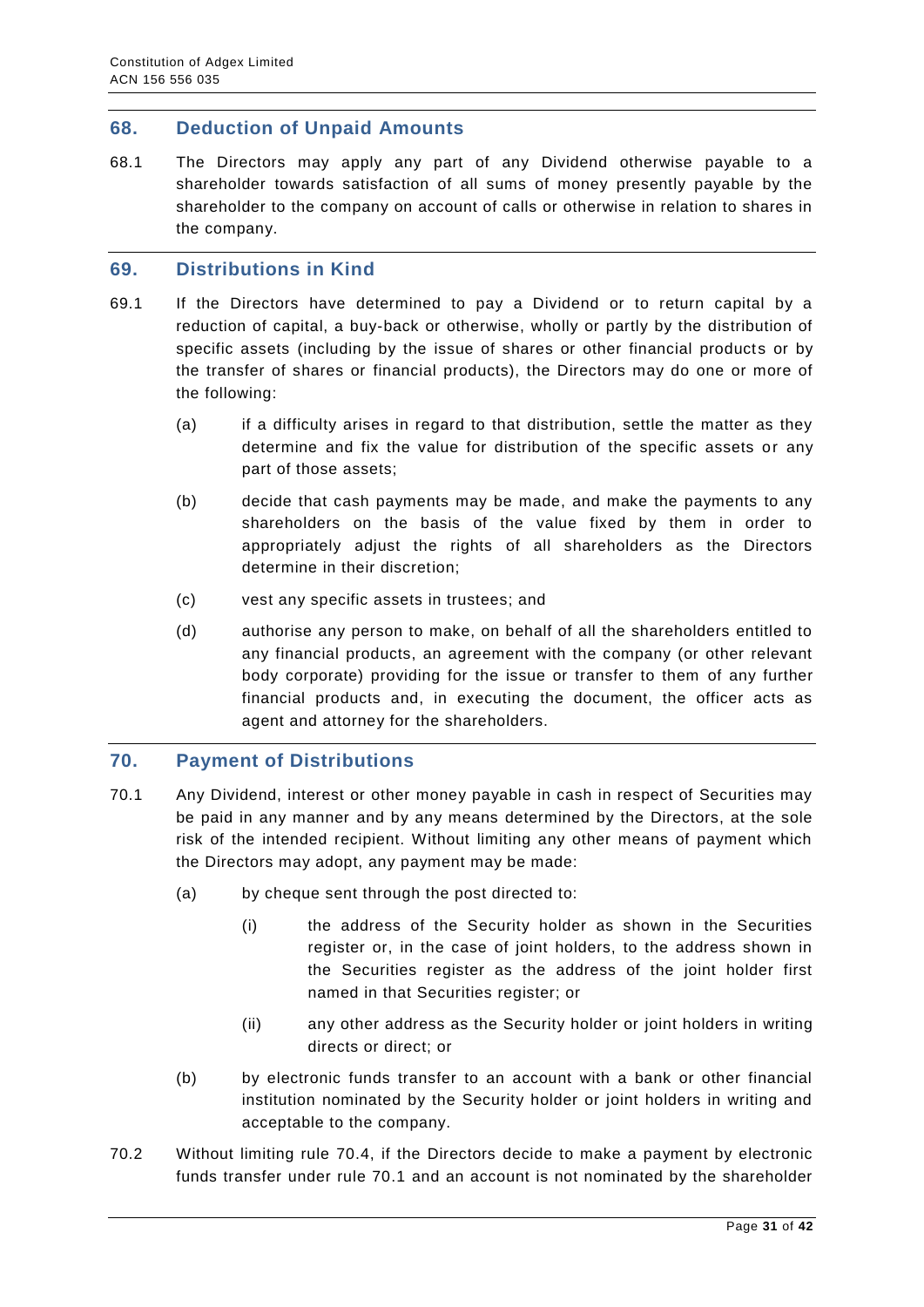or joint holders in accordance with the requirements of rule 70.1, the company may hold the amount payable in a separate account of the company until the holder or joint holders nominate an account in accordance with the requirements of rule 70.1.

- 70.3 Payments of Dividends and other distributions by the company may be made in Australian dollars or any other currency determined by the Directors in their discretion. Payments in different currencies may be made to different Security holders as determined by the Directors in their discretion. If a payment is made in a currency other than Australian dollars the Directors may determine in their discretion the appropriate exchange rate and the time of calculation to calculate the amount payable in the relevant currency. The determinations of the Directors are, in the absence of manifest error, final.
- 70.4 Subject to law, all Dividends unclaimed may, until claimed or otherwise disposed of according to law, be:
	- (a) invested on behalf of the relevant shareholder in Securities of the company or otherwise as the Directors determine in their discretion; or
	- (b) invested or otherwise used by the Directors for the benefit of the company.

# <span id="page-31-0"></span>Part Q - Capitalisation of Profits

## <span id="page-31-1"></span>**71. Capitalisation of Profits**

- 71.1 The company in general meeting or the Directors may resolve:
	- (a) to capitalise any sum, being the whole or a part of the amount for the time being standing to the credit of any reserve account, profit and loss account or otherwise available for distribution to Security holders; and
	- (b) that the sum referred to in rule 71.1(a) be applied, in any of the ways mentioned in rule 71.2, for the benefit of Security holders in full satisfaction of their interest in the capitalised sum, in the proportions to which those Security holders would have been entitled in a distribution of that sum by way of Dividend or if there is no proportional entitlement, as the Directors determine.
- 71.2 The ways in which a sum may be applied for the benefit of Security holders under rule 71.1 are:
	- (a) in paying up any amounts unpaid on Securities held by Security holders;
	- (b) in paying up in full unissued Securities to be issued to Security holders as fully paid;
	- (c) partly as mentioned in rule  $71.2(a)$  and partly as mentioned in rule  $71.2(b)$ ; or
	- (d) any other application permitted by law or the Listing Rules.
- 71.3 Where the conditions of issue of a partly paid Security provide, the holder is entitled to participate in any application of a sum under rule 71.2 to a greater extent than would have been the case had those funds been distributed by Dividend but not to any greater extent than permitted by the terms of issue.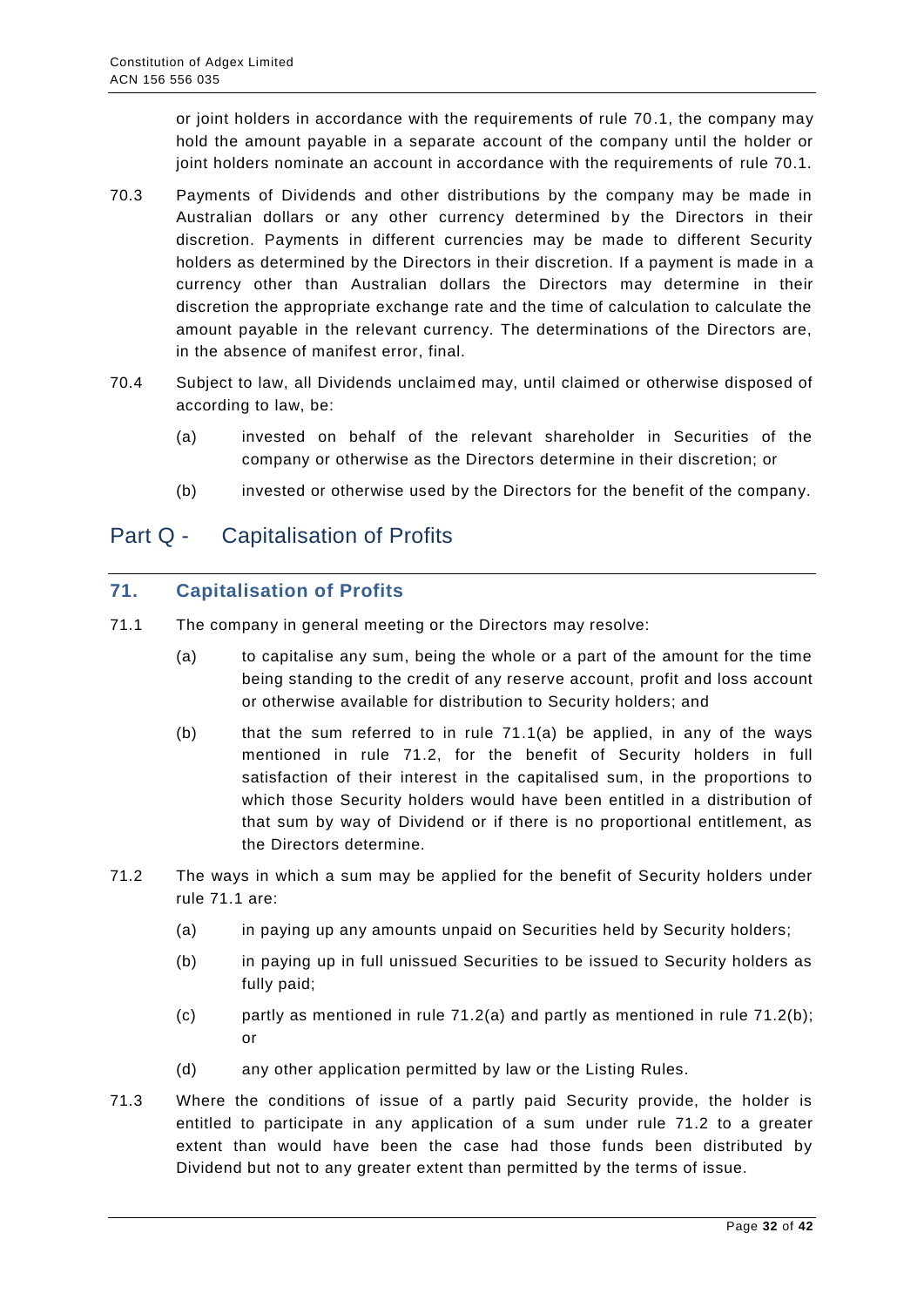- 71.4 The Directors may do all things they consider necessary to give effect to the resolution and, in particular, to the extent they consider necessary to adjust the rights of the Security holders amongst themselves, may:
	- (a) fix the value for distribution of the specific assets or any part of those assets;
	- (b) issue fractional certificates or make cash payments in cases where Securities become issuable infractions or determine that fractions may be disregarded or that any fractional entitlements are to be increased to the next whole number;
	- (c) vest any cash or specific assets in trustees on trust for the persons entitled as they determine; and
	- (d) authorise any person to make, on behalf of all the Security holders entitled to any further Securities on the capitalisation, an agreement with the company providing for the issue to them, credited as fully paid up, of any further Securities or for the payment by the company on their behalf of the amounts or any part of the amounts remaining unpaid on their existing Securities by the application of their respective proportions of the sum resolved to be capitalised and any agreement made under that authority is effective and binding on all the Security holders concerned.

## <span id="page-32-0"></span>Part R - Notices

#### <span id="page-32-1"></span>**72. Notices Generally**

- 72.1 Subject to the Corporations Act and the Listing Rules:
	- (a) A notice may be given by the company to any Security holder by, in its discretion:
		- (i) serving it on the Security holder personally;
		- (ii) sending it by post to the Security holder or leaving it at the Security holder's address as shown in the Securities register or the address supplied by the Security holder to the company for giving notices;
		- (iii) transmitting it to the fax number supplied by the Security holder to the company for giving notices;
		- (iv) transmitting it electronically to the electronic mail address given by the Security holder to the company for giving notices; or
		- (v) serving it in any manner contemplated in this rule 72.1 on a Security holder's attorney as specified by the Security holder in a notice given under rule 72.2.
	- (b) By written notice to the Secretary left at or sent to the registered office or Securities registry, a Security holder may request that all notices to be given by the company or the Directors be served on the Security holder's attorney at an address specified in the notice and the company may do so in its discretion.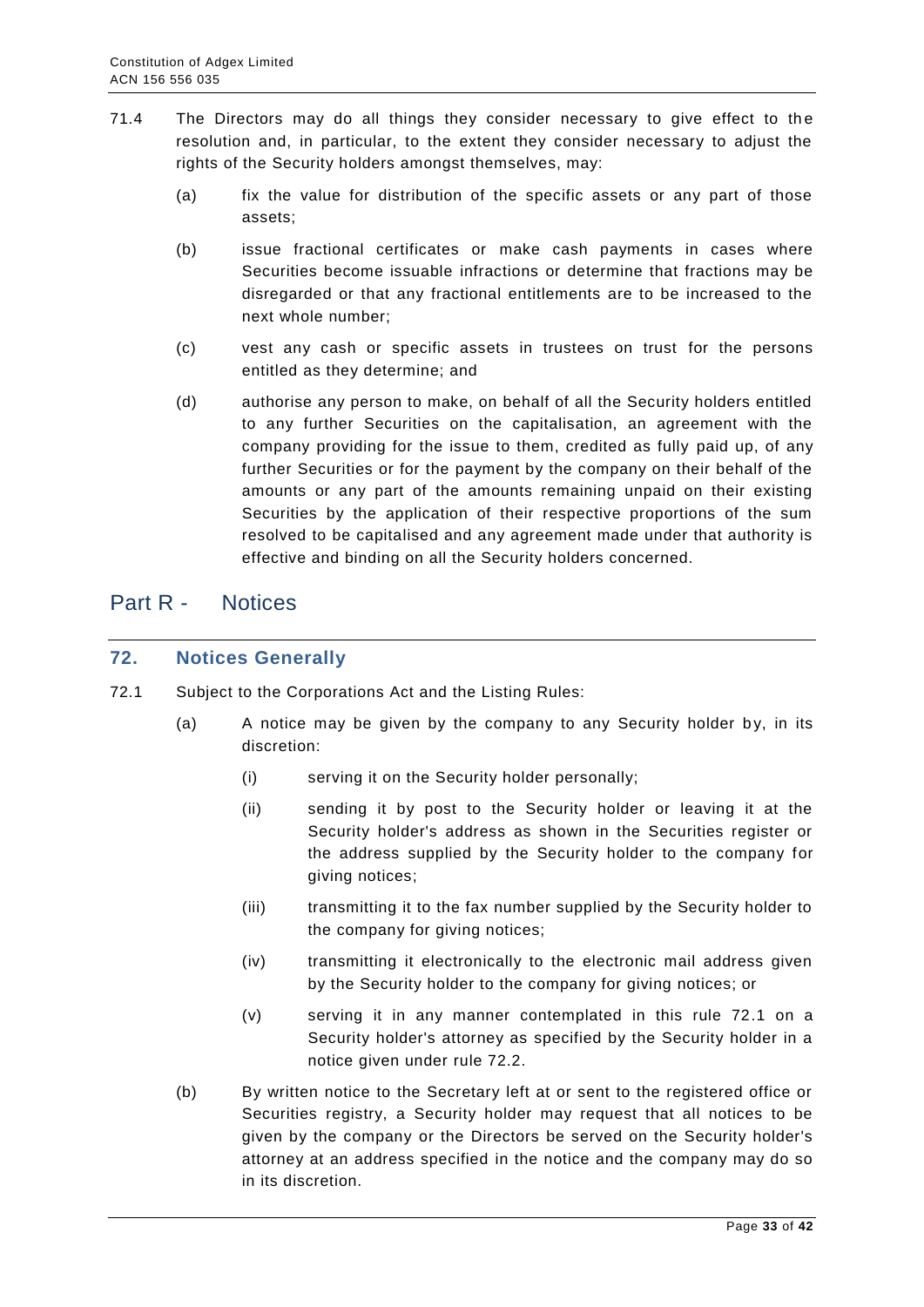- (c) Notice to a Security holder whose address for notices is outside Australia may be sent by airmail, air courier, fax or electronic mail.
- (d) Any notice sent by post is considered to have been served at the expiration of 24 hours after the envelope containing the notice is posted and, in proving service, it is sufficient to prove that the envelope containing the notice was properly addressed and posted. Any notice served on a Security holder personally or left at the Security holder's registered address is considered to have been served when delivered. Any notice served on a Security holder by facsimile or other electronic transmission is considered to have been served when the transmission is sent.
- (e) Every person who, by operation of law, transfer or any other means, becomes entitled to be registered as the holder of any Securities is bound by every notice which, prior to the person's name and address being entered in the Securities register in respect of the Securities, was properly given to the person from whom the person derived title to those Securities.
- (f) A notice served in accordance with this Constitution is (despite the fact that the Security holder is then dead and whether or not the company has notice of the Security holder's death) considered to have been properly served in respect of any registered Securities, whether held solely or jointly with other persons by the Security holder, until some other person is registered in the Security Holder's place as the holder or joint holder. The service is sufficient service of the notice or document on the Security holder's personal representative and any persons jointly interested with the Security holder in the Securities.

# <span id="page-33-0"></span>Part S - Winding Up

## <span id="page-33-1"></span>**73. Winding Up**

- 73.1 If the company is wound up, whether voluntarily or otherwise, the liquidator may divide among all or any of the contributories as the liquidator thinks fit in kind any part of the assets of the company, and may vest any part of the assets of the company in trustees on any trusts for the benefit of all or any of the contributories as the liquidator thinks fit.
- 73.2 Any division may be otherwise than in accordance with the legal rights of the contributories and, in particular, any class may be given preferential or special rights or may be excluded altogether or in part, but if any division otherwise than in accordance with the legal rights of the contributories is determined, any contributory who would be prejudiced by the division has a right to dissent and ancillary rights as if the determination were a special resolution passed under the Corporations Act relating to the sale or transfer of the company's assets by a liquidator in a voluntary winding up.
- 73.3 If any shares to be divided in accordance with rule 73.2 involve a liability to calls or otherwise, any person entitled under the division to any of the shares may, by notice in writing within 10 business days after the passing of the special resolution,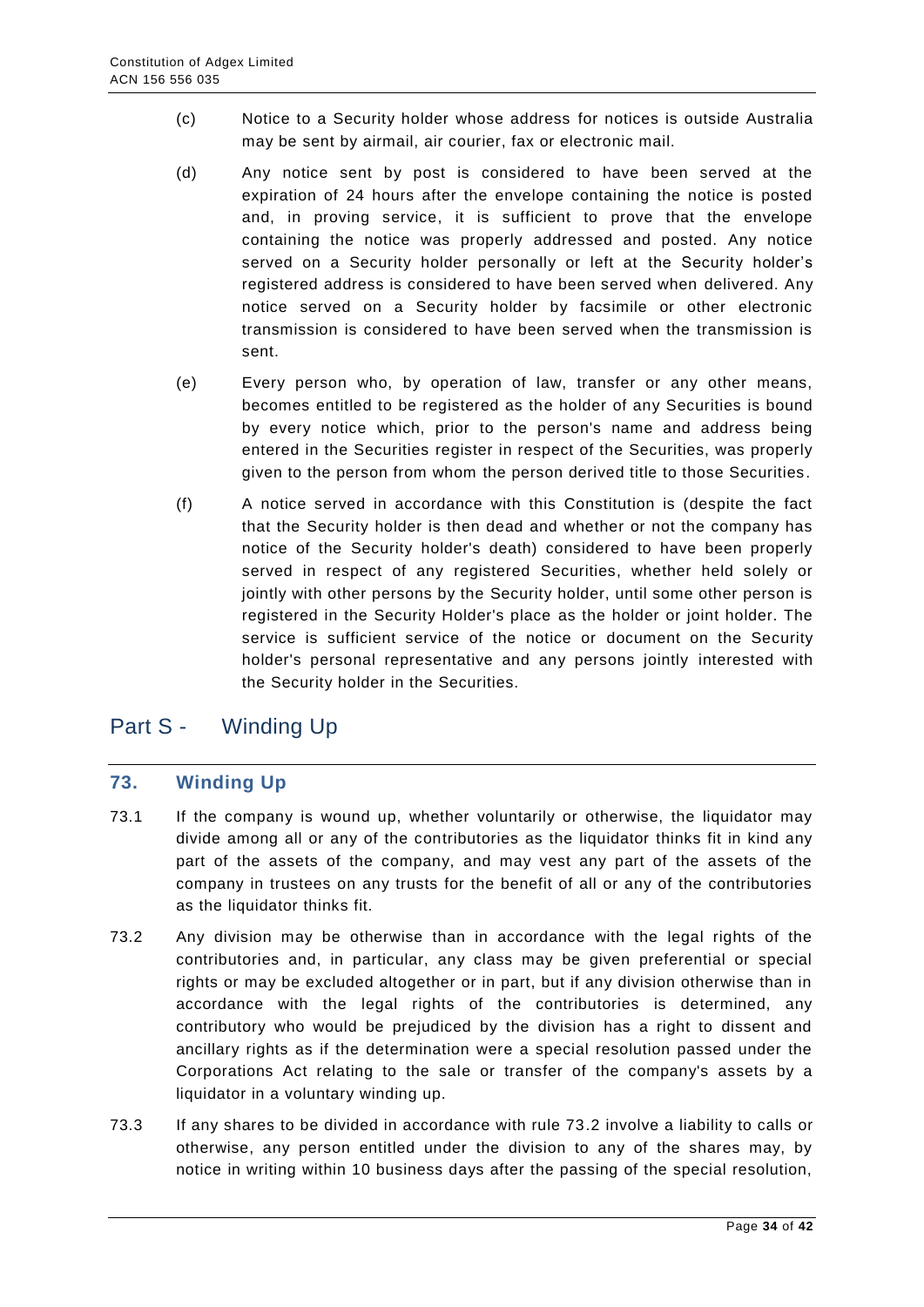direct the liquidator to sell the person's proportion and pay the person the net proceeds and the liquidator is to act accordingly, if practicable.

## <span id="page-34-0"></span>Part T - Indemnity

#### <span id="page-34-1"></span>**74. Indemnity of Officers, Insurance and Access**

- 74.1 The company is to indemnify each officer of the company out of the assets of the company to the relevant extent against any liability incurred by the officer in or arising out of the conduct of the business of the company or in or arising out of the discharge of the duties of the officer.
- 74.2 Where the board considers it appropriate to do so, the company may indemnify an officer of a subsidiary of the company to the relevant extent out of the assets of the company against any liability incurred by the officer in or arising out of the conduct of the business of the subsidiary, or in or arising out of the discharge of the duties of the officer.
- 74.3 Where the Directors consider it appropriate, the company may execute a documentary indemnity in any form in favour of any officer of the company or a subsidiary.
- 74.4 Where the Directors consider it appropriate, the company may:
	- (a) make payments by way of premium in respect of any contract effecting insurance on behalf or in respect of an officer of the com pany or a subsidiary, against any liability incurred by the officer in or arising out of the conduct of the business of the company or a subsidiary, or in or arising out of the discharge of the duties of the officer; and
	- (b) bind itself in any contract or deed with any officer of the company or a subsidiary to make the payments.
- 74.5 Where the Directors consider it appropriate, the company may:
	- (a) give a former Director access to certain papers, including documents provided or available to the Directors and other papers referred to in those documents; and
	- (b) bind itself in any contract with a Director or former Director to give the access.
- 74.6 In this rule 74:
	- (a) *officer* means:
		- (i) a Director, Secretary, executive officer or employee, or
		- (ii) a person appointed as a trustee by, or acting as a trustee at the request of, the company, or where applicable, the subsidiary of the company, and includes a former officer.
	- (b) *duties of the officer* includes, in any particular case where the Directors consider it appropriate, duties arising by reason of the appointment, nomination or secondment in any capacity of an officer by the company or, where applicable, the subsidiary of the company to any other corporation.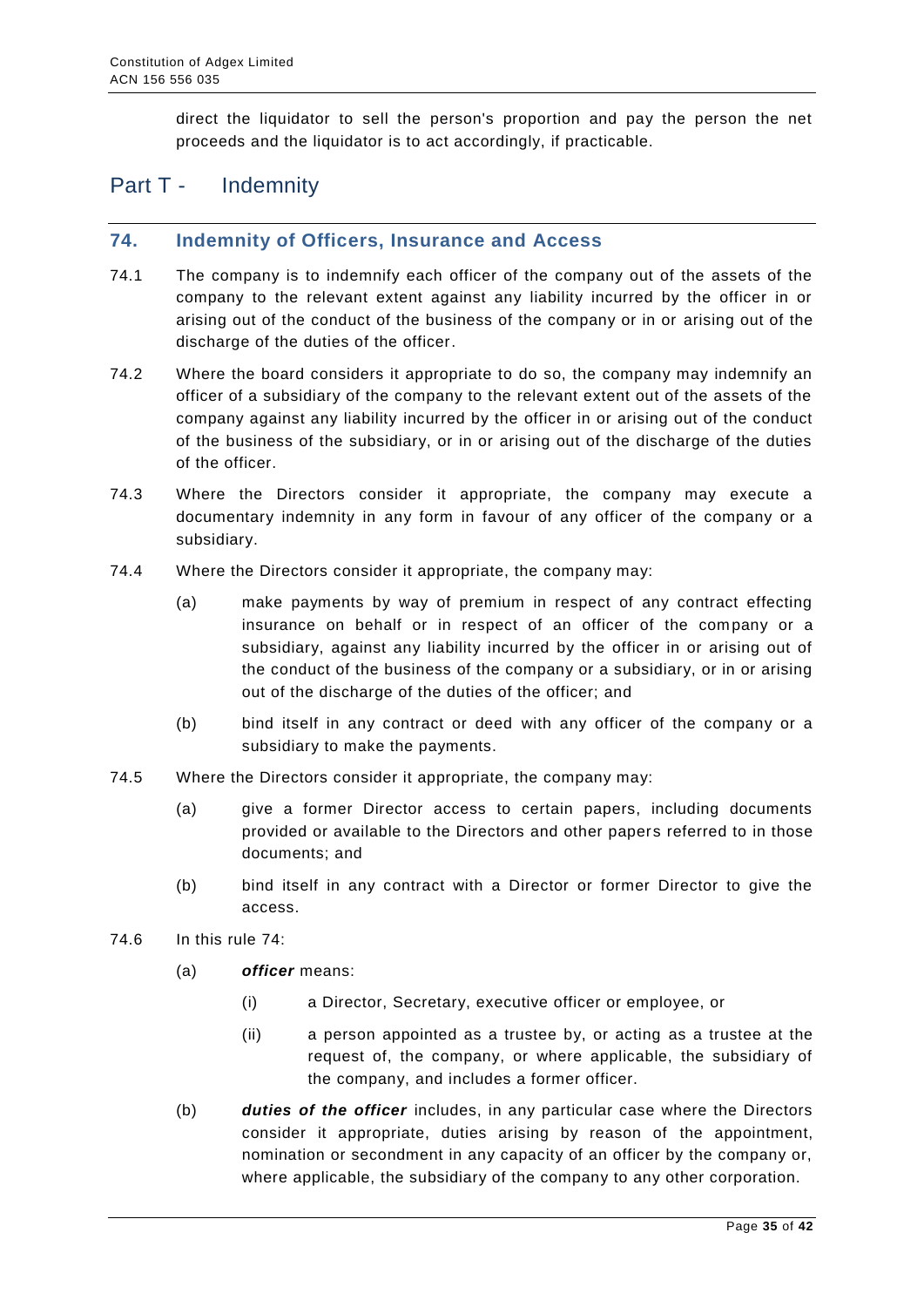- (c) *to the relevant extent* means:
	- (i) to the extent the company is not precluded by law from doing so;
	- (ii) to the extent and for the amount that the officer is not otherwise entitled to be indemnified and is not actually indemnified by another person (including, but without limitation, a subsidiary or an insurer under any insurance policy); and
	- (iii) where the liability is incurred in or arising out of the conduct of the business of another corporation or in the discharge of the duties of the officer in relation to another corporation, to the extent and for the amount that the officer is not entitled to be indemnified and is not actually indemnified out of the assets of that corporation.
- (d) *liability* means all costs, charges, losses, damages, expenses, penalties and liabilities of any kind including, in particular, legal costs incurred in defending any proceedings (whether criminal, civil, administrative or judicial) or appearing before any court, tribunal, government authority or other body.

## <span id="page-35-0"></span>Part U - Divestment of Shareholdings

#### <span id="page-35-1"></span>**75. Sale of Small Holdings**

- 75.1 In this rule unless the context otherwise requires:
	- (a) *Divestment Notice* means a notice in writing stating or to the effect that the company intends to sell or arrange the sale of the shares of a shareholder unless within the Specified Period (which must be set out in the notice):
		- (i) the shareholding of the shareholder increases to at least a Marketable Parcel and the shareholder notifies the company in writing of the increase;
		- (ii) the shares are sold by the shareholder; or
		- (iii) except in respect of a Divestment Notice sent to a Prescribed New Small Holder, the shareholder gives to the company a written notice that the shareholder wishes to retain the shares.
	- (b) *Effective Date* means the date on which this Constitution is adopted by the company.
	- (c) *New Small Holder* means a shareholder who holds less than a Marketable Parcel of shares in the company where:
		- (i) the holding is a new holding created by the transfer of a parcel of shares that was less than a Marketable Parcel at the time a roper ASTC transfer was initiated or a paper based transfer was lodged; and
		- (ii) the transfer occurred after the Effective Date.
	- (d) *Notice Date* means the date on which the company sends to a shareholder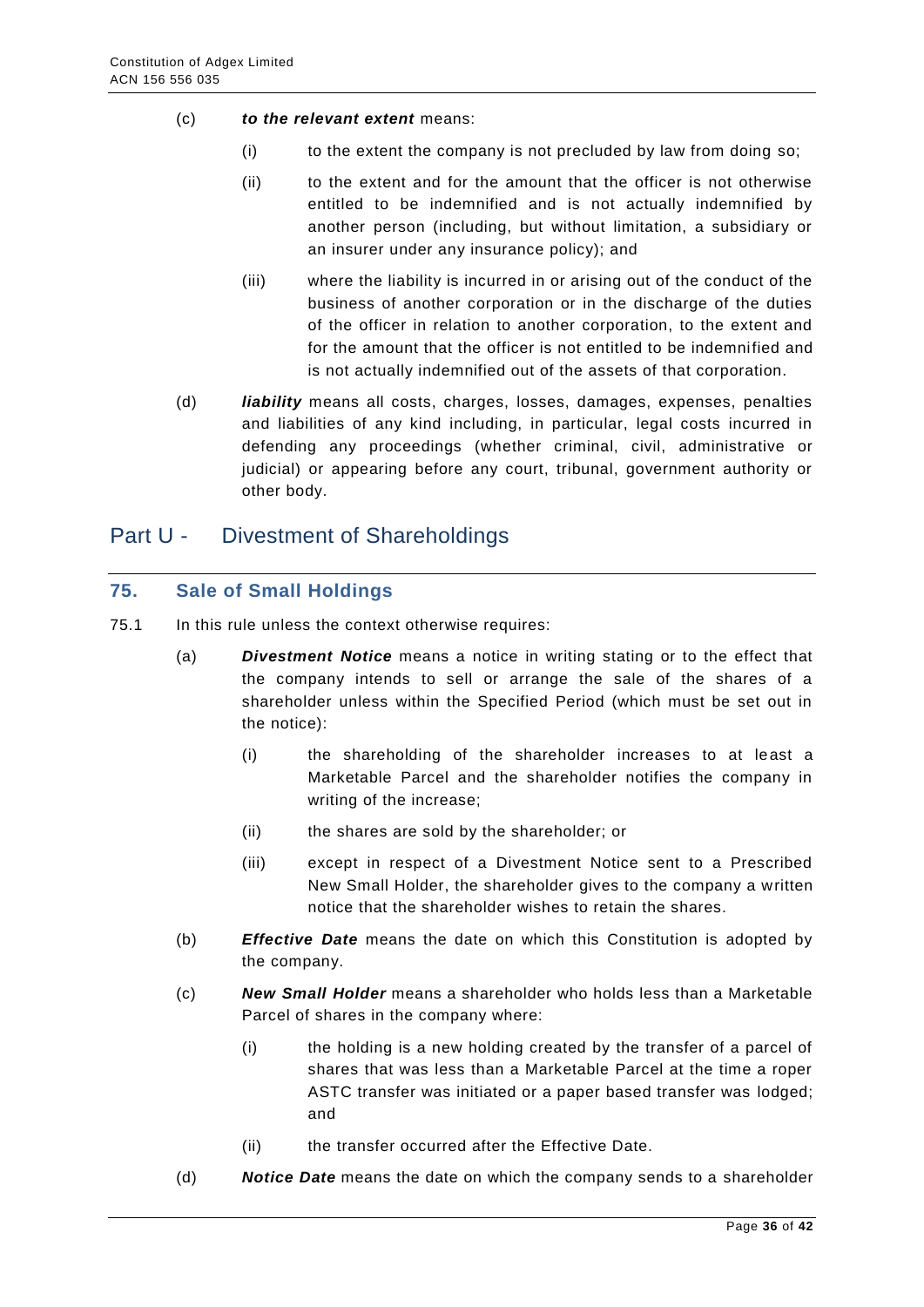a Divestment Notice.

- (e) *Prescribed New Small Holder* means a New Small Holder who the company determines should be treated as a Prescribed New Small Holder with the consequences set out in this rule and, accordingly, is a person to whom the company determines to send a Divestment Notice specifying seven days as the Specified Period.
- (f) *Sale Period* means the period of either seven days following the expiration of the Specified Period or, where rule 75.6 applies, seven days following the date of receipt by the company of revocation of the notice referred to in rule 75.5(c).
- (g) *Small Holder* means a shareholder who holds less than a Marketable Parcel of shares in the company but does not include a Prescribed New Small Holder.
- (h) *Specified Period* means either:
	- (i) a period of not less than six weeks after the Notice Date, as determined by the company; or
	- (ii) if the company in its discretion determines in the case of a Prescribed New Small Holder, the period of seven days after the Notice Date.
- (i) The terms *Marketable Parcel* and *Takeover* have the same meaning as they are given in the Listing Rules and the terms *Holding Adjustment* and *Issuer Sponsored Holding* have the same meaning as they are given in the ASTC Settlement Rules.
- 75.2 Where under this rule powers are conferred on the Secretary the powers may be exercised either by the Secretary or by any person nominated by the Secretary.
- 75.3 If the company determines that a shareholder is a Small Holder or a Prescribed New Small Holder, the company may send (subject to rule 75.4) a Divestment Notice to the shareholder.
- 75.4 Subject to rule 75.16, the company may not give more than one Divestment Notice to a particular shareholder in any 12 month period.
- 75.5 Where the company has sent to a shareholder a Divestment Notice then, unless within the Specified Period:
	- (a) the shareholding of the shareholder increases to at least a Marketable Parcel and the shareholder has notified the company in writing of the increase;
	- (b) the relevant shares are sold by the shareholder;
	- (c) (save in respect of Prescribed New Small Holders who are not entitled to give notice of a wish to retain the relevant shares) the shareholder gives to the company a written notice that the shareholder wishes to retain the relevant shares,

the shareholder is deemed to have irrevocably appointed the company as the shareholder's agent to sell the shares the subject of the Divestment Notice during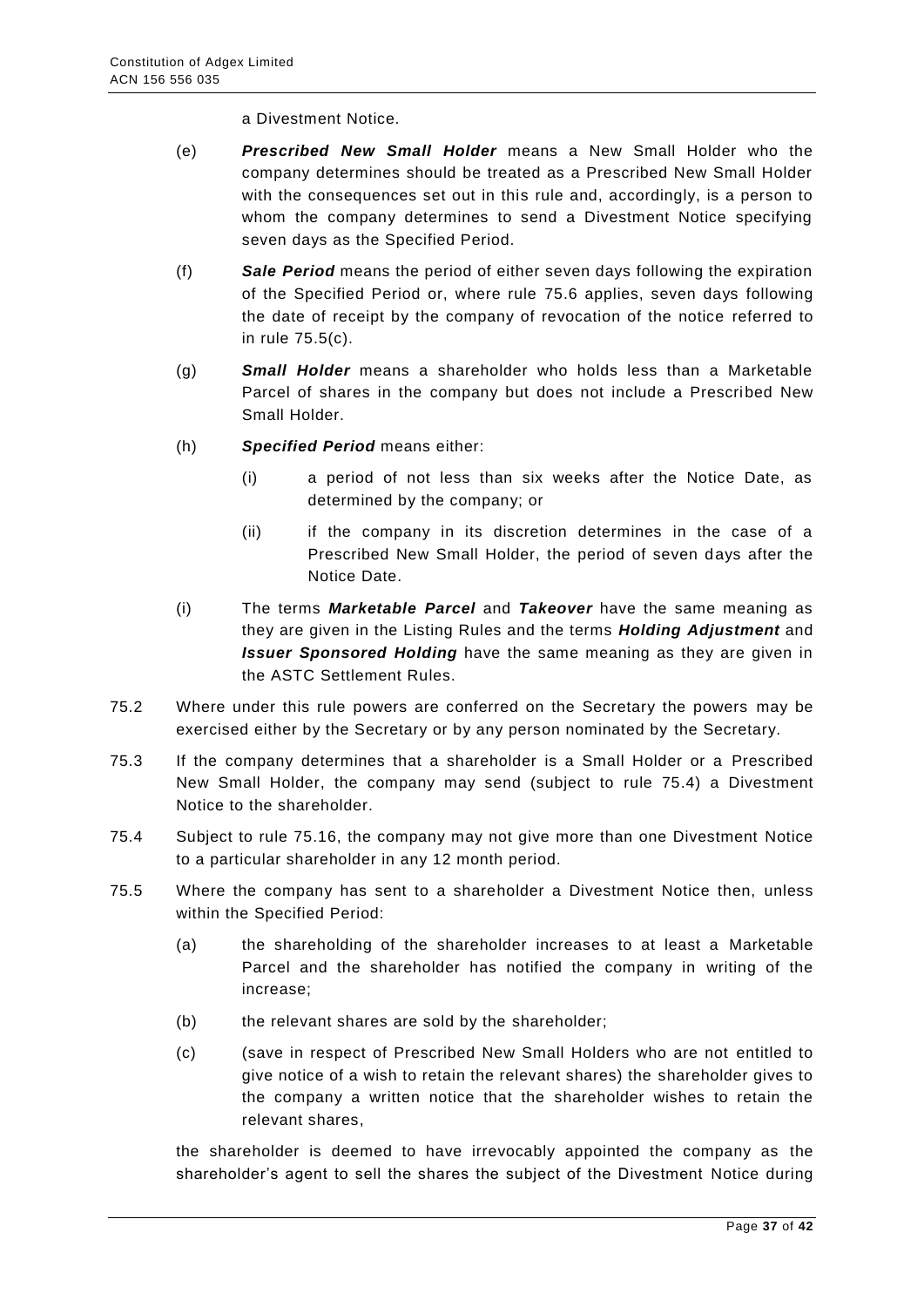the Sale Period at the price and on the terms determined by the Secretary in the Secretary's sole discretion and to receive the proceeds of sale on behalf of the shareholder. Nothing in this rule obliges the company to sell the shares. For the purposes of the sale, the company may initiate a Holding Adjustment to move all the shares from a CHESS holding to an Issuer Sponsored Holding or a certificated holding or to take any other action the company considers necessary or desirable to effect the sale.

- 75.6 Where a shareholder (not being a Prescribed New Small Holder) has given to the company notice under rule  $75.5(c)$  the shareholder may at any time revoke the notice and on revocation the company is constituted the shareholder's agent as provided in rule 75.5.
- 75.7 The Secretary may execute on behalf of a shareholder a transfer of the shares in respect of which the company is appointed agent under rule 75.5 in the manner and form the Secretary considers necessary and to deliver the transfer to the purchaser. The Secretary may take any other action on behalf of the shareholder as the Secretary considers necessary to effect the sale and transfer of the shares.
- 75.8 The company may register a transfer of shares whether or not any certificate for the shares has been delivered to the company.
- 75.9 If the shares of two or more shareholders to whom this rule applies are sold to one purchaser, the transfer may be effected by one transfer.
- 75.10 If shares are sold under this rule, the company must:
	- (a) within a reasonable time after completion of the sale, inform the former shareholder of the sale and the total sale proceeds received by the company; and
	- (b) if any certificate for the shares the subject of the transfer has been received by the company (or the company is satisfied that the certificate has been lost or destroyed or that its production is not essential), within 60 days after completion of the sale, cause the proceeds of sale to be sent to the former shareholder (or, in the case of joint holders, to the holder whose name appeared first in the register of members in respect of the joint holding). Payment may be made in any manner and by means as determined by the Directors and is at the risk of the former shareholder.
- 75.11 The company bears the costs of sale of the transferor of shares sold under this rule (but is not liable for tax on income or capital gains of the former shareholder).
- 75.12 All money payable to former shareholders under this rule which is unclaimed for one year after payment may be invested or otherwise made use of by the Directors for the benefit of the company until claimed or otherwise disposed of according to law. No money payable under this rule by the company to former shareholders bears interest as against the company.
- 75.13 A certificate signed by the Secretary stating that shares sold under this rule have been properly sold discharges the purchaser of those shares from all liability in respect of the purchase of those shares.
- 75.14 When a purchaser of shares is registered as the holder of the shares, the purchaser: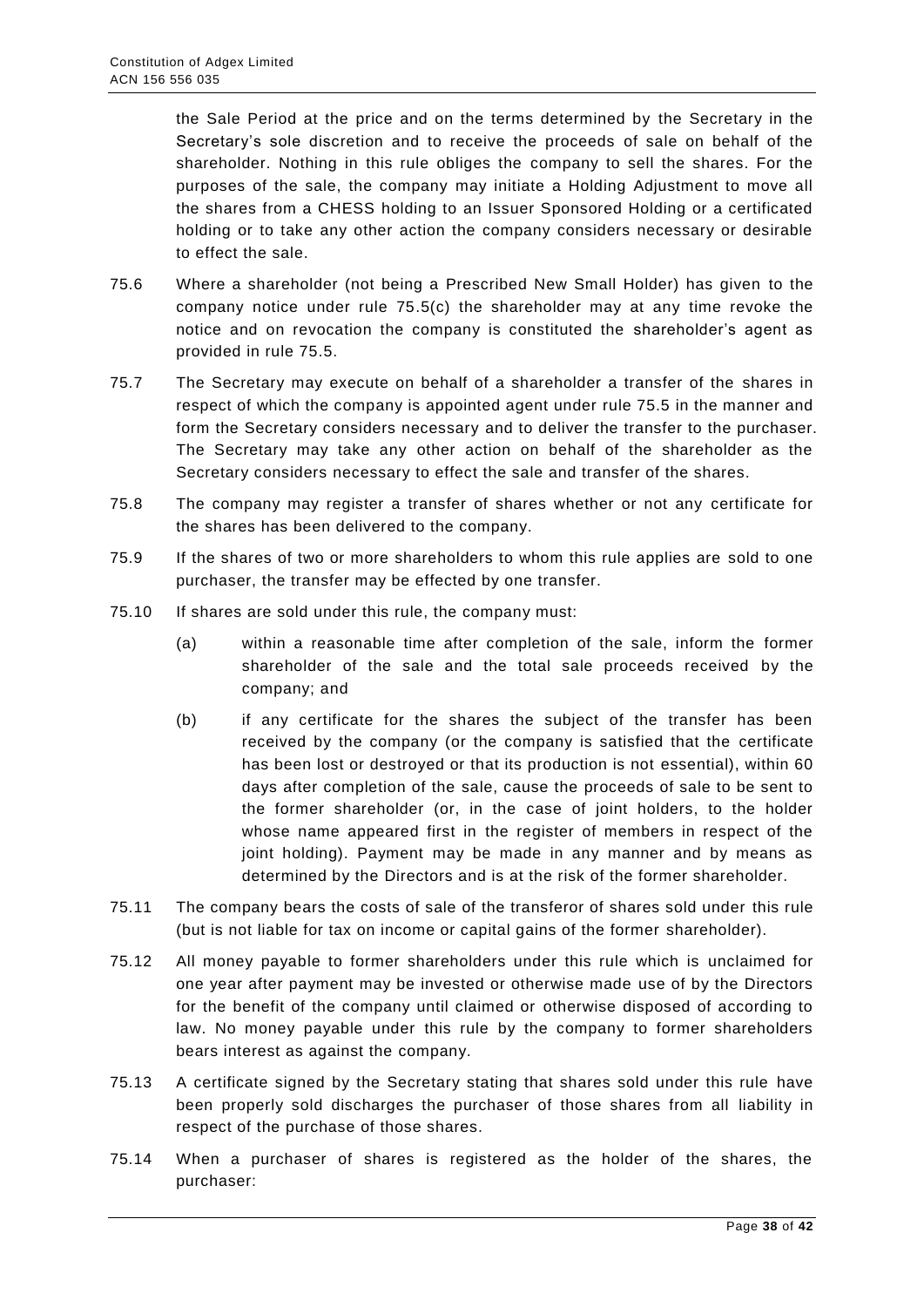- (a) is not bound to see to the regularity of the actions and proceedings of the company under this rule or to the application of the proceeds of sale; and
- (b) has title to the shares which is not affected by any irregularity or invalidity in the actions and proceedings of the company.
- 75.15 Any remedy of any shareholder to whom this rule applies in respect of the sale of the shareholder's shares is limited to a right of action in damages against the company to the exclusion of any other right, remedy or relief against any other person.
- 75.16 On the date on which there is announced a Takeover, the operation of this rule is suspended. Despite rule 75.4, on the close of the offers under the Takeover the company may invoke the procedures set out in this rule.

# <span id="page-38-0"></span>Part V - Dividend Reinvestment Plans

## <span id="page-38-1"></span>**76. Dividend Reinvestment Plans**

- 76.1 The Directors may:
	- (a) establish one or more plans under which some or all shareholders may elect:
		- (i) that Dividends to be paid in respect of some or all of the shares from time to time held by the shareholder are to be satisfied by the issue of fully paid shares;
		- (ii) that Dividends from the company not be determined or paid and that instead a payment or distribution other than a Dividend (including, without limitation, an issue of bonus shares, with no amount credited to the share capital account in connection with the issue of those shares) be made by the company;
		- (iii) that cash Dividends from the company not be paid and that instead a cash Dividend or payment or other distribution (including, without limitation, an issue or transfer of Securities) be received from the company, a related body corporate of the company or any other entity determined by the Directors; and
		- (iv) to participate in a Dividend selection plan, including but not limited to a plan under which shareholders may elect to receive a Dividend from the company or any related corporation which is less in amount but franked to a greater extent than the ordinary cash Dividend determined by the company or any related corporation or to receive a Dividend from the company or any related body corporate which is greater in amount but franked to a lesser extent than the ordinary cash Dividend determined by the company or any related corporation;
	- (b) on or after establishment of any plan, extend participation in it, in whole or in part, to some or all of the holders of debt obligations of the company in respect of interest on those obligations as if that interest were Dividends; and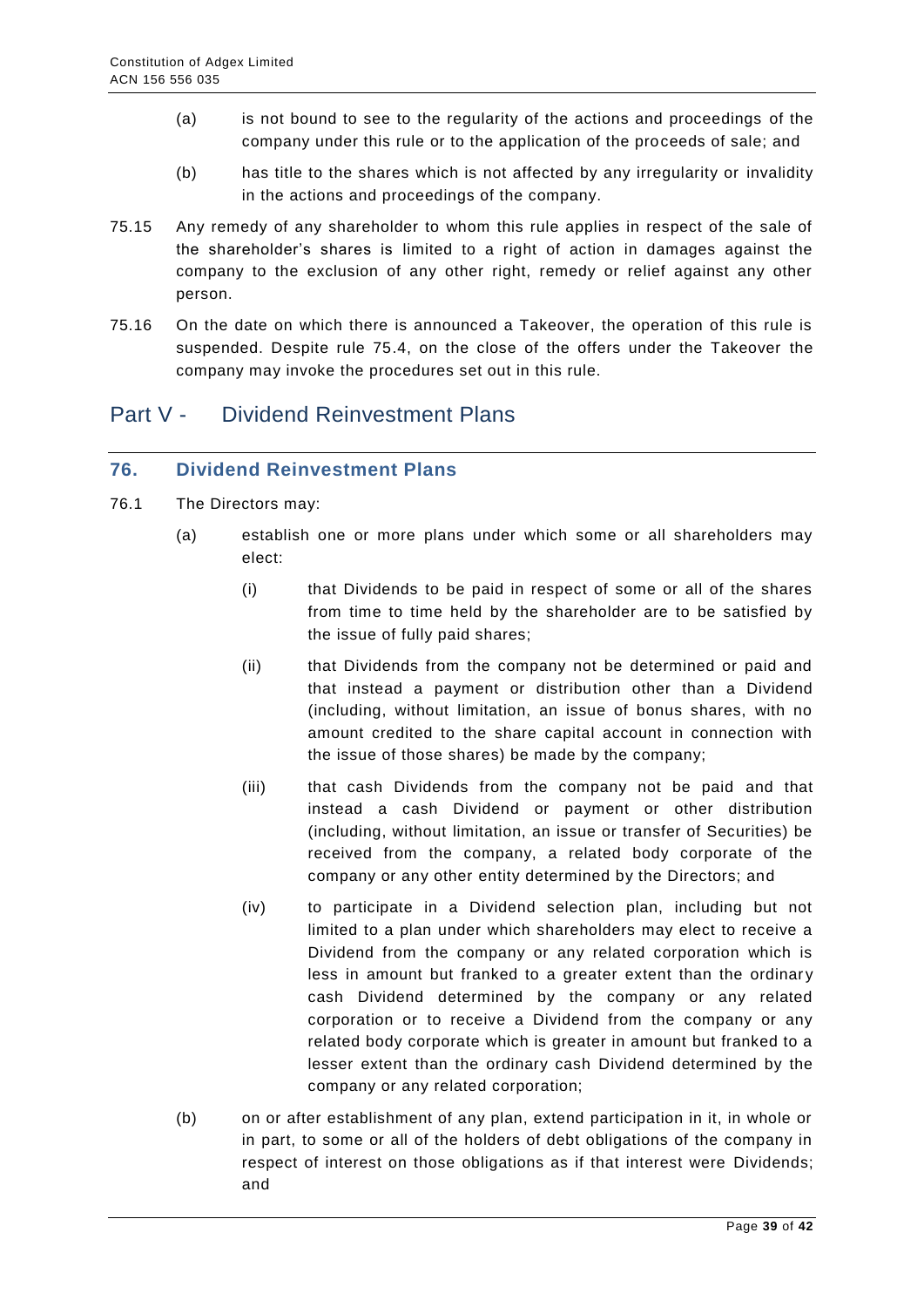- (c) vary, suspend or terminate the plan.
- 76.2 Any plan takes effect in accordance with its terms and the Directors may do all things necessary and convenient for the purpose of implementing the plan, including the making of each necessary allotment of shares and of each necessary appropriation, capitalisation, application, payment and distribution of funds which may lawfully be appropriated, capitalised, applied, paid or distributed for the purpose of the allotment.
- 76.3 For the purpose of giving effect to a plan, appropriations, capitalisations, applications, payments and distributions as referred to in this rule may be made and the powers of the Directors under this rule apply and may be exercised (with any adjustments as may be required) even if only some of the shareholders or holders of shares of any class participate in the appropriations, capitalisation, application, payment or distribution.
- 76.4 In offering opportunities to shareholders to participate in a plan, the Directors may give information which in their opinion may be useful to assist shareholders in assessing the opportunity and making requests to their best advantage. The Directors, the company and its officers are not responsible for, nor are they obliged to provide, any legal, taxation or financial advice in respect of the choices available to shareholders.
- 76.5 The Directors are under no obligation:
	- (a) to admit any shareholder as a participant in any plan; nor
	- (b) to comply with any request made by a shareholder who is not admitted as a participant in a plan.
- 76.6 In establishing and maintaining a plan, the Directors may exercise the powers conferred on them by the terms of the plan, by this Constitution or by the Corporations Act.

## <span id="page-39-0"></span>Part W - Employee Share Plans

#### <span id="page-39-1"></span>**77. Employee Share Plans**

- 77.1 The Directors may, subject to the Listing Rules:
	- (a) implement an employee share plan (on the terms they determine) under which Securities of the company or of a related body corporate may be issued or otherwise provided to or for the benefit of any officer (including any Director) or employee of the company or of a related body corporate or affiliate of the company or to a relative of that officer or employee or to a company, trust or other entity or arrangement in which that officer or employee or a relative of that officer or employee has an interest;
	- (b) amend, suspend or terminate any employee share plan implemented by them; and
	- (c) give financial assistance in connection with the acquisition of Securities of the company or of a related body corporate under any employee share plan in any manner permitted by the Corporations Act.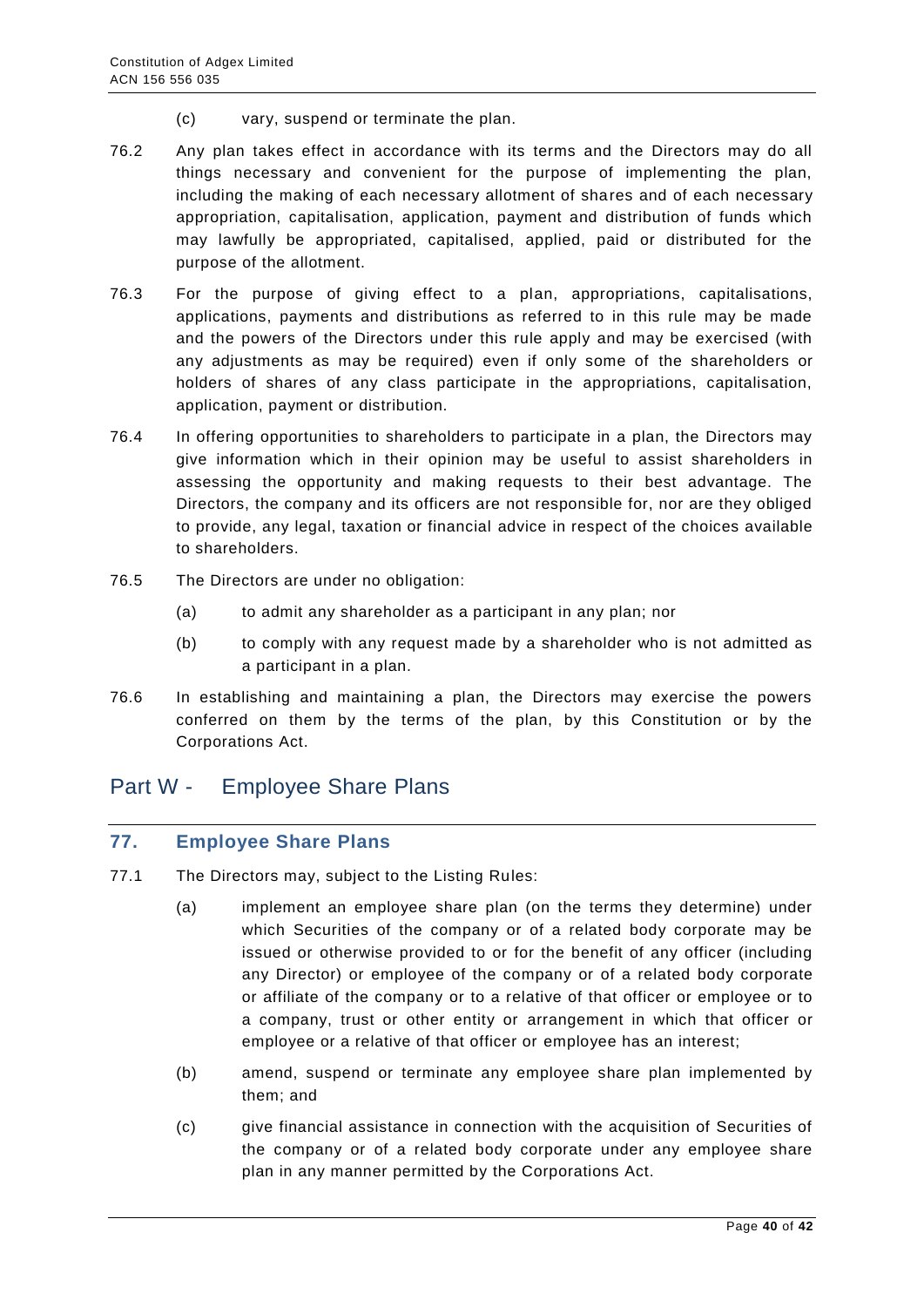(d) Rule 77.1 does not limit the Directors' powers to establish an employee share plan or limit the scope or structure of a plan.

# <span id="page-40-0"></span>Part X - Restricted Securities

#### <span id="page-40-1"></span>**78. Restricted Securities**

- 78.1 Restricted Securities cannot be disposed during the Escrow Period, except as permitted by the Listing Rules or the Exchange.
- 78.2 The company must refuse to acknowledge a disposal (including registering a transfer) of Restricted Securities during the Escrow Period, except as permitted by the Listing Rules or the Exchange.
- 78.3 During a breach of the Listing Rules relating to Restricted Securities within the meaning of the Listing Rules or a breach of a Restriction Agreement relating to the Restricted Securities, the holder of the Restricted Securities is not entitled to any dividend or distribution or voting rights in respect of the Restricted Securities except as permitted by the Restriction Agreement, the Listing Rules or the Exchange.
- 78.4 In this rule 78:
	- (a) *dispose* has the meaning given in the Listing Rules.
	- (b) *Escrow Period* means the period set out in a Restriction Agreement.
	- (c) *Restricted Securities* has the meaning in the Listing Rules and includes shares in the company defined as such in any Restriction Agreement.
	- (d) *Restriction Agreement* means a restriction agreement in a form set out in the Listing Rules or otherwise approved by the Exchange and includes any agreement which the company and any member agrees is a Restriction Agreement.

# <span id="page-40-2"></span>Part Y - Partial Takeover Approval Provisions

#### <span id="page-40-3"></span>**79. Restriction on Registration**

79.1 Subject to the Corporations Act and the Listing Rules, the registration of any transfer of shares giving effect to a takeover contract under a proportional takeover bid in respect of shares in a class of shares in the company is prohibited unless and until a resolution to approve the takeover bid is passed in accordance with rule 80.

#### <span id="page-40-4"></span>**80. Procedures**

- 80.1 Subject to rule 80.2, the only persons entitled to vote on a resolution to approve a proportional takeover bid are those persons who, as at the end of the day on which the first offer under the takeover bid was made, held shares included in the bid class in respect of which the offer was made. Each person entitled to vote has one vote for each share in the relevant class held by the person at that time.
- 80.2 Neither the bidder under the takeover bid nor any assoc iate of the bidder is entitled